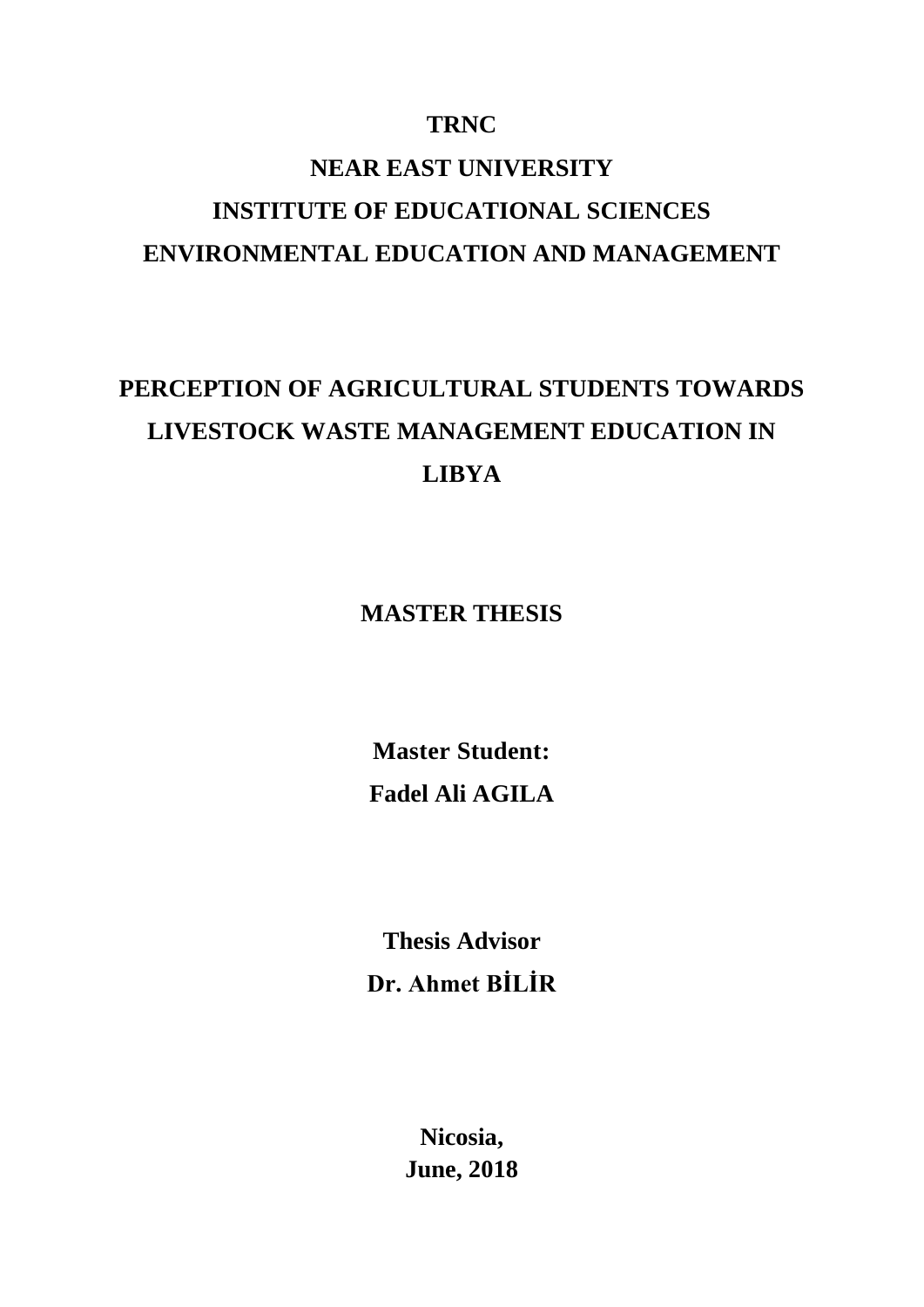**The Directorate Institute of Educational Sciences,**

**We certify that thesis is fully adequate in scope and quality for the degree of Master of Arts in Environmental Education and Management.**

**Chairman: Assoc. Prof. Dr. Şerife GÜNDÜZ ……………………..**

**Member: Dr. Fidan ASLANOVA ……………………..**

**Member: Dr. Ahmet BİLİR ……………………..**

 **…./ …. / 2018**

**Director of the Institute:**

 **Prof. Dr. Fahriye ALTINAY AKSAL**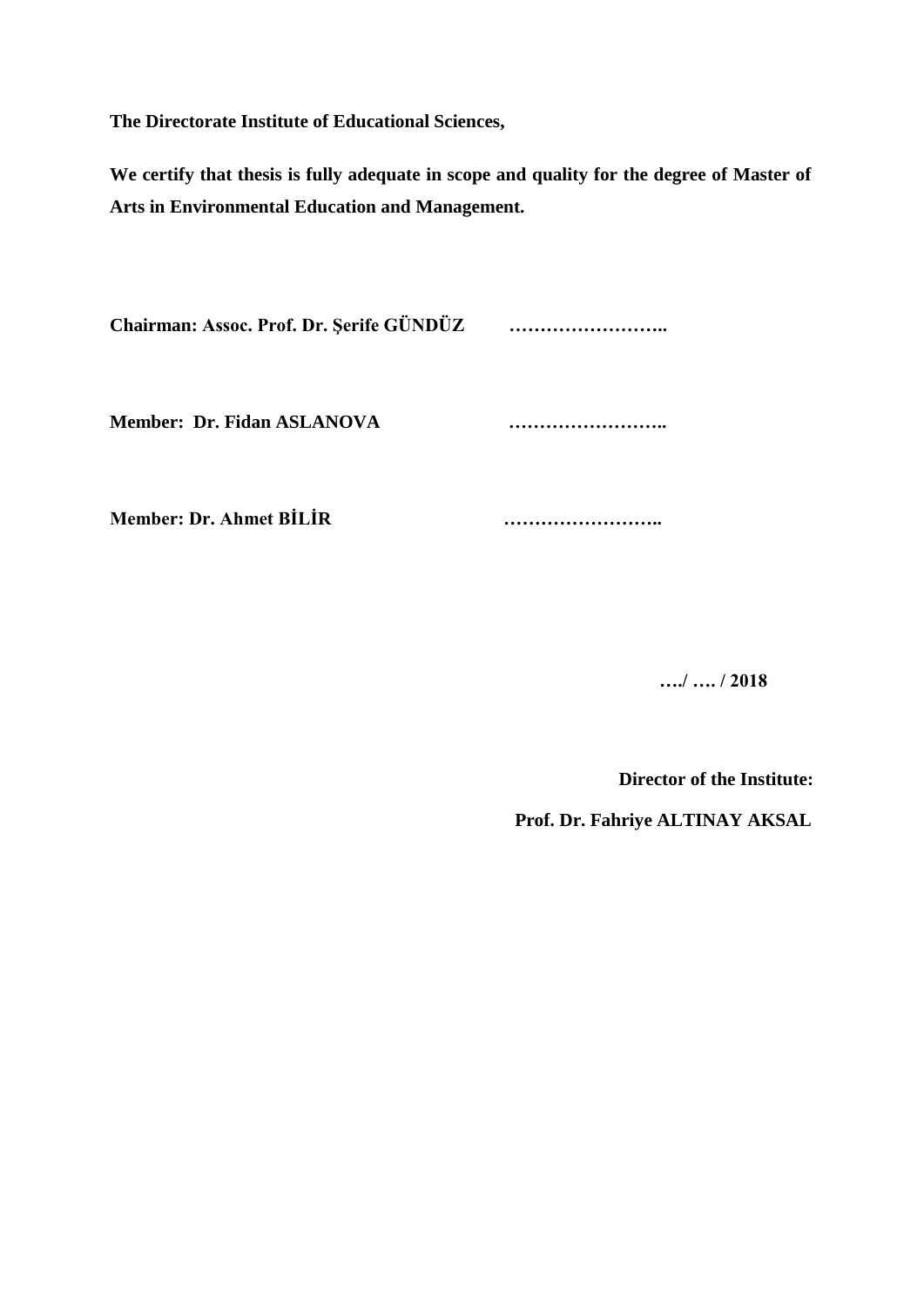#### **ABSTRACT**

# <span id="page-2-0"></span>**PERCEPTION OF AGRICULTURAL STUDENTS TOWARDS LIVESTOCK WASTE MANAGEMENT EDUCATION IN LIBYA**

#### **Fadel Ali AGILA**

# **Master Degree, Environmental Education and Management ABD Thesis Advisor: Dr. Ahmet BİLİR June 2018, 70 pages**

This study focused on perceptions of agricultural students towards Livestock Waste Management Education in Libya. A quantitative method for the research by considering 300 questionnaire to address the targeted aim of the study in order to describe the demographic characteristics of agricultural students, determining their general perceptions in relation to the management of livestock wastes, to determining their perceptions of agricultural students about the management of livestock waste, explain the perception of students regarding teaching methods and tools used to manage livestock wastes and then compare the perceptions of participants based on their demographic characteristics.

The result show that agricultural students in this region are between 21 - 30 years of age dominated by males between, 41 - 50 years of age with college certificate and with 501 to 1000 TY monthly income. Aagricultural student should be experts in livestock management, agricultural engineers should have some knowledge about how adults learn, should involve learners in planning of educational programs, should involve learners in the delivery of educational programs, should offer a variety of programs to meet the need of their clients and they should facilitate participants learning processes. The agricultural students have positive perceptions of currently used *teaching methods* as effective. and the agricultural students perceived the *teaching method* for education about livestock waste management as effective they also have positive perceptions of currently used *teaching tools* for education about livestock waste management and the agricultural students perceived *teaching tools* in livestock waste management education.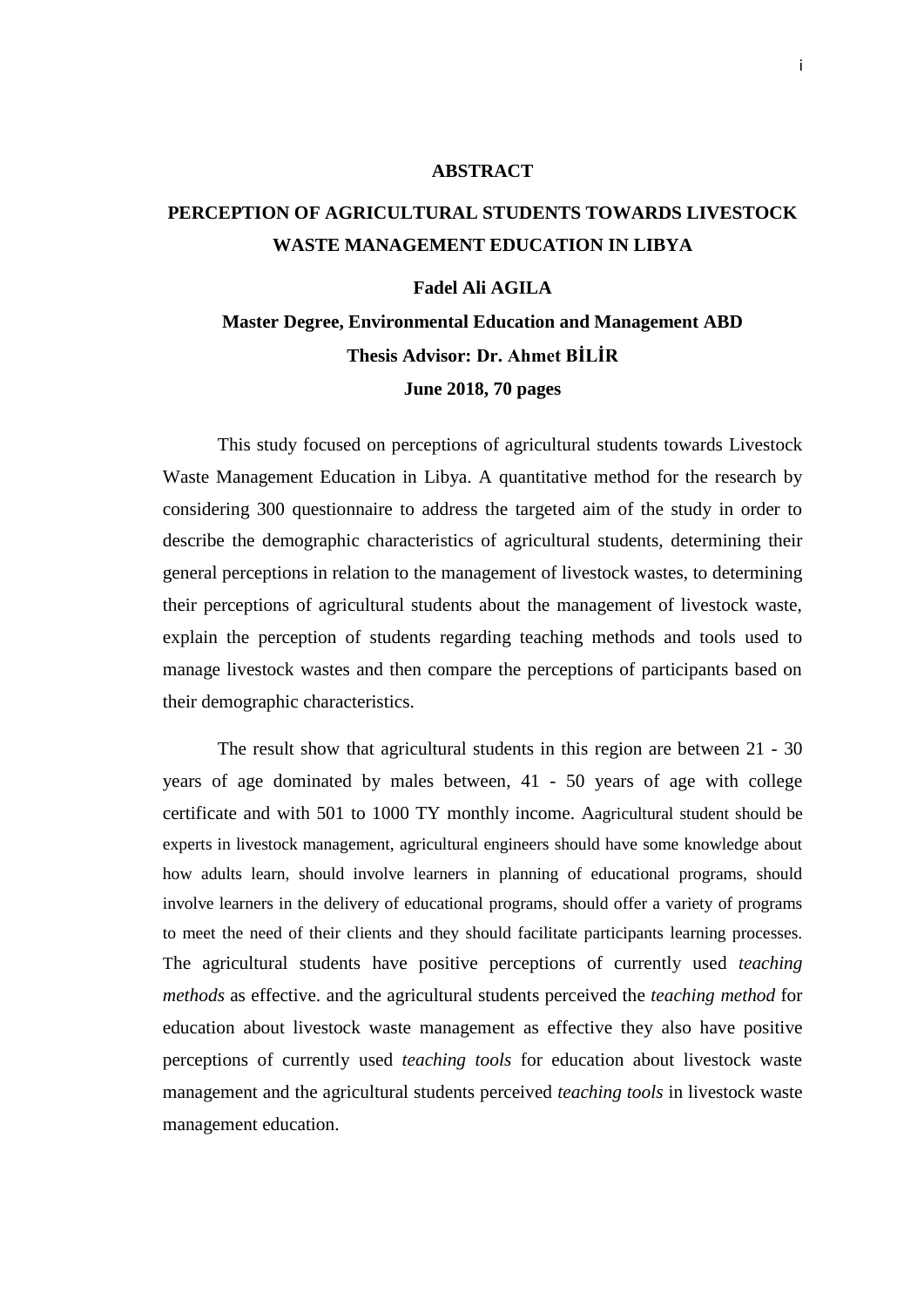There is no statistically significant difference (t  $(298) = -0.385$ , p = .700 > 0.05) between a male and female agricultural student's perception regarding the teaching tools used in education of livestock waste management. There was no statistically significant difference (t (298) = -.356,  $p = .722 > 0.05$ ) between a male and female regarding the teaching method used in education of livestock waste management.

*Keywords***:** perception, agricultural student, livestock, waste management, education, teaching tools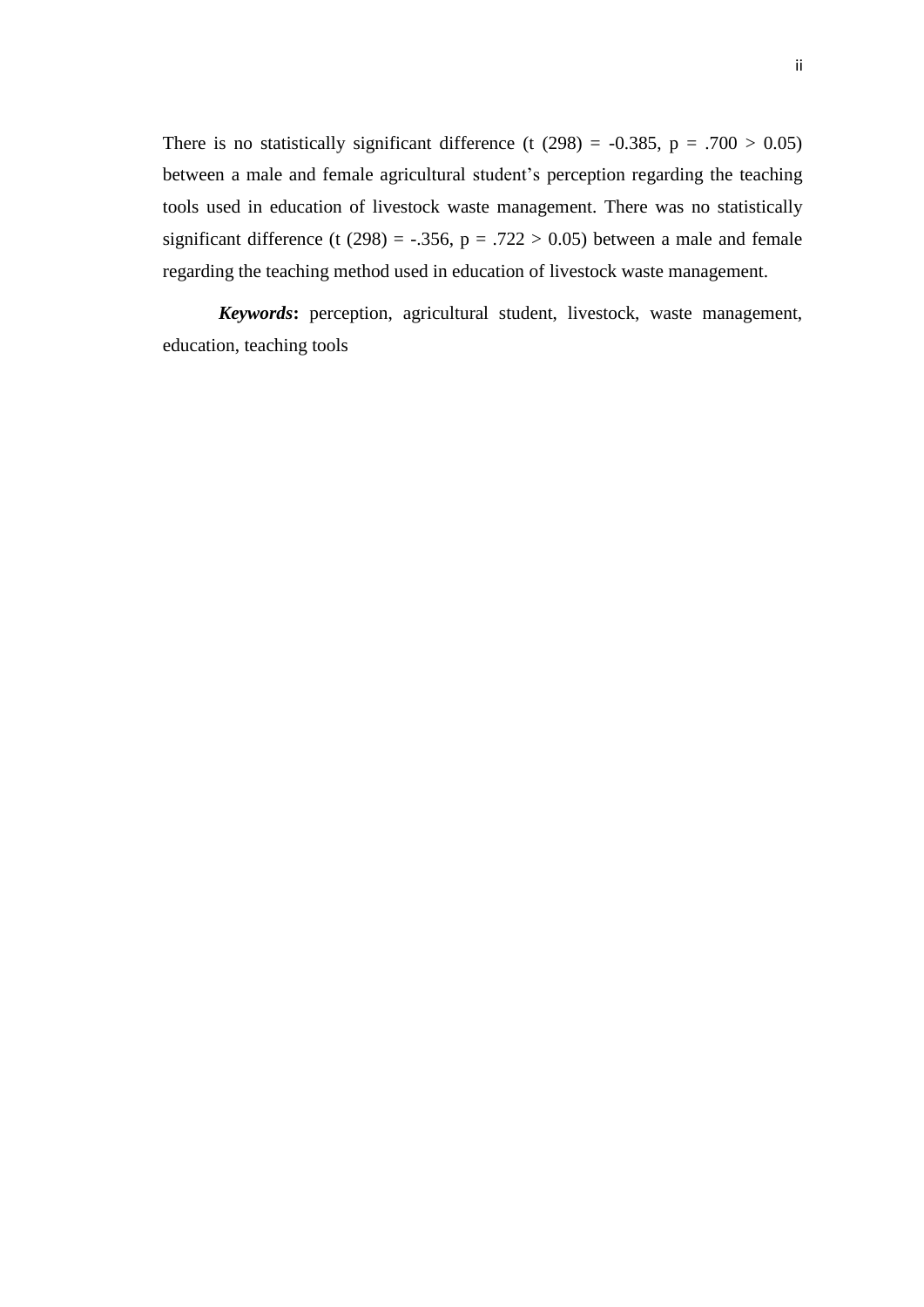### **ÖZET**

# **LİBYA'DAKİ HAYVANSAL ATIK YÖNETİMİ EĞİTİMİNE YÖNELİK TARIM ÖĞRENCİLERİNİN ALGISI**

### **Fadel Ali AGILA**

# **Yüksek Lisans, Çevre Eğitimi ve Yönetimi Anabilim Dalı Tez Danışmanı: Dr. Ahmet BİLİR**

### **Haziran 2018, 70 sayfa**

Libya'daki tarım öğrencilerinin hayvansal atıkların yönetimi eğitimine yönelik algıların belirlenmesi için yapılan bu çalışmada tarım öğrencilerinin demografik özelliklerinin tanımlanması, tarım öğrencilerinin hayvansal atıkların yönetimi ile ilgili genel algılarının belirlenmesi, tarım öğrencilerinin hayvansal atık yönetiminde kullanılan öğretim yöntem ve araç gereçle ilgili algılarının izah edilmesi ve daha sonra da bu algıların katılımcıların demografik özelliklerine göre karşılaştırılması amaçlanmıştır.

Çalışmada kantitatif yöntem kullanılarak 300 anket uygulanmıştır. Sonuç; bu bölgedeki tarım öğrencilerinin yaş aralığı 21-30 ile 41-50 arası olup üniversite mezunu ve aylık geliri 501 ile 1000 TL arası erkeklerden oluşmaktadır. Ziraat mühendislerinin hayvansal atık yönetiminde uzman olmaları, yetişkinlerin nasıl öğrendiği konusunda bilgi sahibi olmaları, bununla beraber eğitim programlarını planlarken öğrencileri de bu sürece dâhil etmeleri gerekmektedir. Buna ek olarak ziraat mühendislerinin müşterilerinin ihtiyaçlarını karşılayacak çeşitli programlar sunmaları ve katılımcıların öğrenme süreçlerini kolaylaştırmaları gerekmektedir.

Tarım öğrencileri, hayvansal atık yönetimi konusunda hali hazırda kullanılan eğitim-öğretim yöntemi ve eğitim-öğretim araçlarını etkili bulmaktadırlar. Hayvansal atık yönetimi ile ilgili eğitimde kullanılan eğitim-öğretim araçlarında kadın ve erkek tarım öğrencilerinin algılarında istatistiksel olarak anlamlı bir fark yoktur (t (298) = - 0.385, p= .700>0.05). Hayvansal atık yönetiminin eğitiminde kullanılan eğitim-öğretim metodunda kadın ve erkek öğrenciler arasında istatistiksel olarak anlamlı bir fark yoktur (t  $(298)$ = -.356, p= .722>0.05).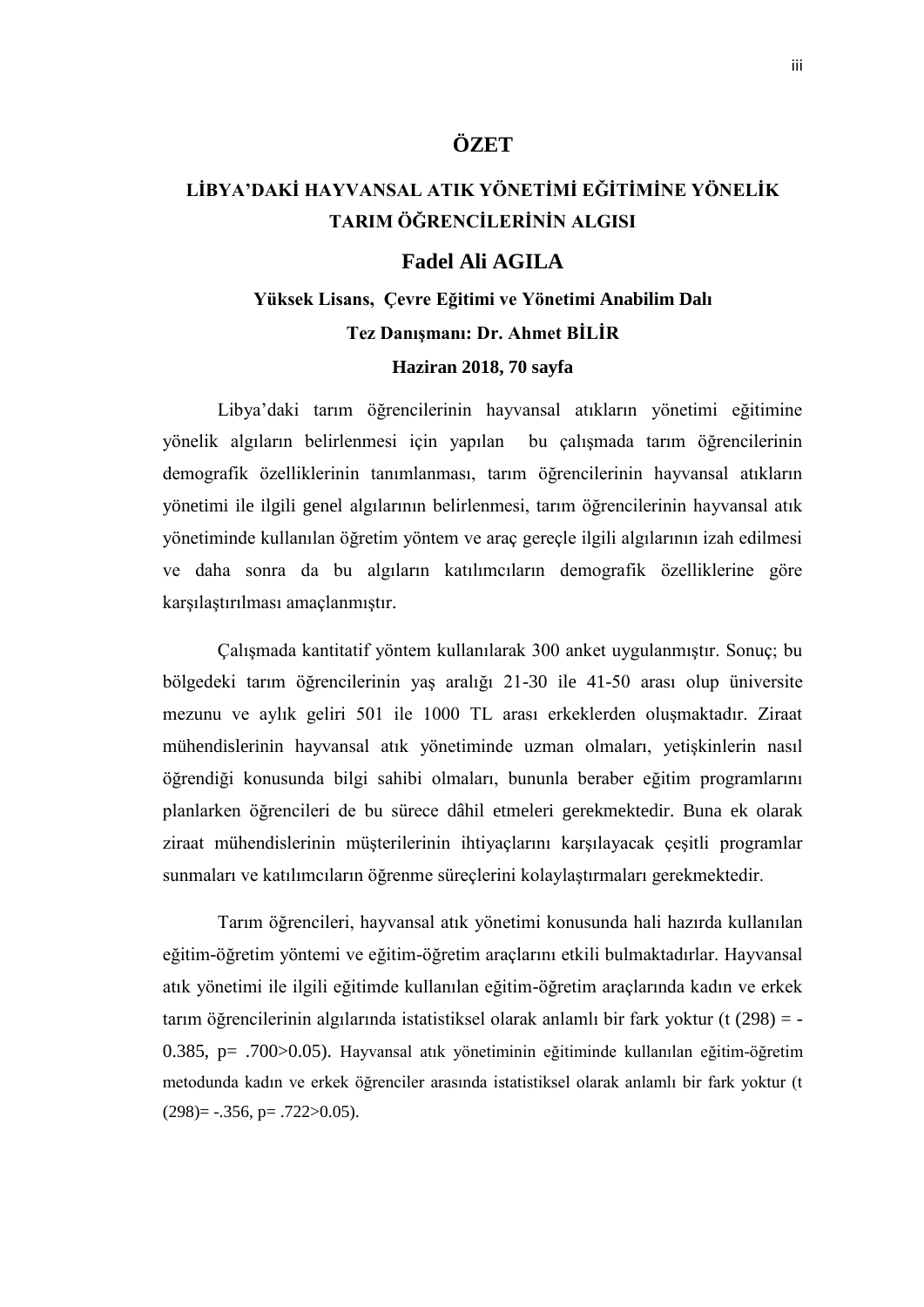*Anahtar kelimeler:* algı, tarım öğrencisi, hayvan/hayvancılık, atık yönetimi, eğitim, eğitim araç gereçleri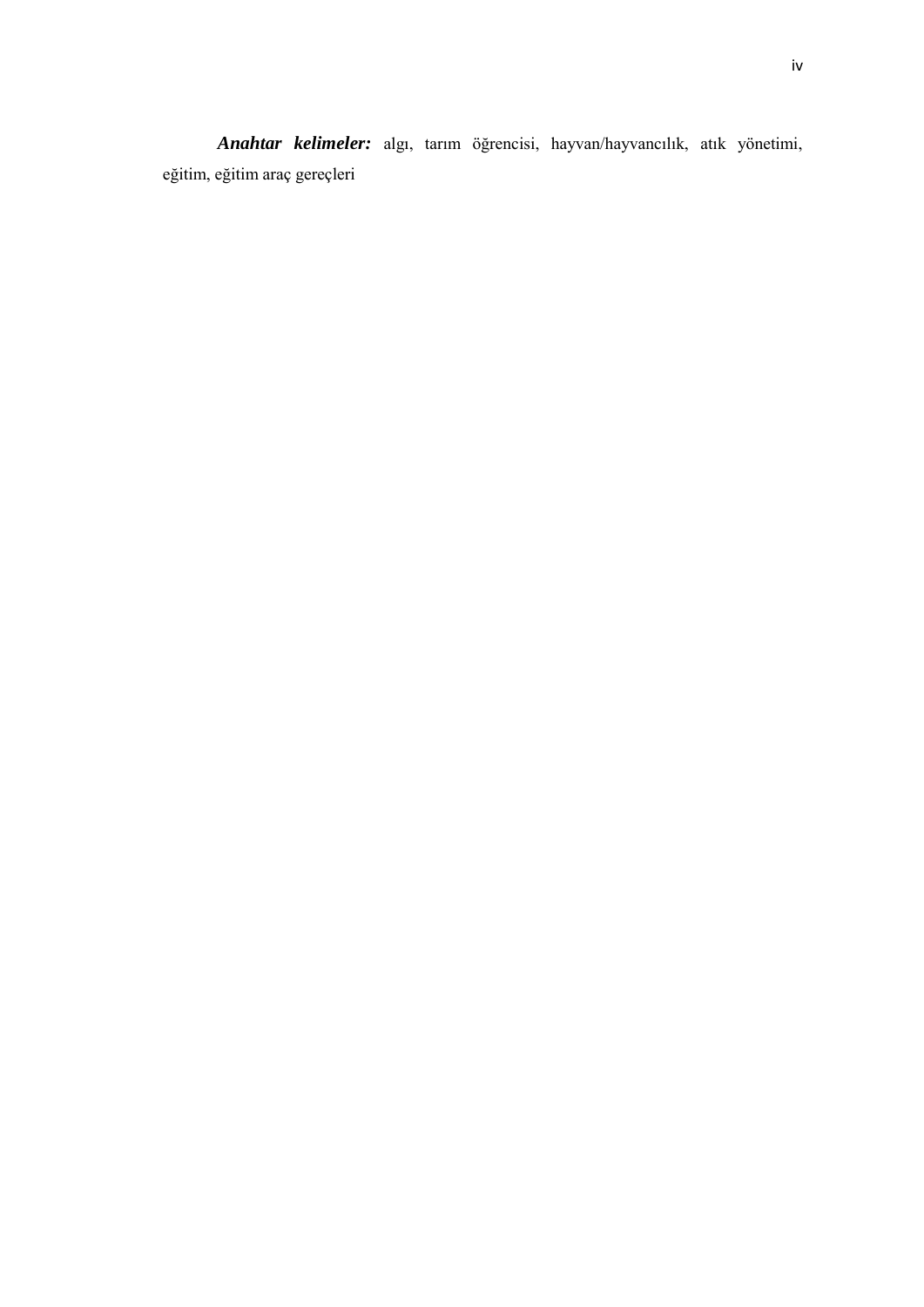### **ACKNOWLEDGMENT**

<span id="page-6-0"></span>It gives me great pleasure to acknowledge and distribute some praiseof my own for the help I received from all the involved.

Firstly, I wish to express my most sincere gratitude to my supervisor Assoc. Prof. Dr. Şerife GÜNDÜZ for her incredible patience and valuable suggestions from the beginning to the end of this study. I am also grateful to all the tutors for their advice and suggestions on various aspects of this research.,

This study would be incomplete without my Libyan friends and the members of my family.

I am grateful to my wonderful mates friends and well-wishers.

**Fadel AGILA June, 2018, Nicosia**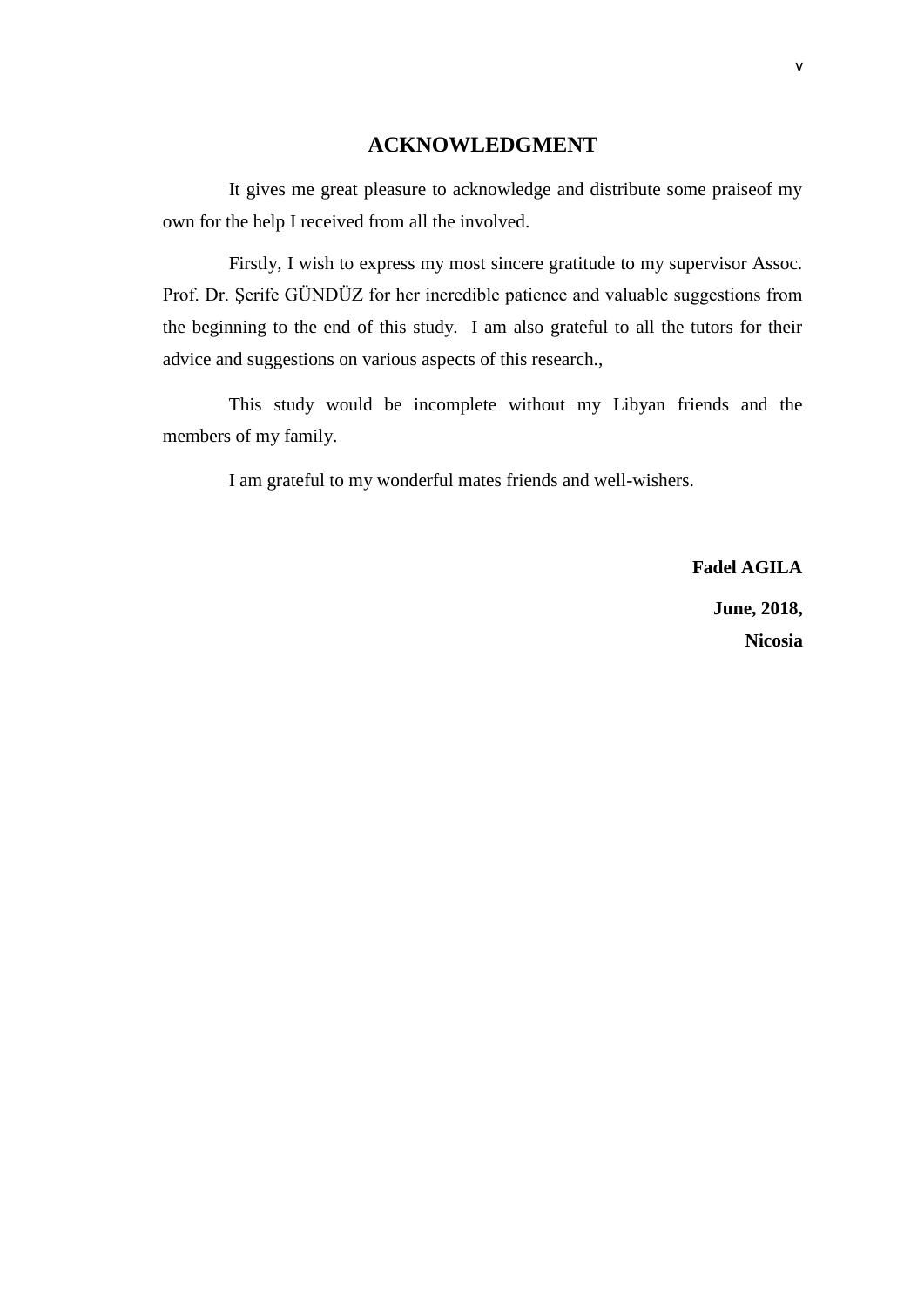# **CONTENTS**

<span id="page-7-0"></span>

### **CHAPTER I**

### **INTRODUCTION**

### **CHAPTER II**

### **LITERATURE REVIEW**

| 2.4 Perceptions regarding instructional methods and learner preferences for learning |  |
|--------------------------------------------------------------------------------------|--|
|                                                                                      |  |
|                                                                                      |  |
|                                                                                      |  |
|                                                                                      |  |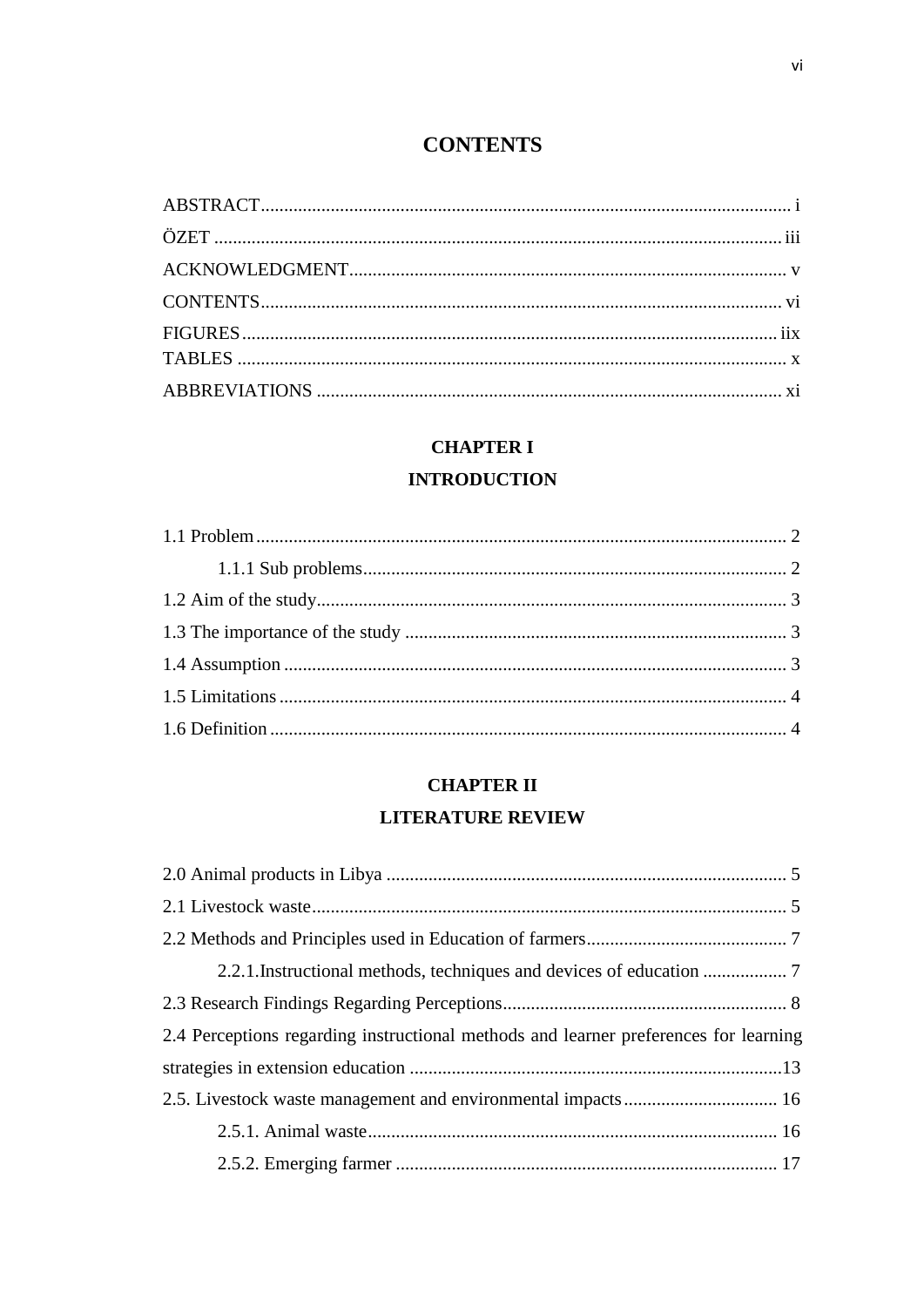# **CHAPTER III METHODS**

# **CHAPTER IV RESULTS AND DISCUSSION**

| 4.3 What are the perceptions of agricultural students regarding the teaching tools |  |
|------------------------------------------------------------------------------------|--|
|                                                                                    |  |
|                                                                                    |  |
|                                                                                    |  |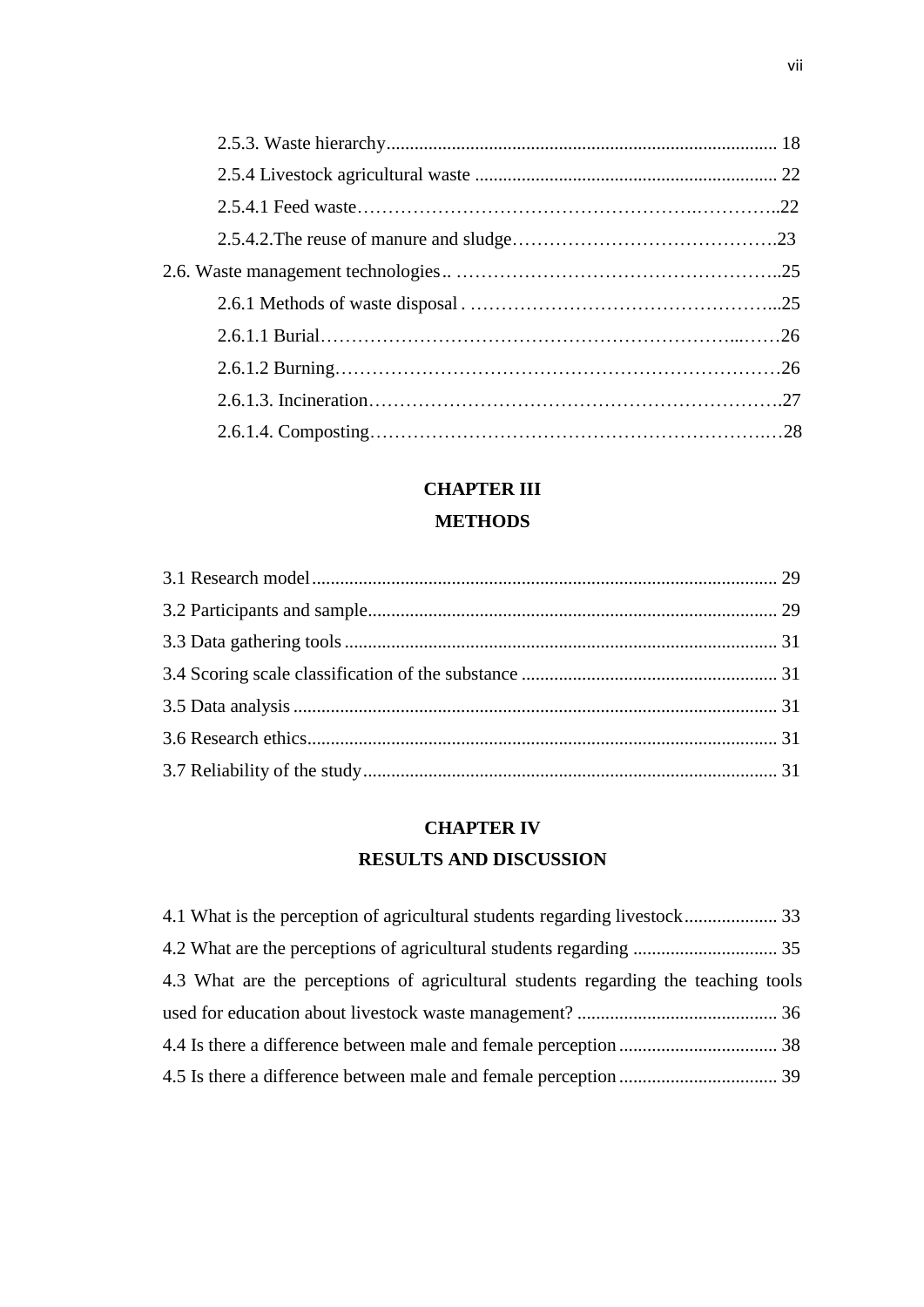### **CHAPTER V**

### **CONCLUSION AND RECOMMENDATION**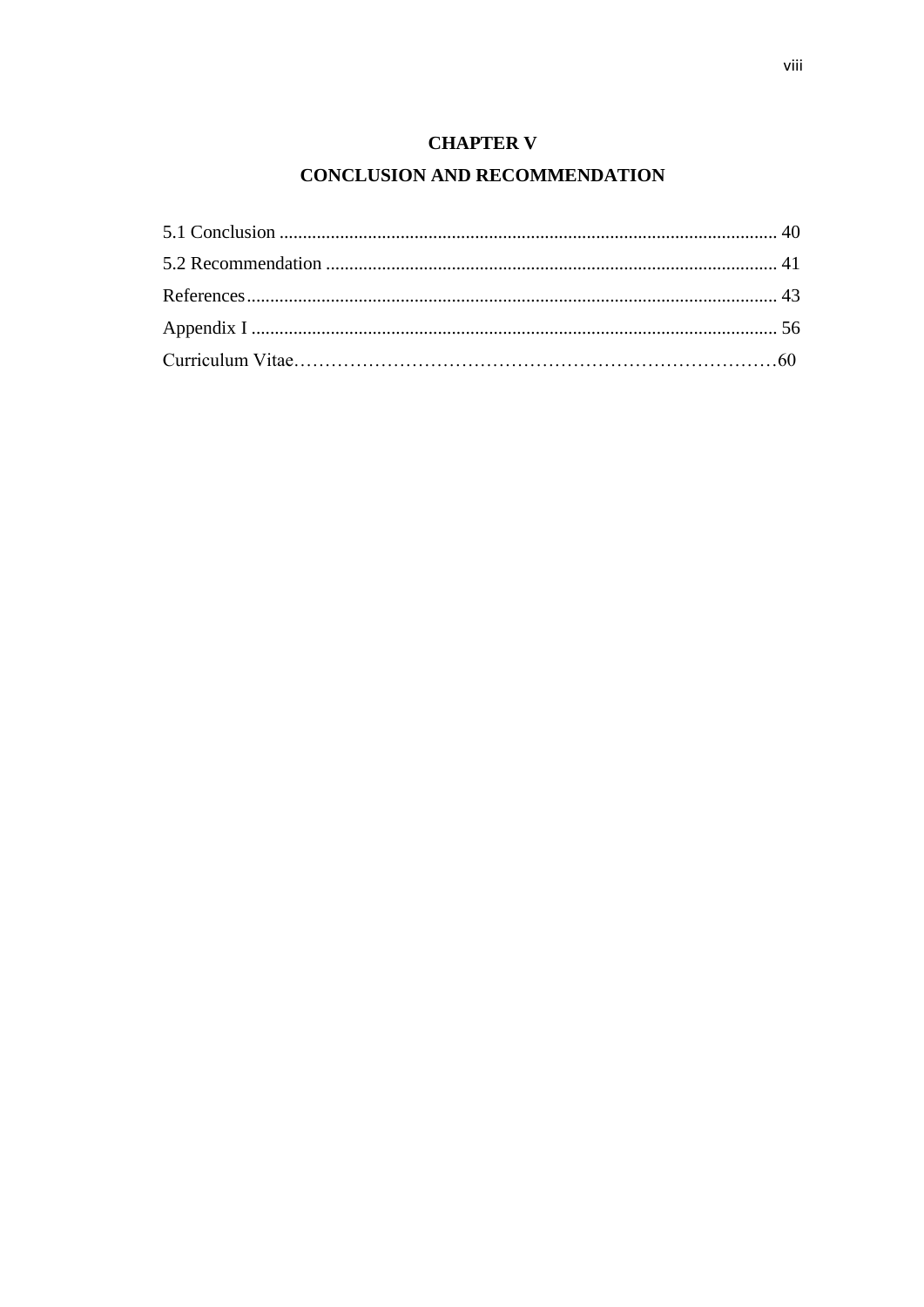### **FIGURES**

<span id="page-10-0"></span>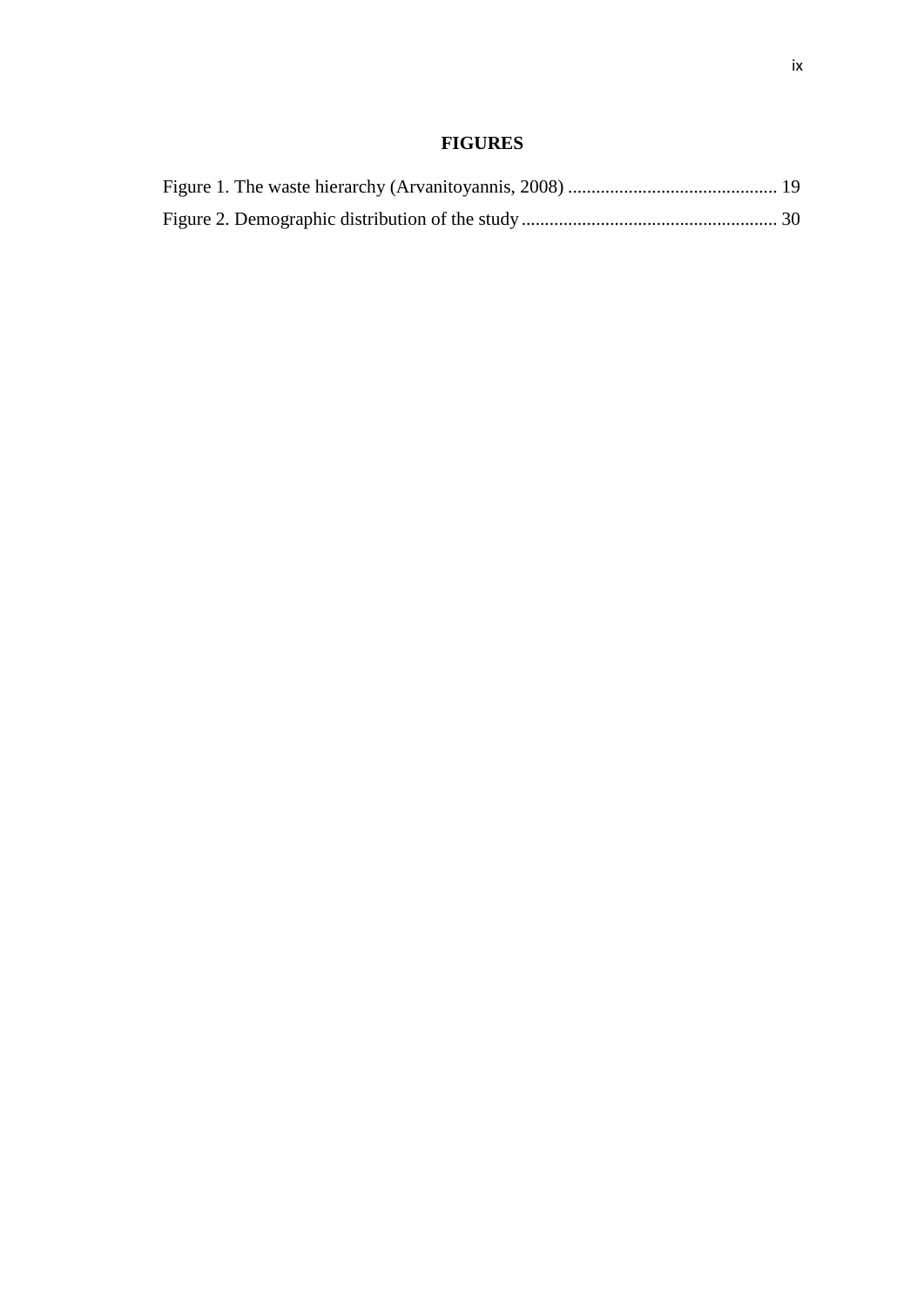### **TABLES**

<span id="page-11-0"></span>

| Table 4. Perception about educating regarding livestock management 34          |  |
|--------------------------------------------------------------------------------|--|
|                                                                                |  |
| Table 6. Students regarding the perceived effectiveness of teaching method  36 |  |
| Table 7. Students regarding the extent of current use teaching tools36         |  |
| Table 8. Students regarding the perceived effectiveness of teaching tools  37  |  |
|                                                                                |  |
|                                                                                |  |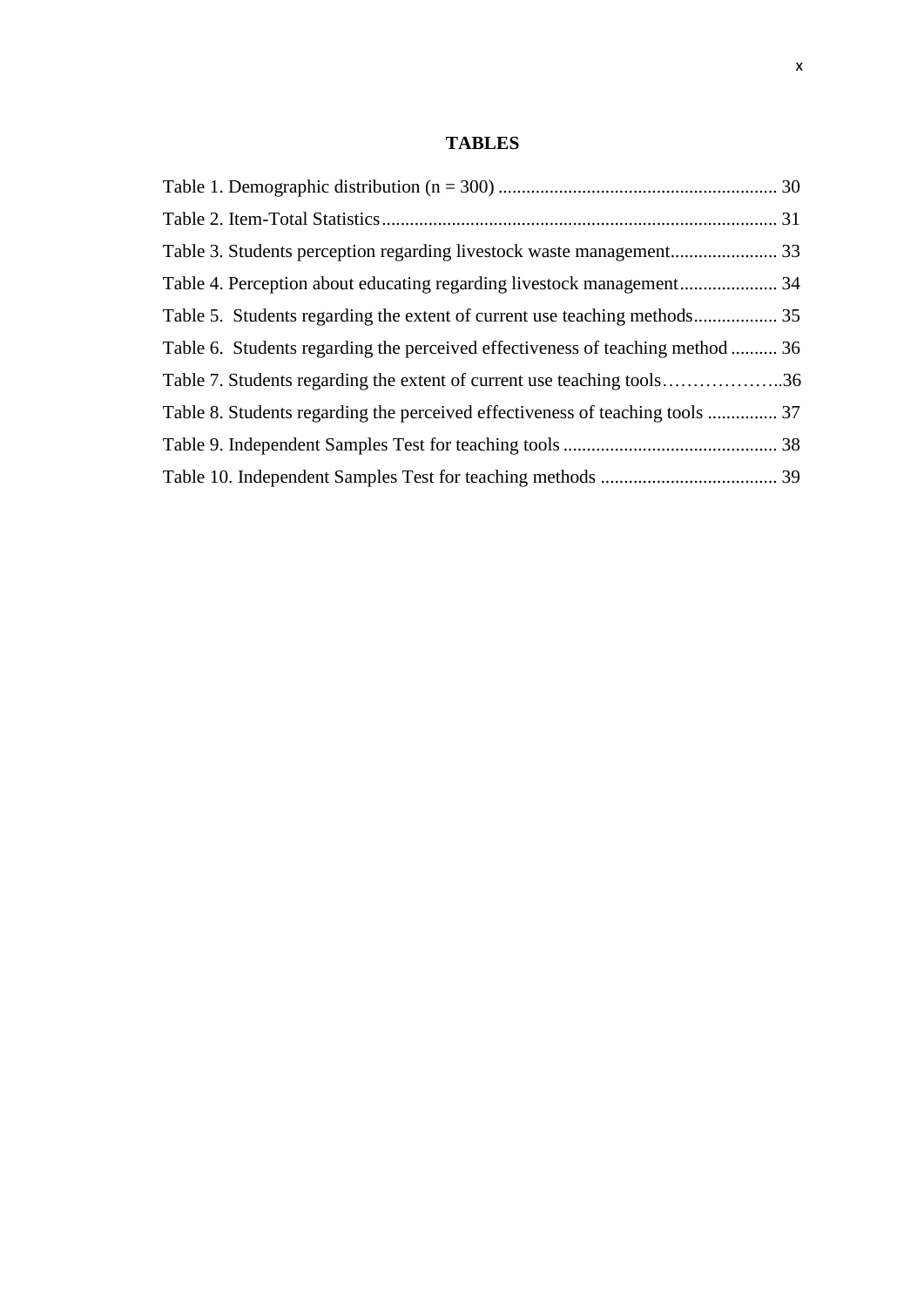## **ABBREVIATIONS**

<span id="page-12-0"></span>

| <b>ARC</b>  | <b>Agricultural Research Centre</b>              |
|-------------|--------------------------------------------------|
| <b>BMPs</b> | <b>Best Management Practices</b>                 |
| <b>EPA</b>  | <b>Environmental Protection Agency</b>           |
| <b>ICN</b>  | Interactive Communication Network                |
| <b>LSEA</b> | <b>Livestock System Environmental Assessment</b> |
| Mt          | Metric Ton                                       |
| $\%$        | Percentage                                       |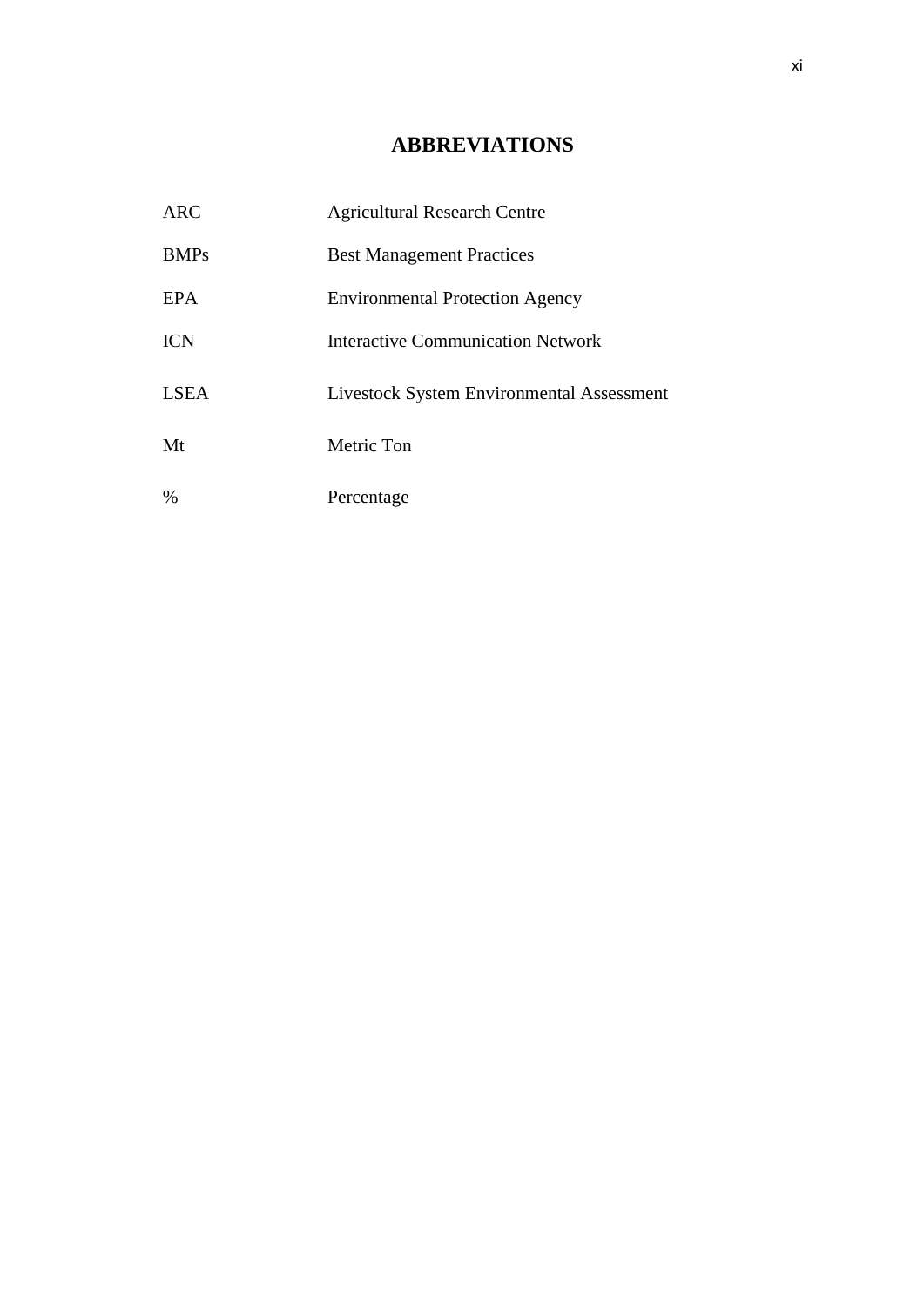# **CHAPTER I INTRODUCTION**

The most important component of any agricultural development process is educational training and this includes new and particular technology or knowledge about the new technology to farmers. This can be done by communicating information (Seevers, Graham, Gamon & Conklin, 1997; Pickering, 1987) to help farmers have or create good decisions and have an opinion about the system they require to use for their agricultural production (van den Ban & Hawkins, 1996). At first it was adult education programs that the term "extension" was used in the description of the program in England which was around half  $19<sup>th</sup>$  Century and this was mainly because universities expanded their campuses to neighboring rural communities (Wikipedia, 2007; Seevers et al., 1997). The way scientific research are applied and the new knowledge added to agricultural practices through farmers education is known as agricultural extension and this was an early year's concept (Wikipedia, 2007).

Education as an idea of extending training was introduced into The United State through their library was in 1890 and courses for the extension was frequently chosen (Seevers et al., 1997) .The following year, when it was founded in 1891, a university offered courses in a program for disseminating agricultural knowledge in the fields of soil and crops, plant nutrition, and animal breeding at a farming college in New Jersey Rutgers at the University of Ohio (Seevers et al., 1997).

There is an establishment of more than 15 intermediate preuniversities/technical agricultural universities around Libya mainly to train and assist engineers at different stages and fields. There are 5 agricultural colleges which help in also preparing agricultural students in all disciplines. These establishments are specially to enhance the technical knowledge of individuals in the agricultural sector. Its establishment as a research centre in the 70s was aimed at giving the sector technical assistance required for agricultural development lead in research and development by using available experts and giving out new scientific and technical knowledge into the agricultural system (Jamahiriya, 2006). In Libya, the major national agricultural research system is the Agricultural Research Centre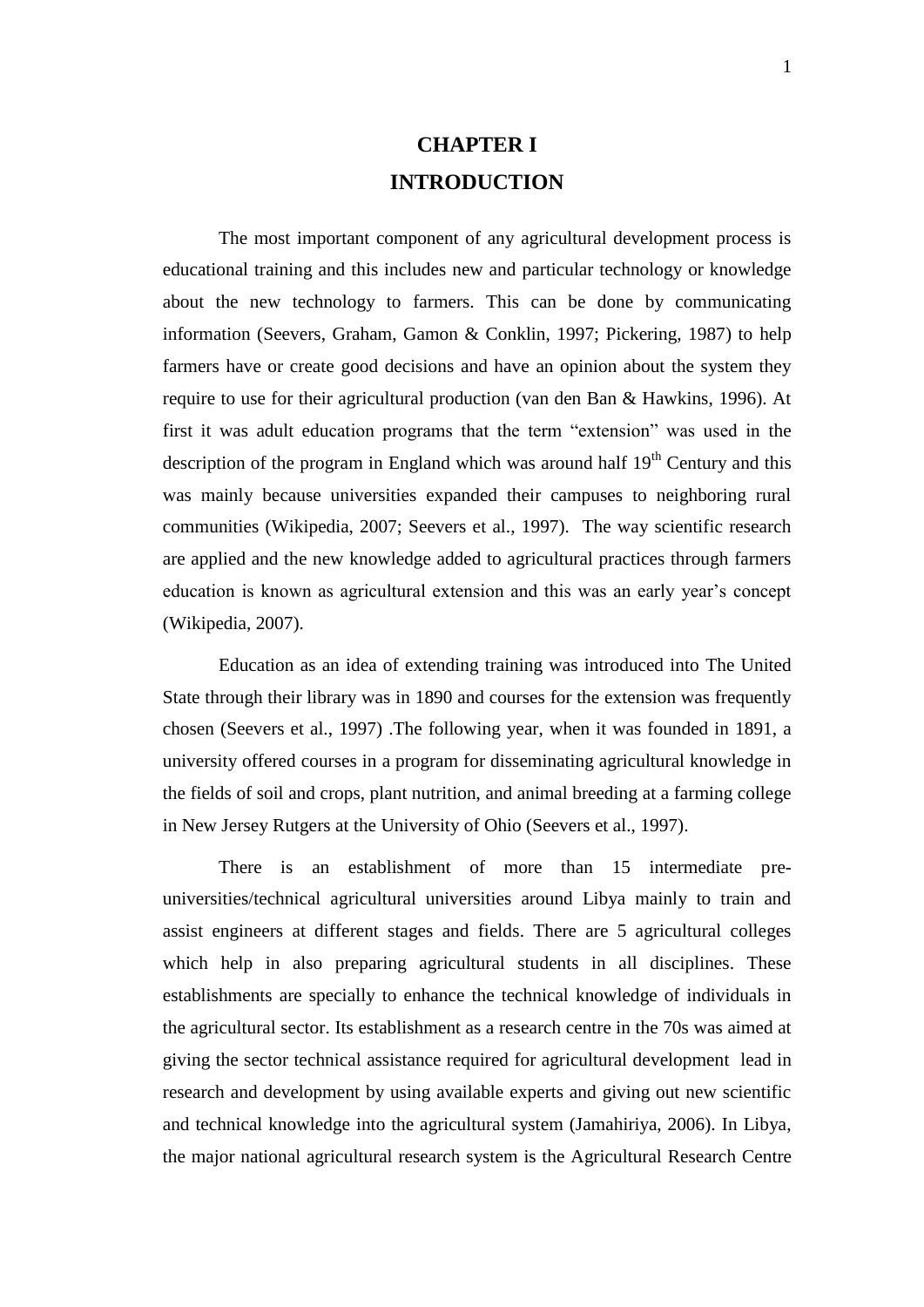(ARC). Centre implements or provides its services through a network which is provided nationwide and its Board of Directors is headed by a director general and has 8 departments including soil and water, field crops, horticulture, plant protection, animal production, forestry and range, agricultural mechanics, and agricultural economics. 90% of their time is dedicated to mainly research while the rest 10% is on consultancies and extension (El-Azzabi et al., 1999).

According to Cranton (2006) adult education as education to develop socially capable people interested in supported casual or formal exercises that lead them to obtain new information, aptitudes or qualities, expound on existing learning, abilities or qualities, reconsider their fundamental beliefs and presumptions; or change the way they see a few parts of themselves or their general surroundings. As an adult education process, students work by drawing in training as an information conveyance and critical thinking errands, which could be with people, groups or by broad communications (Seevers et al., 1997).

### **1.1 Problem**

There is a gap in the educational direction of Livestock Waste Management that is not really expressed. It does not reveal what agricultural engineers are doing in Education in Livestock Waste Management and how they perceive the training processes in the management of livestock waste. The focus of this work is based on waste management in livestock in Libya.

#### **1.1.1 Sub problem**

 Is there a difference between genders' perceptions of agricultural students regarding the teaching tools used in education about Livestock Waste Management?

 Is there a difference between genders perceptions of agricultural students regarding the teaching methods used in education about livestock waste management?

 What is the perception of agricultural students regarding livestock waste management?

 What are the perceptions of agricultural students regarding the teaching methods used for education about livestock waste management?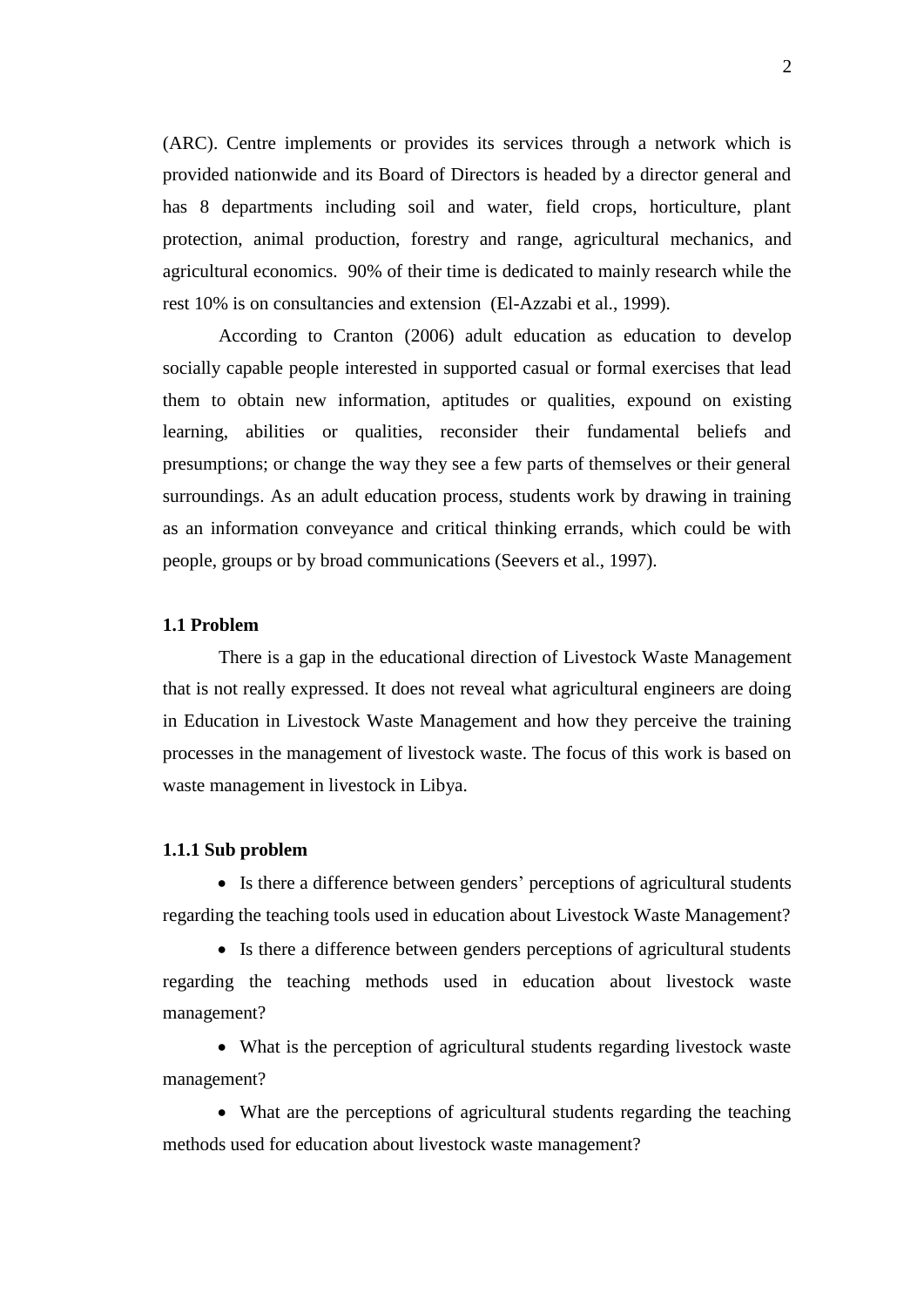What are the perceptions of agricultural students regarding the teaching tools used in education about livestock waste management?

#### **1.2 Aim of the study**

The aim of this research is to define the education processes used in the management of animal wastes and the perception of Libyan agricultural students in the management of livestock wastes. Specific goals of the work include:

1) To describe the demographic characteristics of agricultural students.

2) To determine the general perceptions of agricultural students in relation to the management of livestock wastes.

3) To determine the perceptions of agricultural students about the management of livestock waste.

4) To explain the perception of students regarding teaching methods and tools used to manage livestock wastes.

5) To compare the perceptions of participants based on their demographic characteristics.

#### **1.3 The importance of the study**

A major agricultural education program, which is liable to important adjustments inside the setting of local conditions, is fundamental to any purposeful exertion which aims at combing a major horticultural issue. The proper management of livestock waste in Tripoli, is for the environment and human health in the region (Zilberman et al., 2006; McCann et al., 2006; Powers & Horn, 2001; Sund et al., 2001; Zilberman et al., 2001). This work aims to provide useful information for the successful management of livestock waste management in Tripoli.

### **1.4 Assumption**

• The knowledge given by the agricultural students of the studied area is assumed to be based on their perception about waste management.

• The questionnaire was restricted to the study area.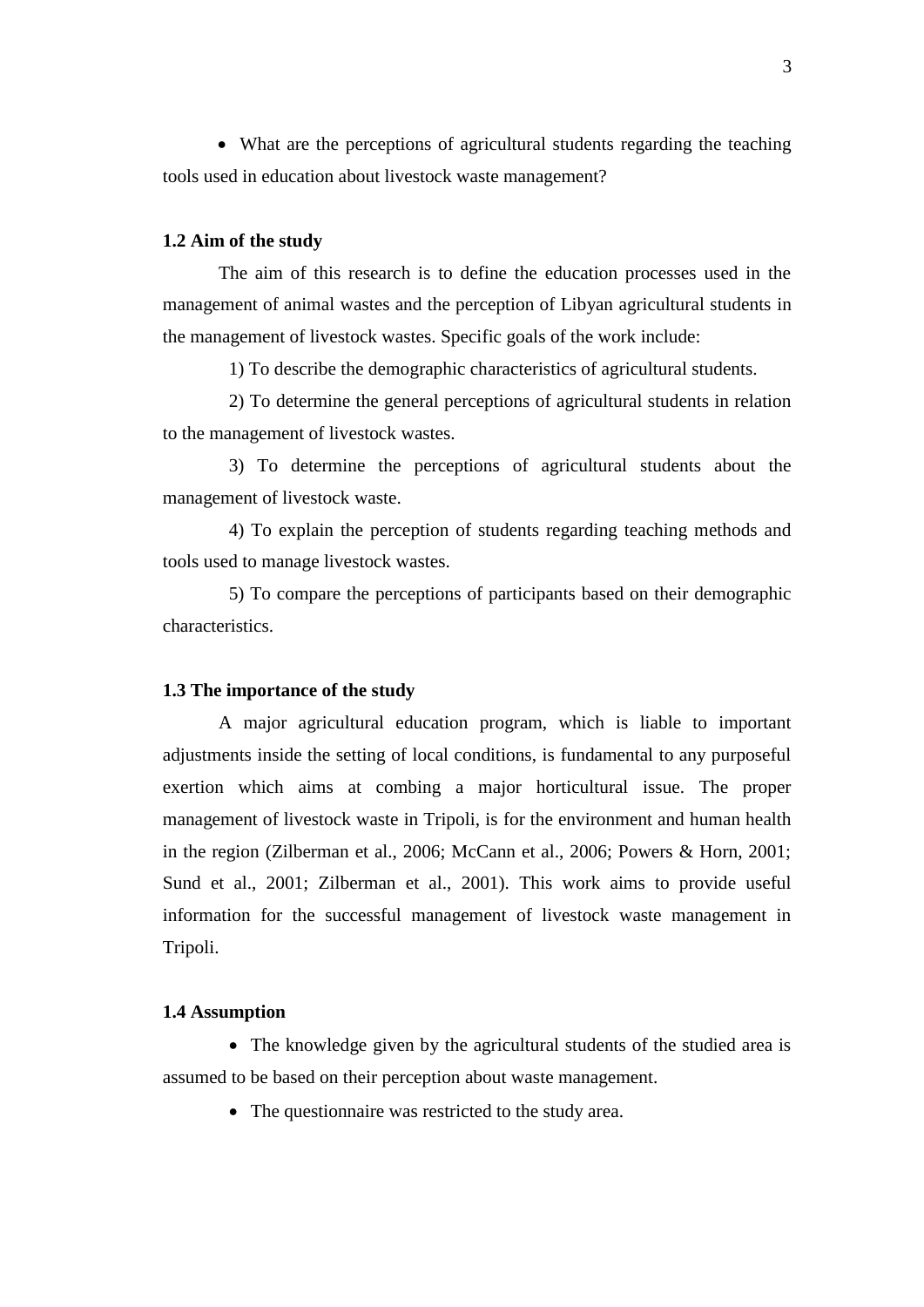The questionnaire used for this research is assumed to be adequate for the aim of the study.

• The agricultural students' lack of awareness of waste management reflects negative actions and behaviors towards the environment.

### **1.5 Limitations**

• The study was limited to 300 participants

 The questionnaires used for this study were limited to its aim and objectives

 Participants were only selected from the higher and intermediate students from the institute of Agricultural Technology of Ghiran in Tripoli.

### **1.6 Definition**

 Livestock waste: Defecation and related losses, bedding, wash water, water sprinkling resulting from animal cooling, rainfall contaminated by falling or flow of livestock activities, and other substances contaminated by animals (Illinois EPA, 2001).

 Livestock waste management system: Any land, structure or method used for the collection, storage, storage, distribution, application or application of animal wastes resulting from limited feed operations (The Kansas Department of Health and Environment, 2007).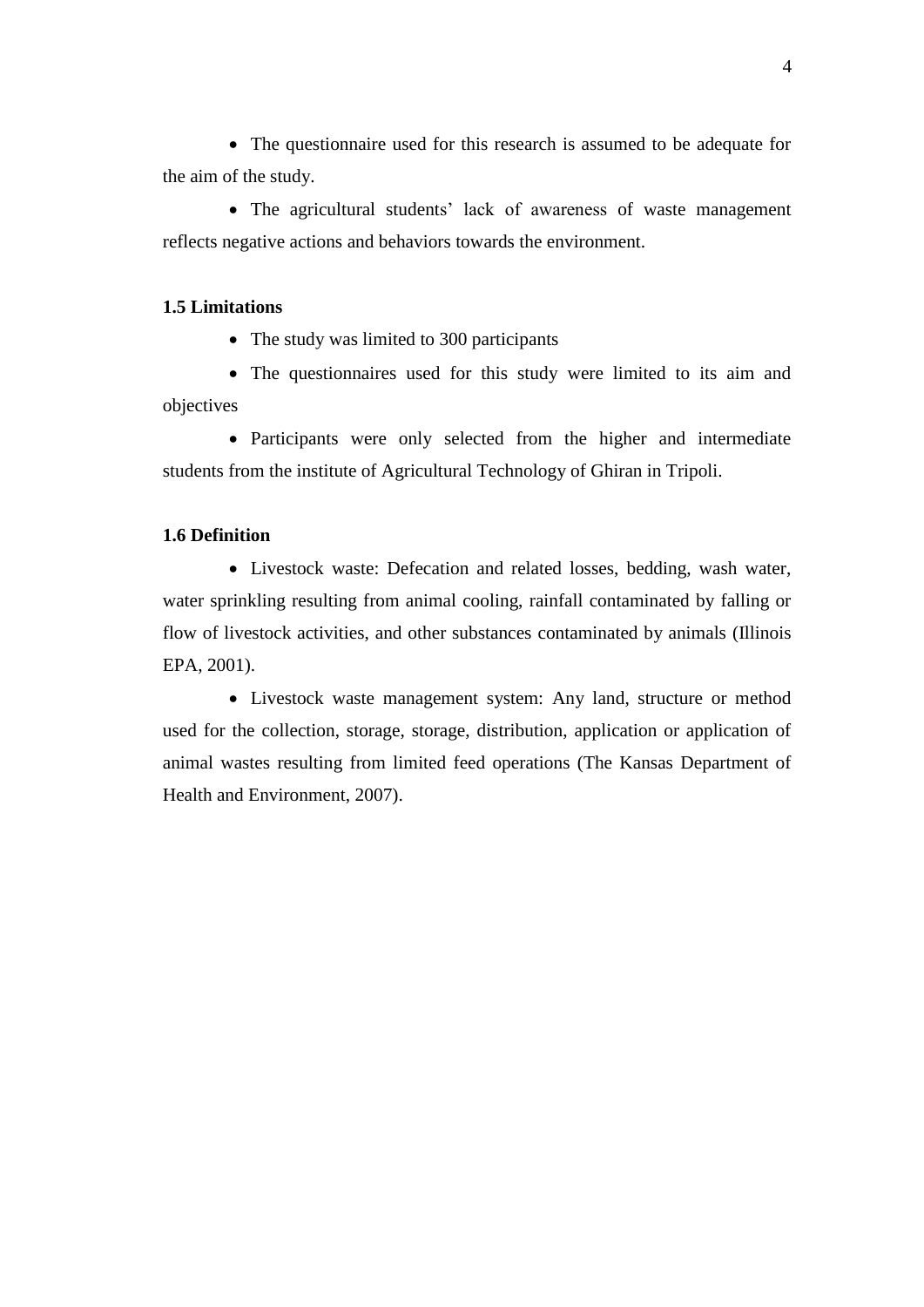# **CHAPTER II LITERATURE REVIEW**

#### **2.0 Animal products in Libya**

Libya has a yearly annual meat of 160 000Mt created privately which went around for household usage at about 98%. Libya is mainly dependent on meat and egg. The deficiency, around 2%, was provided by a normal yearly import of 5 000 Mt mostly beef and Lamb. Yearly lamb and beef import is estimated around 5 Million USD from 1998 to 2002. The measure of eggs every year fulfills almost the greater part of the nation's usage as sustenance. Dairy products, around 191 000 Mt/year, accommodated just half of Libya's total household usage during 1995 to 2002. Thus, the nation imported what might as well be called its equivalent at a normal estimation of around 61 million USD every year from 1998 to 2002. Libya is an exporter of skin, wool, and hair of cattle, sheep, and goats, whose esteems positioned among its best agricultural fare products since 1998. Yearly aggregate estimation of these fares was 5.18 million USD from 1998 to 2002 (Ahmed, 2002).

#### **2.1 Livestock waste**

Usually, nutrients from livestock waste are reused in agriculture when associated with item and field grounds to propel plant improvement (Kellogg et al., 2000). However, environmental concern as for the debasement of the soil nature, surface and groundwater resources as a result of surface spillover and leaching of excess nitrogen and phosphorus have been raised from its over application to crop and field lands (Goolsby et al., 2001; Rabalais, et al., 2001; Rowe, 2001). The est management practices (BMPs) for livestock waste management have been made as answers for the potential issues related with livestock waste contamination of the environment (Fukumoto, 2005; Alam et al., 2003). Nevertheless, the ampleness of such BMPs especially for nitrogen and phosphorus management has been addressed (Boesch et al., 2001). As indicated by Boesch et al (2001), standard BMPs have not altogether diminished agricultural nonpoint wellsprings of contamination. A lot of research findings have shown the importance and significance of livestock waste management which they indicate that it is important to manage these wastes in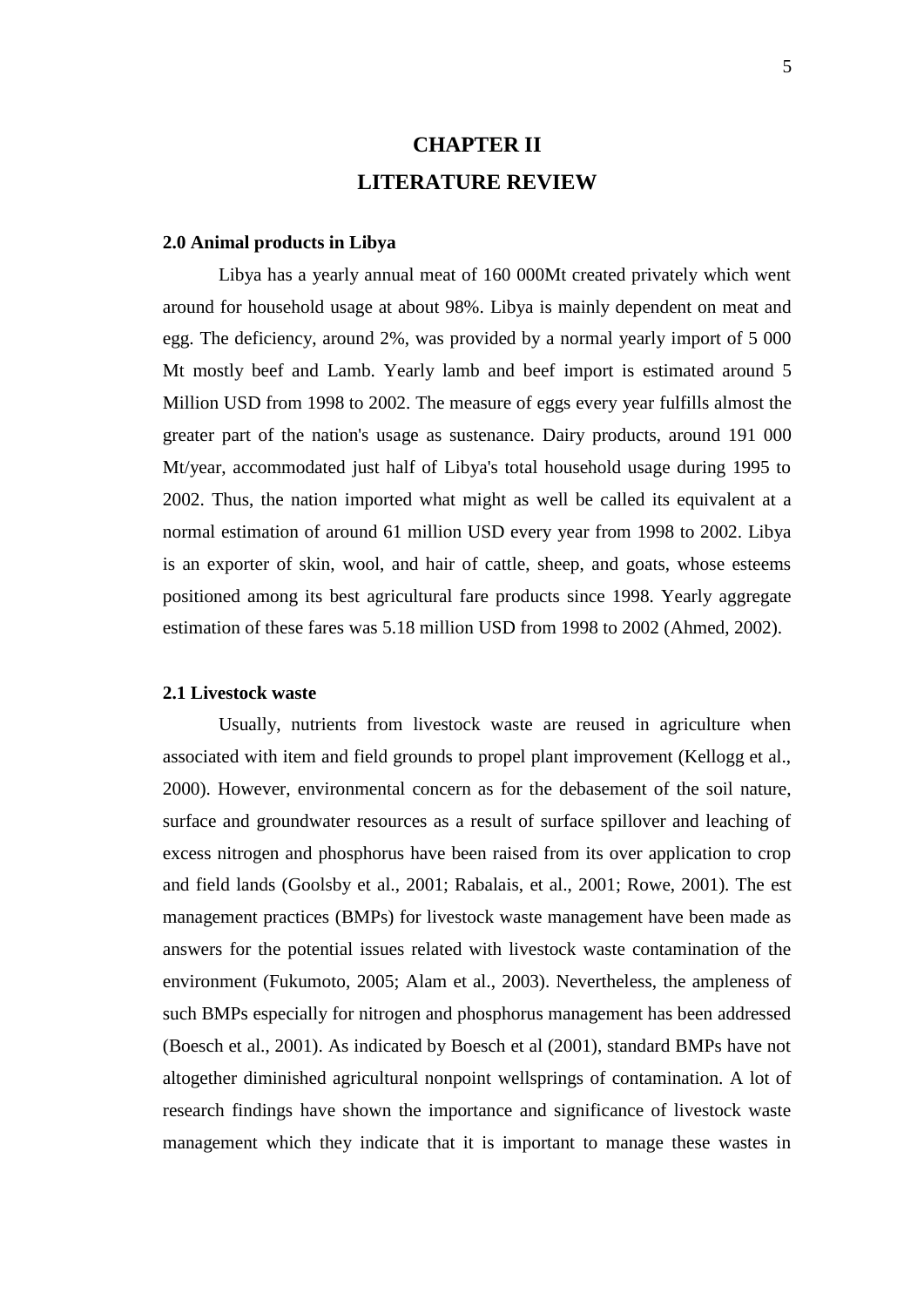order to protect the environment and also for good health (Zahn, 2001; Gooslby, et al., 1999; Sharpley et al., 1998). The most essential technical component of livestock management is the best management practices (BMPs) as indicated by Fukumoto, (2005); Alam et al., (2003).

The report by Boesch et al (2001) additionally demonstrates that vast increments in the agricultural contributions of nitrogen and phosphorus amid the last 50% of the twentieth century have been broadly acknowledged as representing the most genuine dangers to the Chesapeake Bay ecosystem, including the development of regular hypoxia in more profound parts of the Bay. Given the significance of good ecological quality to practical jobs and human health, it is basic that sufficient education with respect to Livestock Waste Management is given to agriculturists by teachers. Livestock waste management education has been perceived as one of the extension drives in the United States and other parts of the world (Richardson and Mustain, 1993).

There are initiations of educational programs regarding diverse aspect of waste management by cooperative extension services of the United States (Richardson and Mustain, 1993). Many agriculture professional perceive adult learners as super learners (Long, 2004). Who truly is the adult learner? Cranton (2006) defined adult learners as "mature, socially responsible persons participating in sustainable non-formal or official events that force them to acquire new knowledge, skills or values; you can change how or the way they work, or you can keep an eye on their basic beliefs and assumptions. Galbraith (2004) defines adults as independent individuals with desires, goals and anticipations. Adults are neither super-consumers nor simple observers in terms of autonomy, wishes, goals and expectations, but are equally capable of participating in learning while making decisions that affect their well-being (Galbraith, 2004).

In addition, adult learners have a wide range of cognitive, personal, empirical, and role characteristics that affect adult learning (Galbraith, 2004). It is important to understand the importance of the human role in the learning process (Cranton, 2006). Thus, learning based on the experience of previous adult life experiences and the application of what is learned influences adult learning (Galbraith, 2004). Thus, the participation of adults in any learning activity depends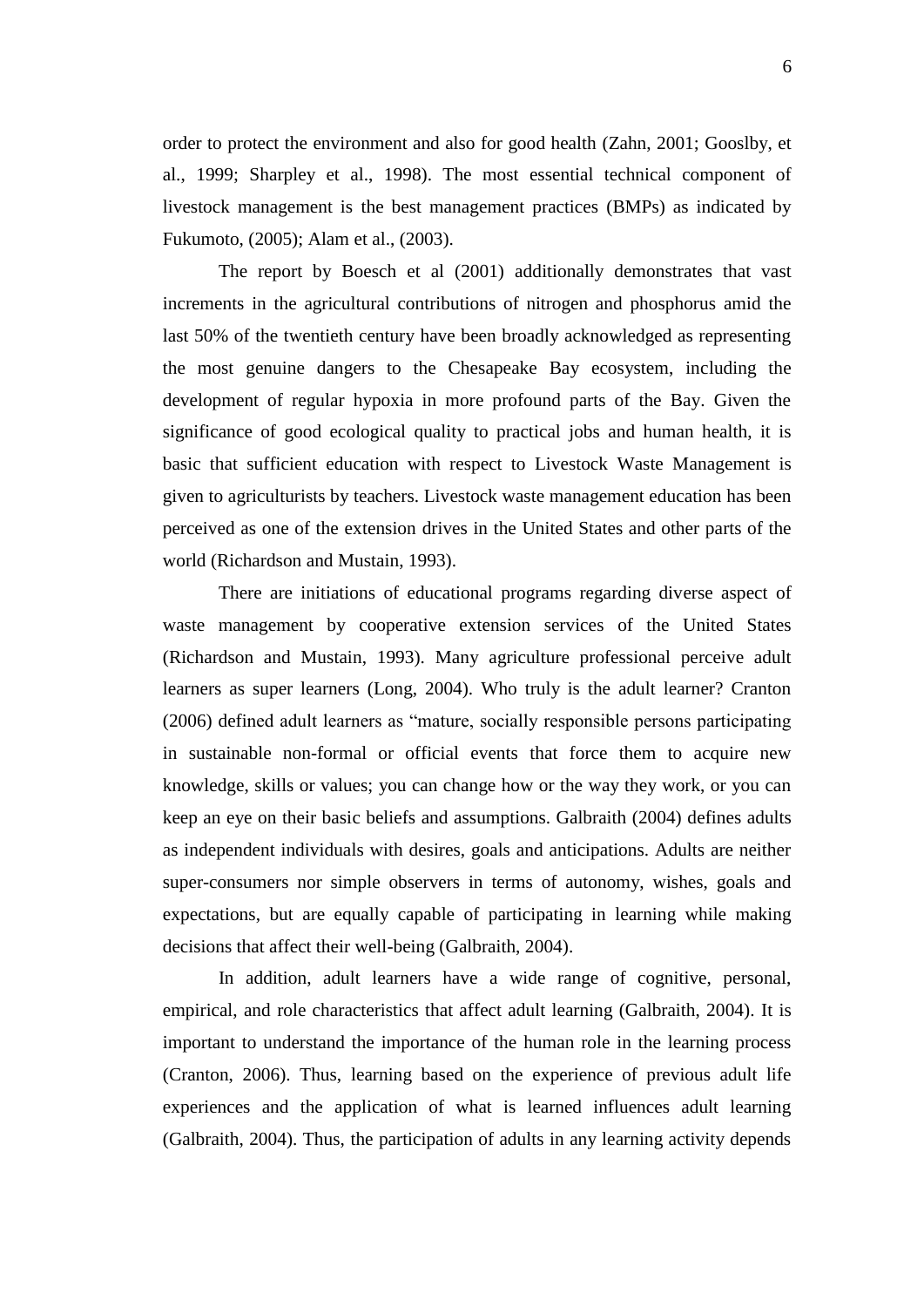on internal motivation (Cookson, 1998) and normative beliefs (Park, 2000). Wlodkowski (2004) described intrinsic motivation as an evocation; It is called the environment in which it connects with what is culturally significant to people. Park (2000) described normative beliefs as individuals' perceptions as to certain behaviors as influenced by the judgment of significant others in societies. Thus, intrinsic motivation of adults is associated with learning activities associated with adults' perceptions and adherence to behavioral intentions (Chatzisarantis & Biddle, 1998).

### **2.2 Methods and Principles used in Educating farmers**

This method can also be called andragogy, which occurs in a variety of settings and transactional modes, in addition to the traditional formal structure of classrooms and written assignments (Etling, 1993; Boyd & Apps, 1980). In the evening or on weekends, community action groups and intense weekly seminars are all forms of andrography (Boyd & Apps, 1980). Transactional mode characterizes the situation of adult students, individual, small group or community situations (Kang & Song, 1984; Boyd & Apps, 1980). According to Boyd & Apps (1980), transactional mode explains the situation when an adult learns herself. Group processing mode describes a situation in which adult learners meet together in a class or work together (Boyd & Apps, 1980). In group transactional mode, group members share a common purpose and share the obligation to attend regular meetings at certain times . In other cases, a group of people in the community can be gathered to solve specific tasks that their community faces. When this happens, the public transactional mode is engaged (Boyd & Apps, 1980).

### **2.2.1 Instructional Methods, Techniques and Devices of Education**

Conti & Kolody (2004) discussed guidelines for selecting methods and techniques for andragogy and further distinguished between methods, techniques and devices. This method determines how adults are organized in educational activities (Conti & Kolody, 2004). Techniques are the distinctive procedures that are involved in advancing learning once strategies have been resolved and devices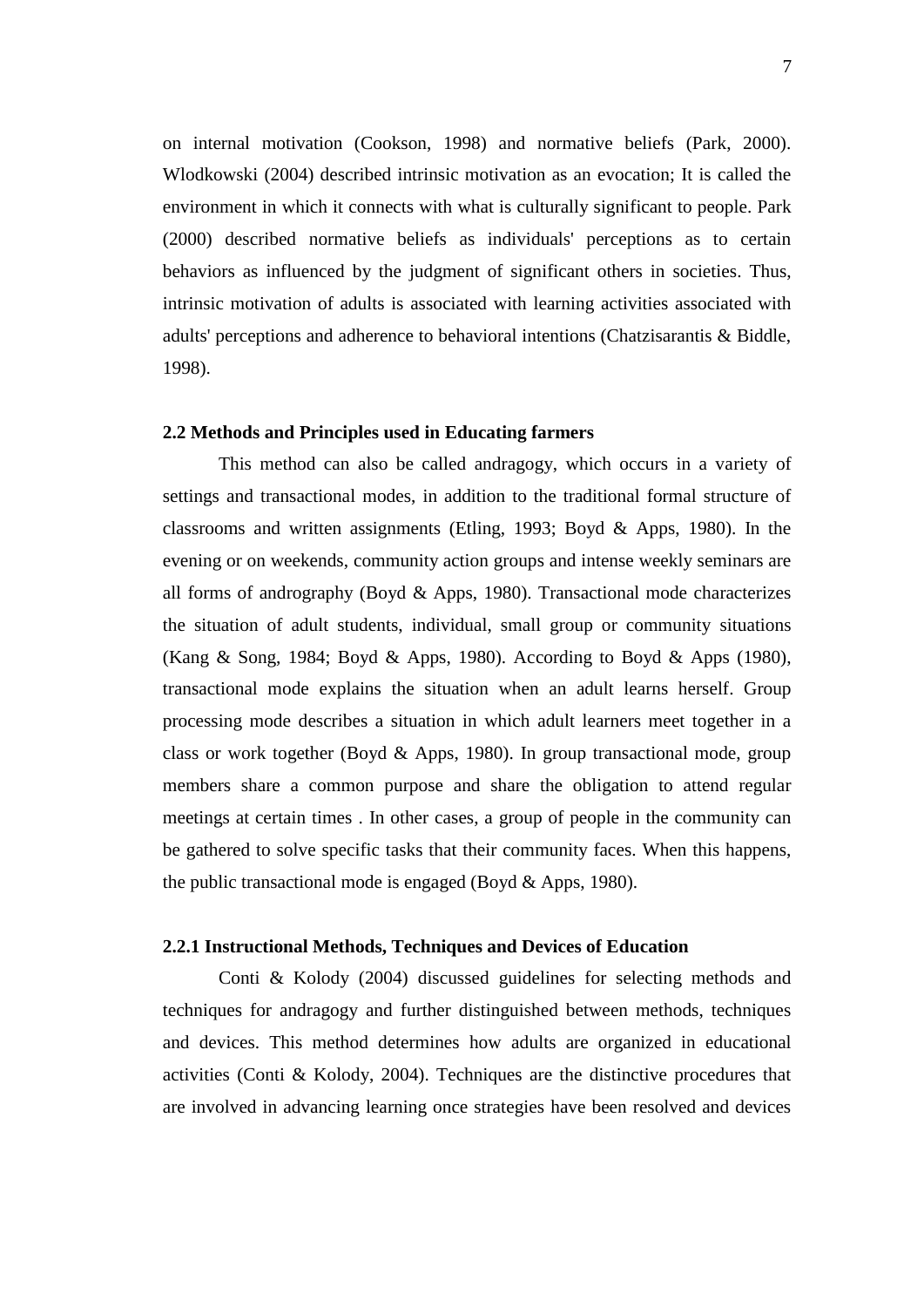are those things, for example, visual guides, which bolster the methods and encourage the learning procedure (Conti & Kolody, 2004).

Examples, forums, discussion forums, conferences, interactive television, learning contracts, short courses, critical thinking methods, demonstration and simulation, case studies, symposiums and media (Galbraith, 2004, Kang & Song, 1984). There is no perfect acceptable technique (Creswell & Martin, 1993; Kang & Song, 1984). However, depending on the learning and learning situation, the adult educator can decide which teaching method is most appropriate (Creswell & Martin, 1993). According to Creswell and Martin (1993), successful adult teachers use different teaching methods and strategies depending on program content, expected outcomes, learning the environment and current educational resources. Creswell and Martin (1993) concluded that the most common teaching methods in pesticide practitioner education are lectures, discussions and interview methods. Newsome et al. (2005) compared experiential learning and lesson-centered training methods to cognitive successes of deferred post-test in relation to the topic.

The results show that there is no uniform method of teaching that is more effective in each grade and subject area, and even classroom cases, but Newsome et al., (2005) defended the need for careful choice of students based on things and situations and using different teaching methods in spite of significant age and gender differences between the two groups (Martin & Omer, 1990). In this study, the researcher examined the relationship between teacher education and adult education. Moving on from the above, the preferences of adult educators are specific to the methods, and devices that are affected by perceptions. Below is a brief overview of the results of studies on perception.

### **2.3 Research Findings Regarding Perceptions**

There is an affiliation with awareness and the result of judgment yielded and it constitutes complex psychological processes from perception (Clark, 1994). According to van den Ban & Hawkins (1996, p.282) perception is "transforming information into psychological awareness from our environment through information or stimuli" and they are rather relative, selective, organized and directional (van den Ban & Hawkins, 1996). Perceptions are selective because "at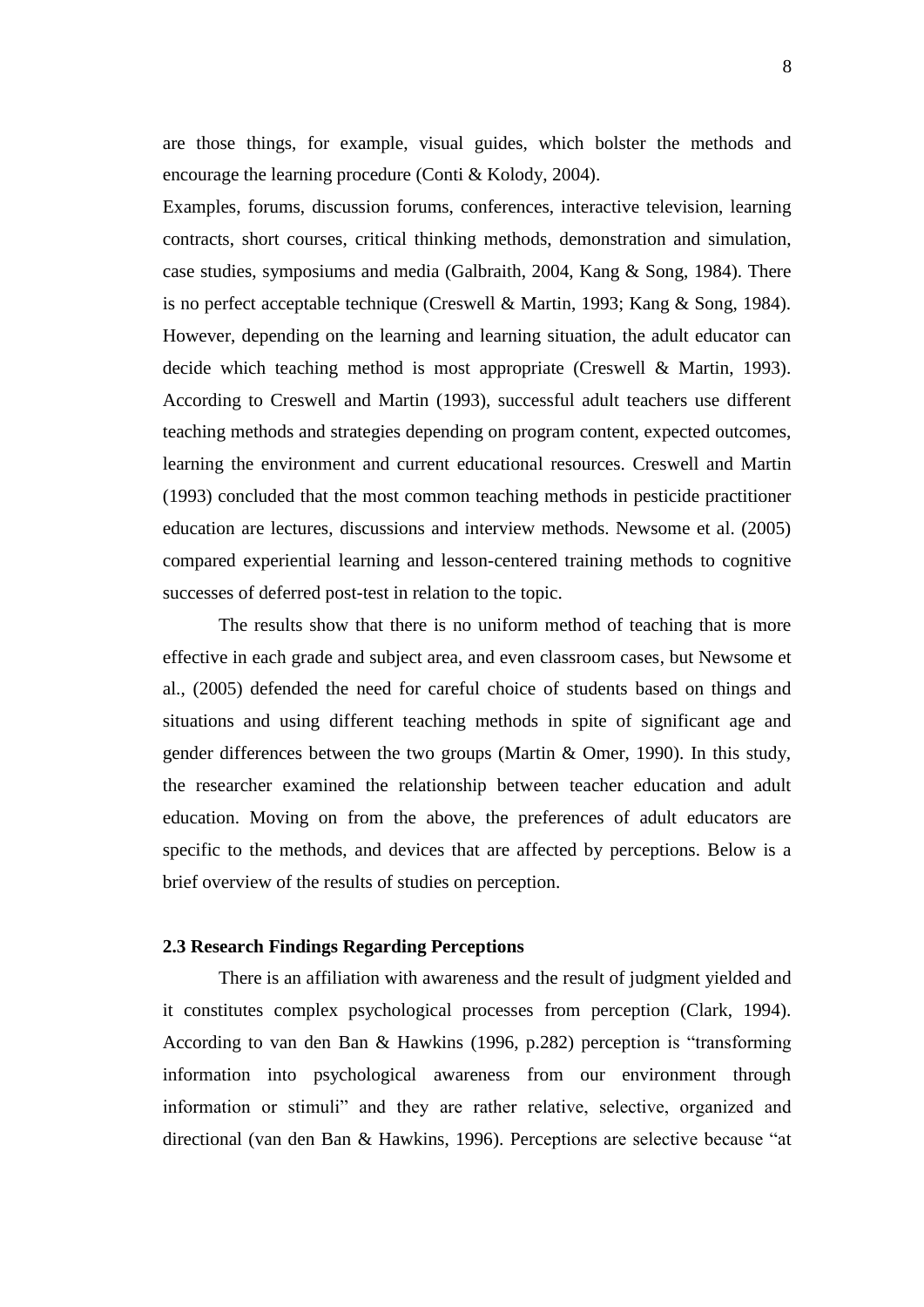any moment our senses are receiving a veritable flood of stimuli from the environment around us. Despite its capacity to process vast amount of information, our nervous system cannot make sense of all the stimuli available. Hence an individual pays attention only to a selection of these stimuli. Several physical and psychological factors, including attitudes influence what he or she selects or pays attention to" (van den Ban & Hawkins, 1996. p. 60).

Secondly, perceptions are sorted out in light of the fact that individuals tend to structure their tangible encounters in ways that sound good to them (van nook Ban and Hawkins, 1996). Finally, perceptions are directional on the grounds that people see what they anticipate that or are set will see individual mental sets impact what individuals select, how they sort out and translate it (van sanctum Ban and Hawkins, 1996). The assorted variety of adults with respect to inspiration, objectives, psychological advancement and scholastic arrangement, work foundation, experience, skill level and initiative (Rollins and Yoder, 1993) impact perceptions and present difficulties to the procedures of extension education. As indicated by the hypothesis of constructivism "all learning and subsequently allimportant reality in that capacity, is dependent upon human works on, being built all through the cooperation between individuals and their reality, and created and transmitted inside a basically social setting" (Crotty, 2005). Essentially expressed, is subjective, in the light of perceptions and individual realities. Therefore, individual encounters with adults in view of their realities prompt individual inclinations. George et al., (1955) placed his own build hypothesis as an option constructivism, that the world is seen by singular people as far as whatever importance every individual applies to it and that every individual has the opportunity to pick distinctive implications of whatever he or she needs.

Generally, the hypothesis proposes that "a man's procedures are mentally channelized by the courses in which he anticipates events" (Kelly, 1955). Cognizance and influence, which are extraordinarily impacted by the mental elements of reflection, feeling, detecting and instinct (Cranton, 2006), specifically support human perceptions and feelings, which are likewise firmly connected to states of mind, identity qualities and work centrality or role (Ladebo, 2004). In organizations, organizational beliefs and qualities characterize the social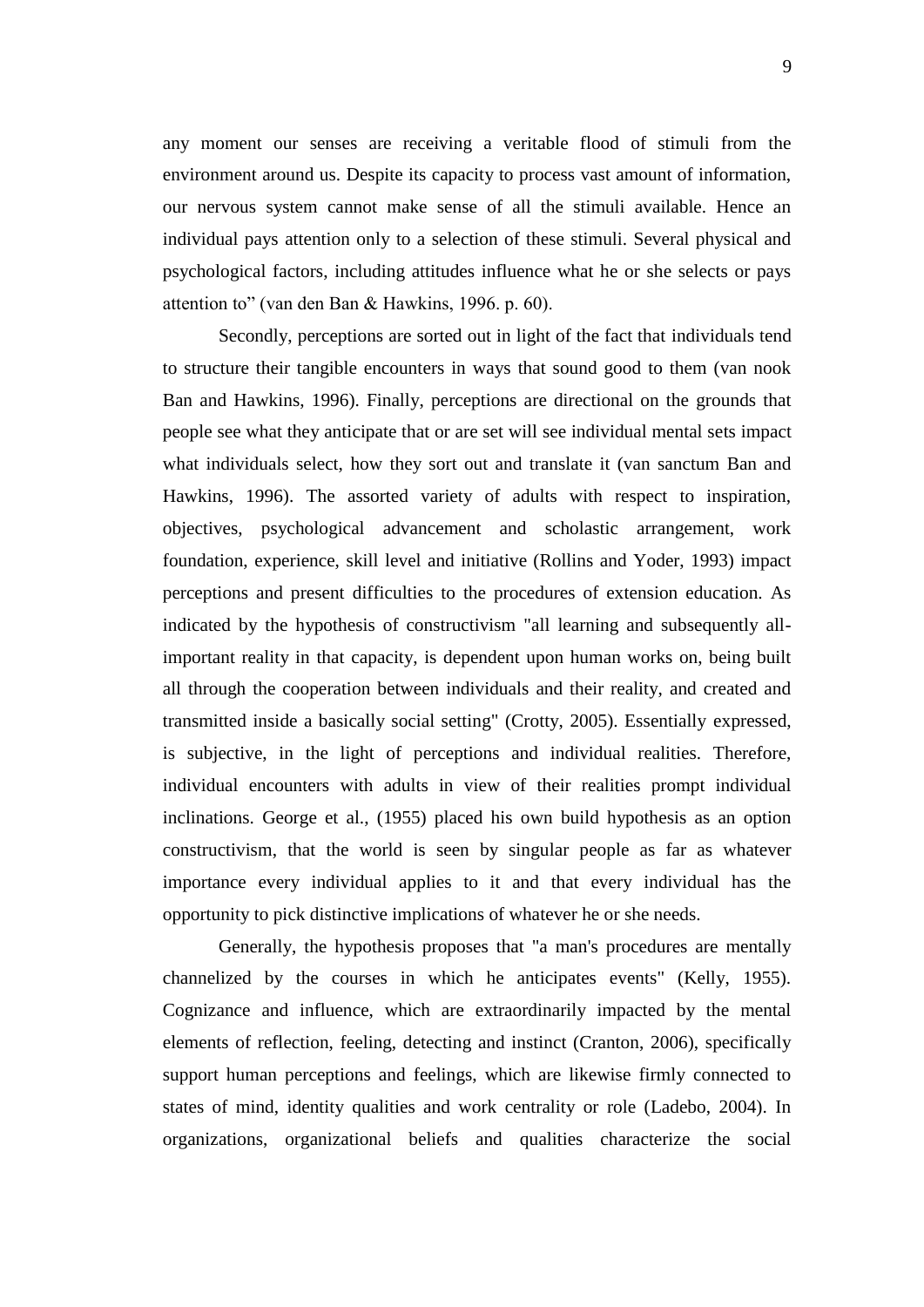personality, work part, perceptions and conduct of representatives (Bolman and Deal, 2003; Schauber, 2001). Bolman and Deal (2003) examined four organizational beliefs (structural, human resources, political and symbolic), which characterize associations and their workers and connected confidence, custom, and culture, which are firmly connected to beliefs and estimations of organizations to the symbolic edge. Schauber (2001) characterized the way of life of an organization as the qualities, beliefs, standards, practices, and practices of the organization. Professionally, teachers have a typical social personality in the light of work, standards, logic and shared objectives (Ladebo, 2004; Schauber, 2001; White and Brockett, 1987). However, the diversity in cultural backgrounds, individual beliefs and esteem frameworks of individuals possibly characterize a person's feelings, perceptions, dispositions and practices (Schauber, 2001). The significance of perceptions in agriculture is reflected in the quantity of research that has been directed all globally in agricultural education in regards to some major agricultural issues (Farouque & Takeya, 2007; Chizari et al., 1999; Bruening et al., 1992; Blezek & Dillon, 1991).

Warnick et al., (2004) defined the perceptions of science instructors, in regards to educational change with the coordination of science in horticultural education. Science educators perceived the combination of science in rural education to add to educational change by helping students meet state models (Warnick et al., 2004). Bruening et al., (1992) contemplated the perceptions of agriculturists about the usefulness of data and organization sources. Bruening et al., (1992) inferred that agriculturists saw water contamination and manure management as the most genuine ecological issues. However, agriculturists were not sure if nutrient management and groundwater pollution were serious ecological issues or not (Bruening et al., 1992).

The perceptions of educators with respect to instructor preparing and changing educational programs and direction in agrarian schools were contemplated (Shao and Bruening, 2005). Agricultural instructors had the observation that attempting new thoughts in their showing practice and best educator training and proficient improvement projects could upgrade educational programs and instructional changes in farming education (Shao and Bruening, 2005). Ikeoji et al.,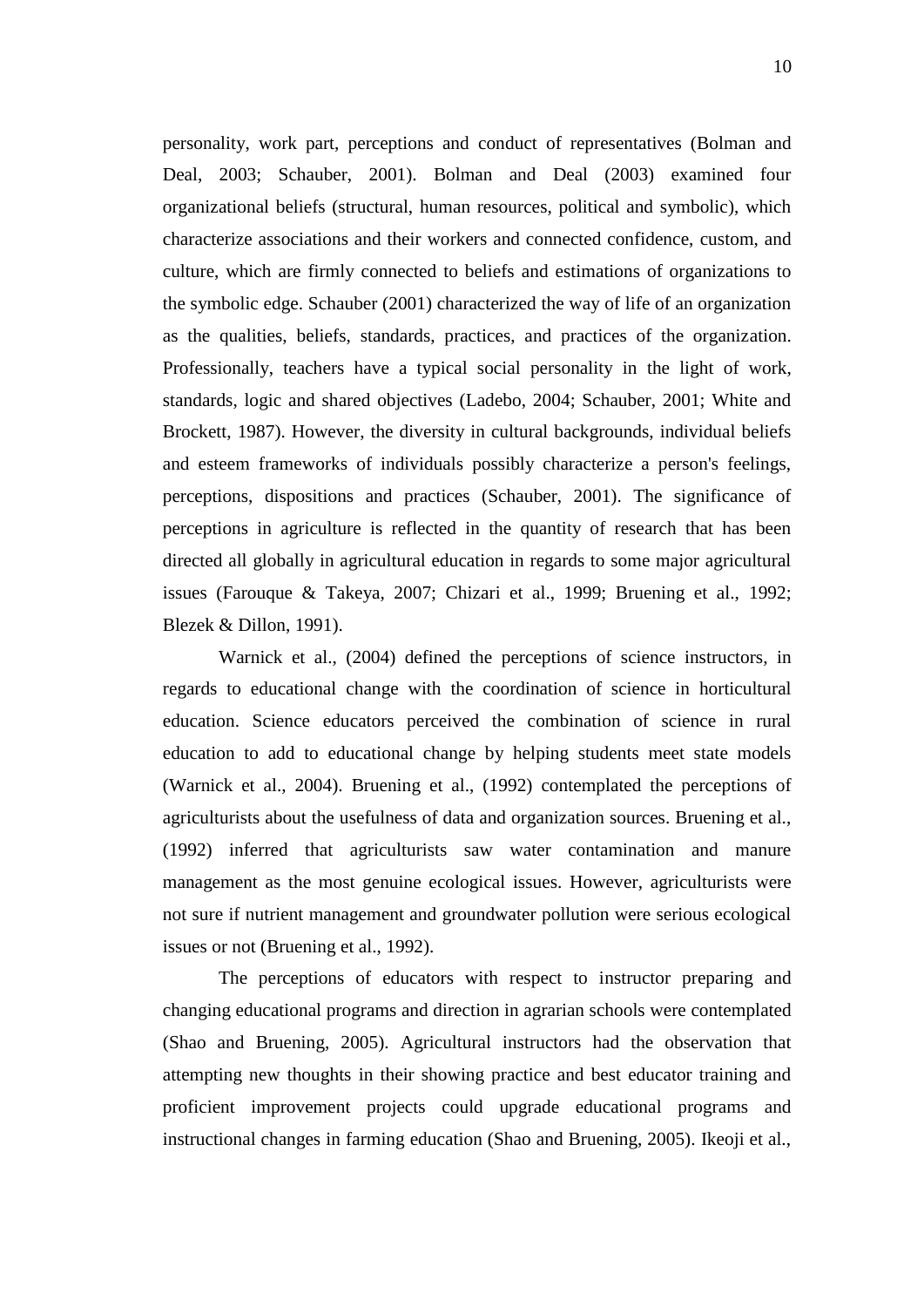(2007) studied the perceptions of farming science instructors with respect to issues and difficulties of vocational agriculture delivery in secondary schools. In an investigation agrarian science instructors saw poor financing of professional farming, staying informed concerning advancements in the field of agriculture and imparting such improvements to students were the most difficulties to the conveyance of professional agriculture in secondary schools (Ikoeji et al., 2007). Ikoeji et al (2007) recommended that those perceived difficulties of poor subsidizing of professional agriculture, staying up to date with advancements in the field of farming and imparting such improvements to students ought to be incorporated with brief period in-service education and refresher projects of serving instructors in agricultural science. Ozor et al., (2007) likewise examined the perceptions of farmers in regards to cost-sharing of agricultural technology transfer.

The investigation of Ozor et al., (2007) reasoned that 80.6% of agriculturists and 85.7% of professionals had positive discernment towards cost-sharing, which filled in as a pointer towards acknowledgment of the change. Farouque and Takeya (2007) contemplated the view of farmers with respect to the combination of soil fertility and nutrient management for maintainable harvest generation. Mattila et al., (2007) directed an investigation to decide designers' perceptions of vital management aptitudes. Mattila et al (2007) presumed that farmers saw the application for appropriations and the obtaining of information on sponsorships, the speculation choice process and the upkeep of safety, health, the capacity and inspiration to function as the most difficult managerial undertakings and topics. Some exploration discoveries on perceptions including extension experts and rural science teachers in Europe, the Middle East, Africa and the United States have been accounted for (Al-Subaiee et al., 2005). The perceptions of extension agents with respect to their significance and capability in certain assignment areas of their profession were considered (Androulidakis and Siardos, 1994). Androulidakis and Siardos (1994) presumed that paying little respect to involvement, extension operators saw themselves as more important as experts in executing extension programs because of clientele requests at the opportune time and equipped in creating and keeping up desirable customers relations. Baker and Villalobos (1997) decided the perceptions of county faculty of the Florida Cooperative Extension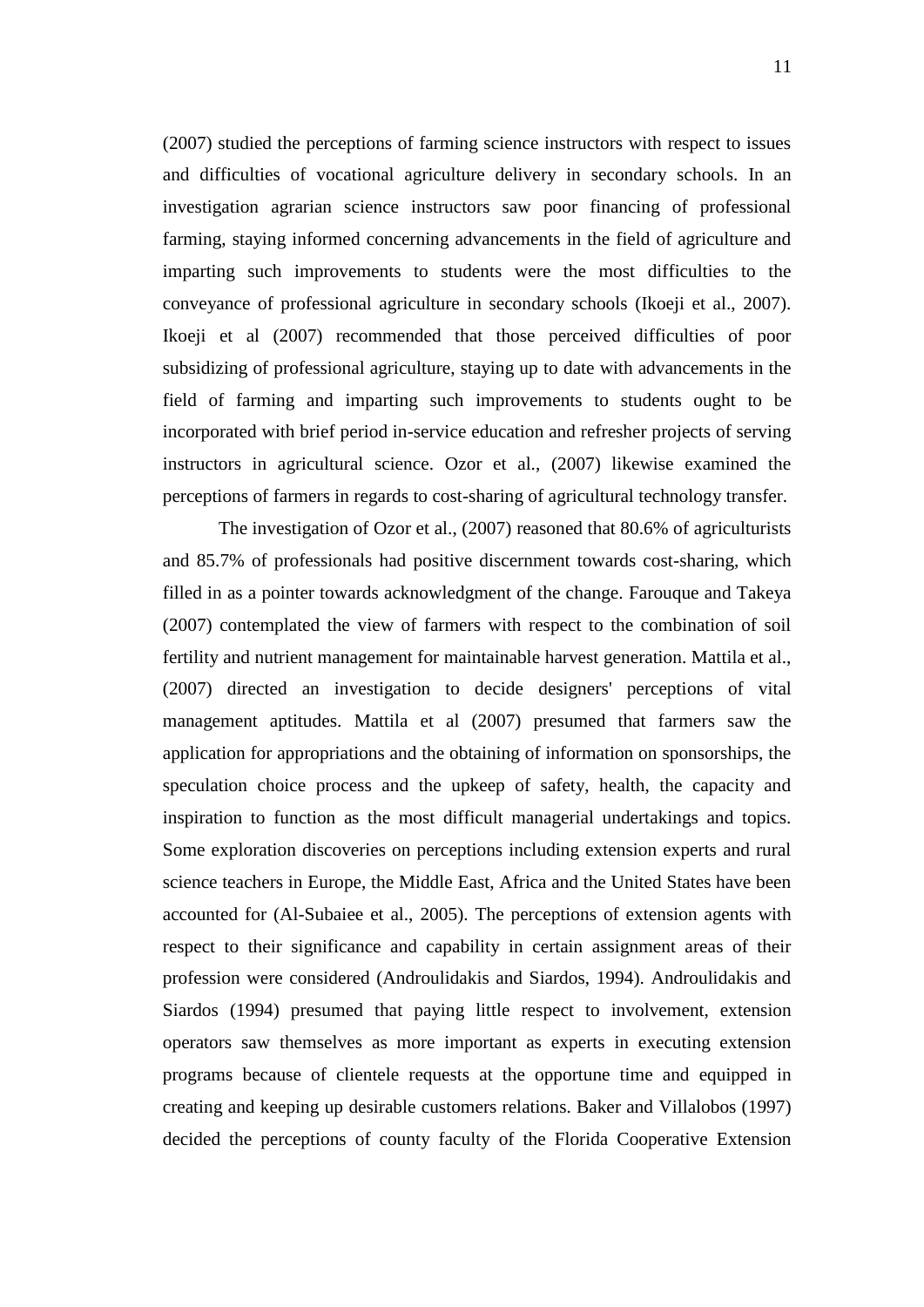Service (FCES) in regards to the expert advancement needs of specialist. A similar report inferred that province chiefs saw state authorities as exceptionally effective in the areas of their capacity to use the examination base in taking care of issues, interfacing with industry groups and relational abilities (Baker and Villalobos, 1997). Positive perceptions or convictions prompt particular expectations and demeanors that encourage positive conduct (Knobloch and Martin, 2000). Studies uncovered positive perceptions of extension professionals with respect to the idea of sustainable agriculture (Chirazi et al., 2001; Al-Subaiee et al., 2005).

In Iran, despite the fact that wheat farmers of the Luresran Province did not see supportable agricultural practices as compelling cultivating practices for wheat generation because of dangers related with those cultivating practices and absence of profit, extension operators were of a contrary view (Chirazi et al., 2001). Rather than sustainable agricultural practices, wheat farmers of the Luresran Province of Iran saw agricultural extension courses on the utilization of chemical fertilizer, pesticides, rural machinery, soil culturing, the advantages of crop rotation and seed treatment as the most valuable to their cultivating business (Chirazi et al., 2001). The positive perceptions of extension specialists with respect to supportable agriculture gave the premise to the improvement of practical agricultural projects by extension operators (Al-Subaiee et al., 2005). Teachers of farming education had positive perceptions about sustainable agriculture and further perceived themselves as learned in sustainable agricultural practices (Udoto and Flowers, 2001). Udoto and Flowers (2001) detailed that agricultural education teachers had worries about the measure of work and administration required for the usage of feasible agricultural practices and its cost viability.

Williams and Wise (1997) researched the perceptions of secondary school agricultural education teachers and their students with respect to sustainable agriculture practices and detailed that agriculture teachers saw the idea of feasible agriculture as new and expected to take in extra things about the idea. Then again, their agriculture students evaluated themselves as knowing almost nothing about sustainable agricultural practices. In another examination, where perceptions with respect to the idea of sustainable agriculture were resolved as a feature of rising patterns for teaching extension instructors, the idea was seen by extension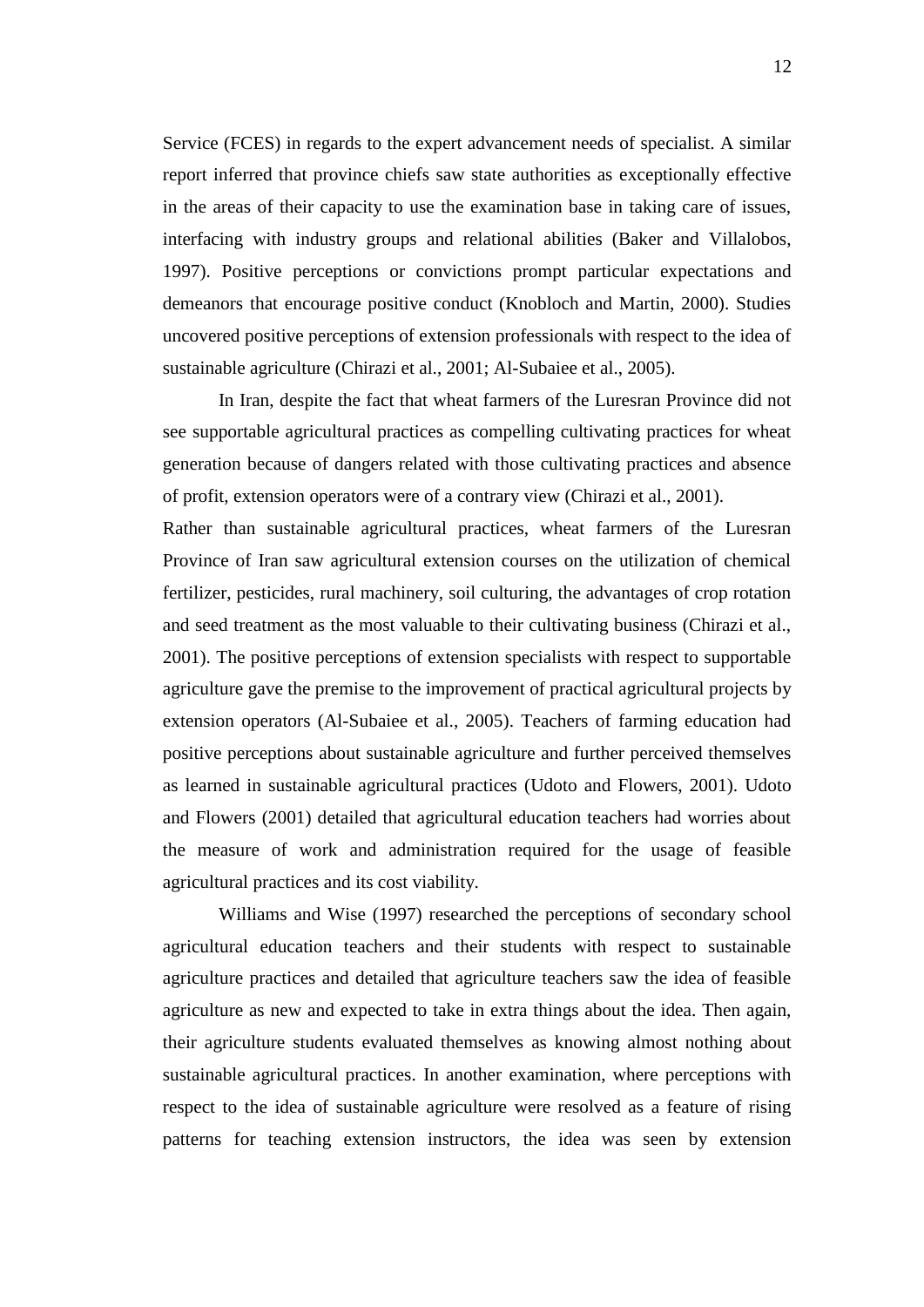instructors as to some degree questionable (Jayaratne et al., 2001).However, extension teachers in this examination had positive perceptions in regards to the advantages related to reasonable agricultural practices.

## **2.4 Perceptions Regarding Instructional Methods and Learner Preferences for Learning Strategies in Extension Education**

Extension education is a basic part of any farming advancement process (Park et al., 2007; Rogers, 2003). Kang and Song (1984) designated "the essential obligation of extension workers is education". Various demonstrated educational strategies exist from which the extension teacher may set up learning circumstances and amplify the exchange of data to students (Kang and Song, 1984). Once an extension instructor has surveyed and distinguished the requirements of a region or a group, it is his or her obligation to pick the instructional strategies that will be best in accomplishing the educational targets (Kang and Song, 1984). In picking instructional techniques utilized for extension education, the perceptions of extension teachers with respect to the helpfulness and viability of the strategies impact the strategies picked (Park et al., 2007; Creswell and Martin, 1993; Martin and Omer, 1990; Kang and Song, 1984).

Park et al., (2007) examined the utilization of e-learning system of the computer-based rural extension programs for agricultural extension. The investigation reasoned that adults favor intelligent adapting instead of reading technical information. In an investigation to decide the perceptions of extension experts and post-optional farming teachers with respect to the instructional techniques in grown-up educational projects in Iowa (Martin and Omer, 1990), respondents put a high need on an assortment of instructional strategies. In any case, respondents depended more on the address talk instructional strategy (Martin and Omer, 1990). In a similar report, rural extension experts considered the utilization of media outlets, for example, radio projects, transmissions and satellite programming to be exceptionally compelling in teaching group individuals (Martin and Omer, 1990).

Creswell and Martin (1993) distinguished and evaluated the instructional strategies and apparatus utilized by extension agriculturalists in the preparation of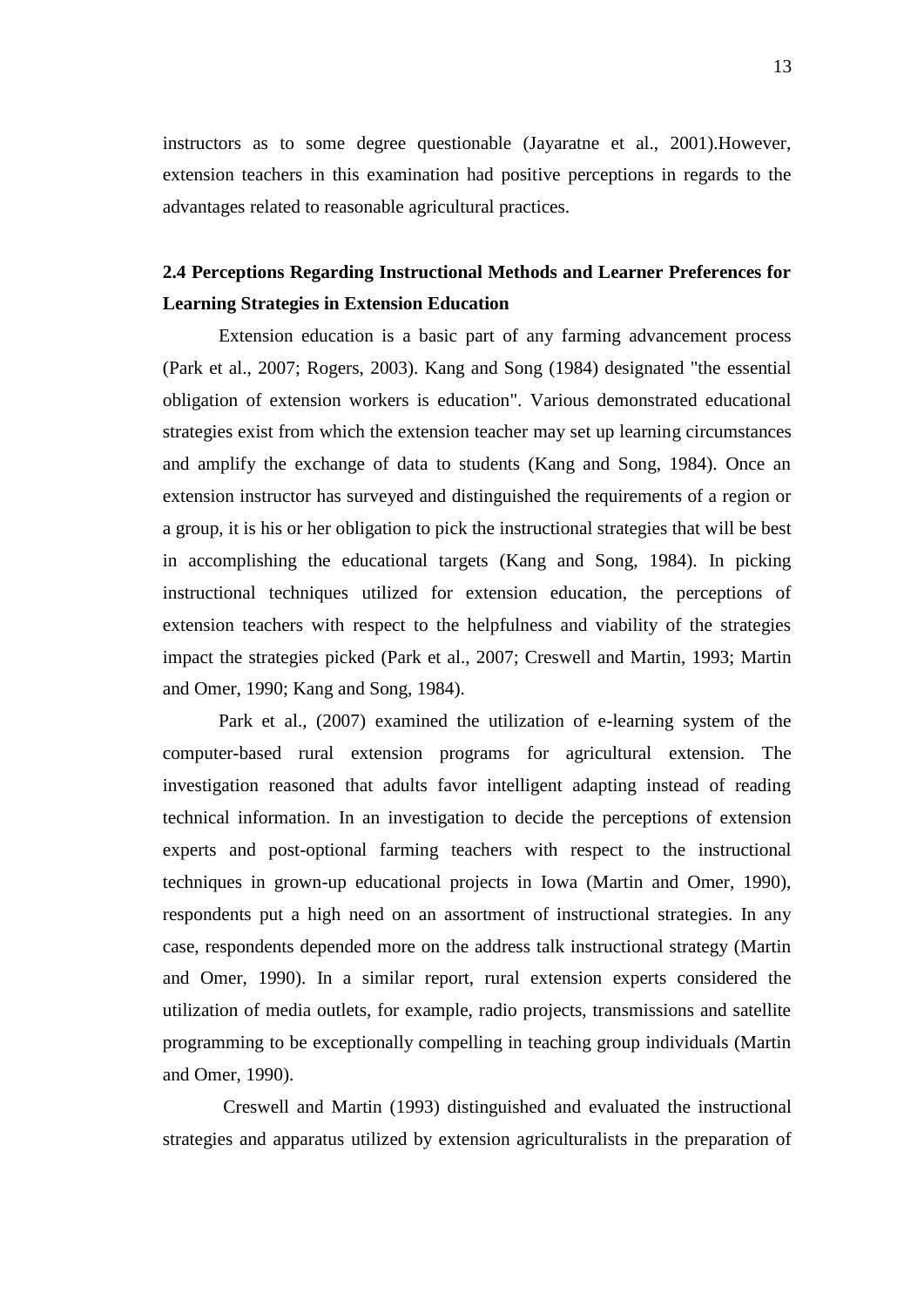pesticide applicators. This investigation reasoned that respondents, in general, did not utilize a variety of instructional techniques and tools in pesticide training. The discussion addresses techniques as the dominating strategies for direction in pesticide implement training by area extension agriculturalists. In adult education programs, students' inclinations for learning methodologies can fill in as valuable aides for the assurance of procedures that teachers may embrace for certain learning exercises (Rollins and Yoder, 1993).

Dollisso and Martin (1999) found out that young agriculturists were propelled to take an interest in educational projects where learning exercises were hands-on and by experimentation, regardless of whether independently or in groups. The conclusion of the investigation directed by Dollisso and Martin (1999) has suggestions for program planning in agricultural education. In another investigation where a Livestock System Environmental Assessment tool (LSEA) was produced to help agreeable extension programs, close joint effort with livestock commodity group turned out to be the best conveyance technique (Koelsch, Howard, Pritchard and Hay, 2000). Coordinated groups with teachers were met with anxiety by producers and were moderately incapable unless producers started the demand. Producers' inclination was a support in little group gatherings (Koelsch et al., 2000).

In another investigation, farmers in Iowa had the perception that enhanced communication and training were expected to guarantee appropriate management of chemicals utilized as a part of agriculture (Bruening and Martin, 1992). In a similar report the instructional strategies for discourses, field exhibitions (visits), oncultivate assessment, region and neighborhood gatherings, trade fairs and instructive tools, for example, magazines, printed materials (handouts), visual materials (slides, photos), TV projects, tapes and radio were recognized as valuable for farmers educational training (Bruening and Martin,1992).

Miller (1997) examined the states of mind and perceptions of secondary educators with respect to the convenience of Interactive Communication Network (ICN) for agricultural training at the optional school level. As indicated by Miller (1997), educators were more positive about ICN innovation and saw that the obstructions to the utilization of the innovation were less significant.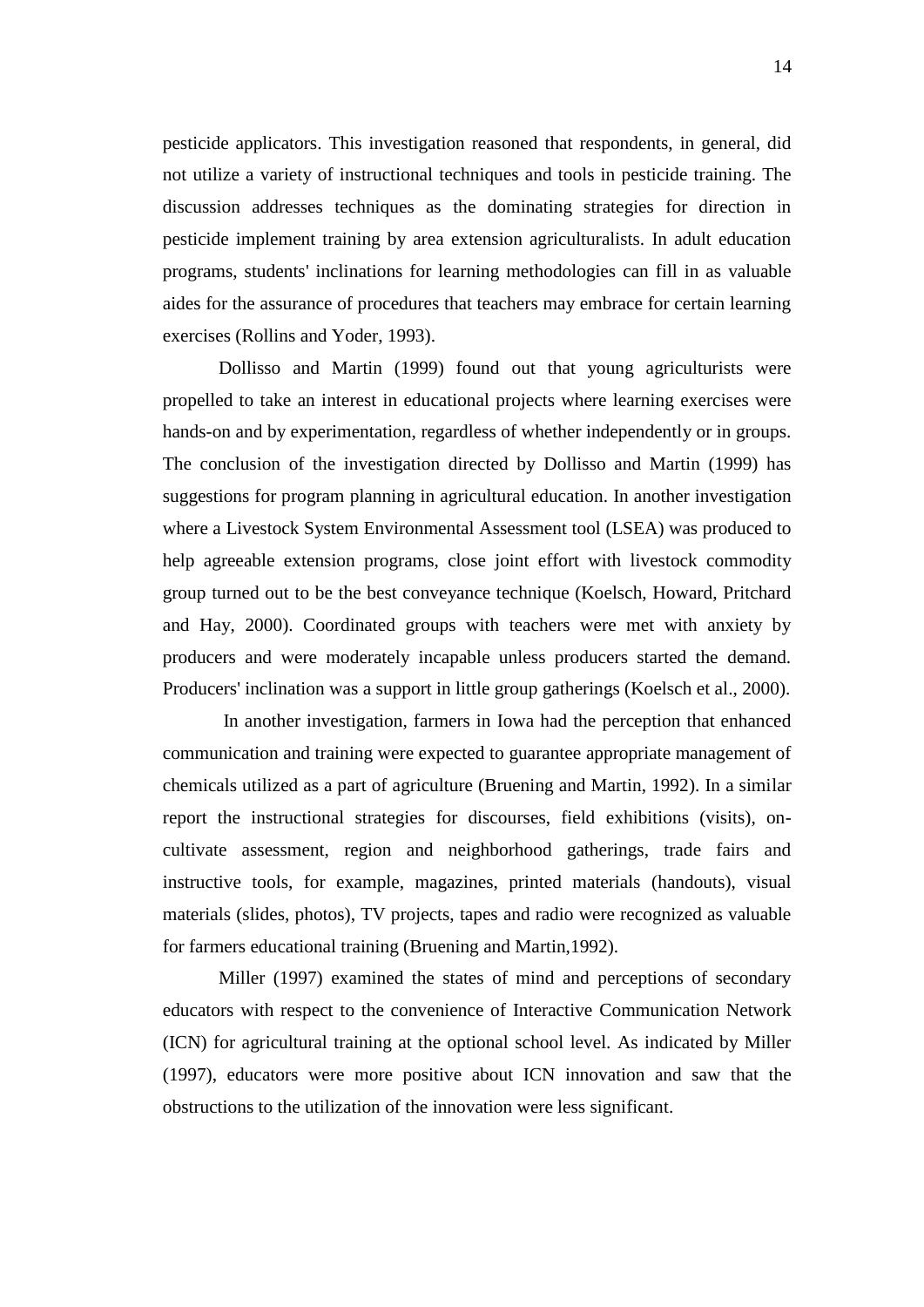In another investigation at the school level, the perceptions of agriculture staff in regards to electronic innovations in instructing were examined (Dooley and Murphy, 2001). In spite of the fact that agriculture employees saw themselves as positive about their specialized capability, their absence of experience to show students was because of less accessible training and help with the utilization of instructional technologies for distance learning/training (Dooley and Murphy, 2001). In the Southern area of the United States, agriculture educators saw that the most basic needs of adults engaged with agricultural production related to cultivating management and the utilization of the most recent farm innovation (Chizari and Taylor, 1991).

Chizari and Taylor (1991) suggested that state administrators and optional school agriculture instructors concentrate on the zones of farm management and the utilization of the most recent farm innovation when planning adult education projects in an agricultural generation. Trede and Russell (1999) examined the perceptions of partners of urban agriculture training in the United States towards linkages and educational modules in urban agricultural projects. Partners of urban agriculture training apparent linkages built up with groups in which urban agriculture programs lived to improve the advancement of urban agricultural projects. Besides, partners perceived that communications, authority, and basic leadership were vital to agribusiness linkages with urban agriculture programs and ought to, in this manner, be emphasized in agricultural training/education (Trede and Russell, 1999).

Of recent investigations on the perceptions of educational instructors in regards to major agricultural issues with suggestions for agricultural training concentrated on pesticide application (Creswell, 1990); practical agriculture (Jayaratne, 2001) and water quality (Camara, 2006). Research discoveries on the development of perception with education teachers as subjects are restricted in the district. In particular, the examination could discover no data on the perceptions of extension educators with respect to livestock waste management training in the locale. Varieties in the geography, soils, vegetation, and livestock of the district put diverse accentuations on livestock production in the locale (USDA, 2002). It is hence likely that the perceptions of educators with respect to livestock waste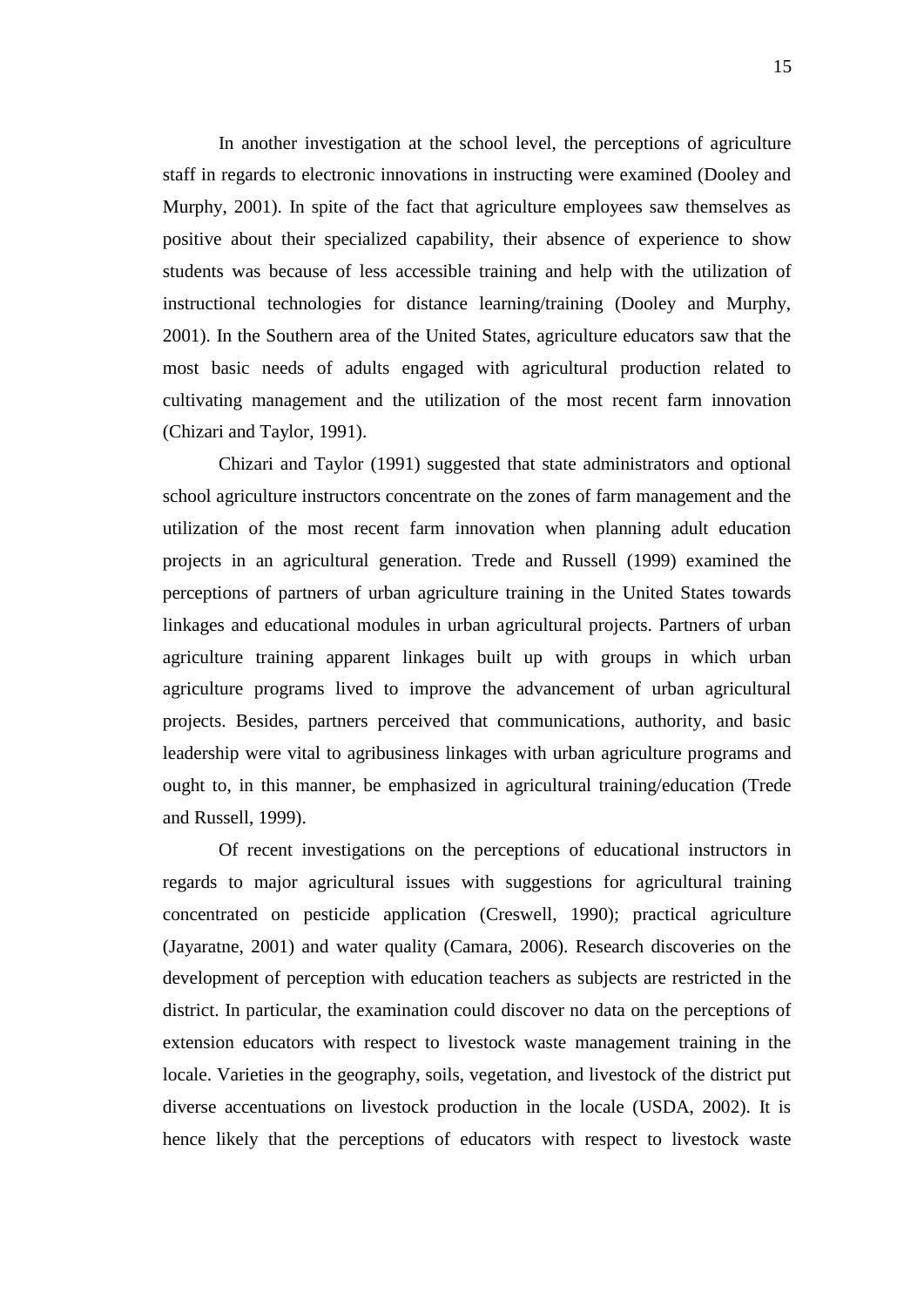management and the educational methods expected to teach agriculturists about livestock waste management may shift over the conditions of the area. As an imperative agricultural center point advance agricultural profitability or ensure the environment with an education part would be monetarily valuable and further maintain employment in the area. This investigation was directed with the reason to recognize the perceptions of teachers in regards to livestock waste management education and the related educational procedures utilized as a part of educational projects concentrated on livestock waste management.

### **2.5. Livestock Waste Management and Environmental Impacts**

Agricultural waste refers to the by-products obtained from agricultural activities that are generally organic in nature and therefore biodegradable and energy rich (Sabiiti, 2011). Agricultural waste as livestock waste is therefore an important resource which if not managed properly, easily interrupts local ecosystems.

### **2.5.1. Animal Waste**

The definition of animal waste is as follows: Any substance of mammal, bird, fish, reptile or amphibian which is a member of the phylum vertebrates, including carcass of any such creature, regardless of whether that substance can be decreased, reused, recycled and recovered – (a) That is in excess, undesirable, rejected, disposed of, deserted or discarded; (b) which the generator has no further utilization with the end goal of production; (c) that must be dealt with or discarded; or (d) that is recognized as a loss by the minister by notice in the Gazette, and incorporates wastes produced by other segments, but;

i. a by-product is not considered waste;

ii. any portion of waste, once re-used, recycled and recovered, ceases to be waste.

Animal wastes exist in the solid, fluid and vaporous stages. Wastes is thought to be in a fluid form when the moisture content is over 96% and in a solid shape at levels under 84% (Mijinyawa and Dlamini, 2006). At the point when the moisture content extents from 85 to 96%, wastes is thought to be a slurry. Strong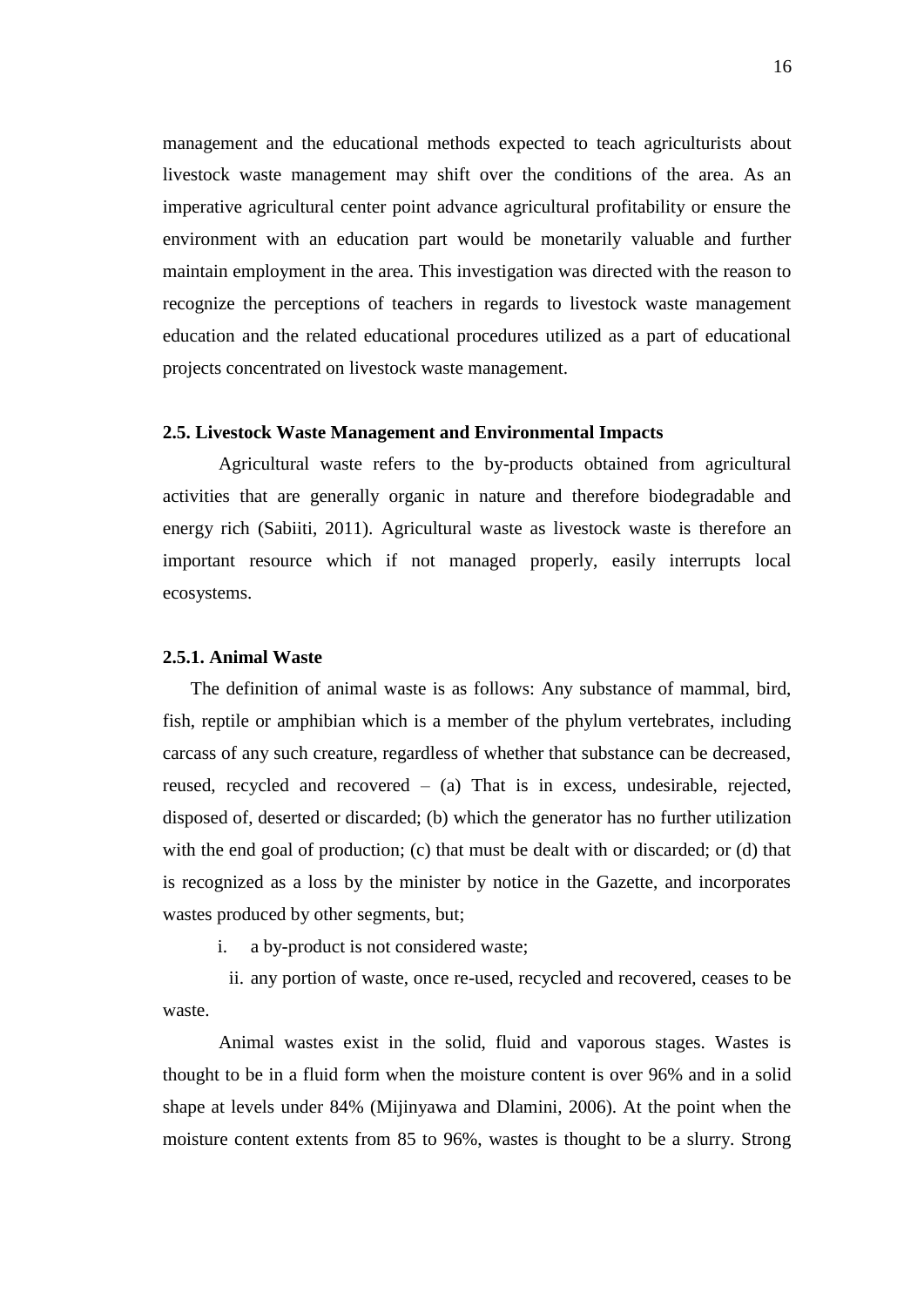and fluid waste incorporates the body and parts of dead creatures, for example, bones, hides, blood, feathers, polluted water; contaminated feed; and manure (Haines, 2004), while vaporous waste is delivered by fermentation processes and lost soon after they are produced (Sabiiti, 2011).

### **2.5.2. Emerging farmer**

The livestock industry is comprised of business farmers; emerging farmers and subsistence farmers. Emerging and subsistence farmers make up the casual division, or emerging cultivating segment, however separation of the two is not generally evident. The terms are regularly compatible (Greenberg, 2010) as casual farmers are as differing in estimate as they are in their farming and development practices (Vétérinaires Sans Frontières Europa - VSF Europa, 2012). Davenport and Gambiza (2008) separate between subsistence farmers and emerging farmers in that subsistence farmers have restricted information, as well as money related and administration abilities and accordingly share in household production with low measures of business action. The Agricultural Development Agency, conversely contends that there are three sorts of farmers present inside the casual livestock farming segment: distressed farmers (farmers who are in money related distress and are in risk of losing their territory); entrant farmers (farmers who are making a benefit from agricultural exercises however still face critical difficulties in being reasonable) and emergent farmers (farmers that are included or work in cooperation or with business farmers to make the change to the business part). Emergent farmers are viewed as a change stage for those farmers who need to create marketable items and who might in the end claim their own particular land for business cultivating purposes (Davenport and Gambiza, 2008). The basic component of subsistence and developing farmers lies in the intra-generational exchange of farming practices and knowledge (VSF Europa, 2012).

FAO (2013) credits this trouble to an absence of market access and infrastructure that characterizes customary farming system. Historical social suppression of indigenous farmers has brought about an absence of know-how and experience in agricultural production strategies; and an absence of physical assets, for infrastructure, equipment and capital. Emerging farming is that as it may, in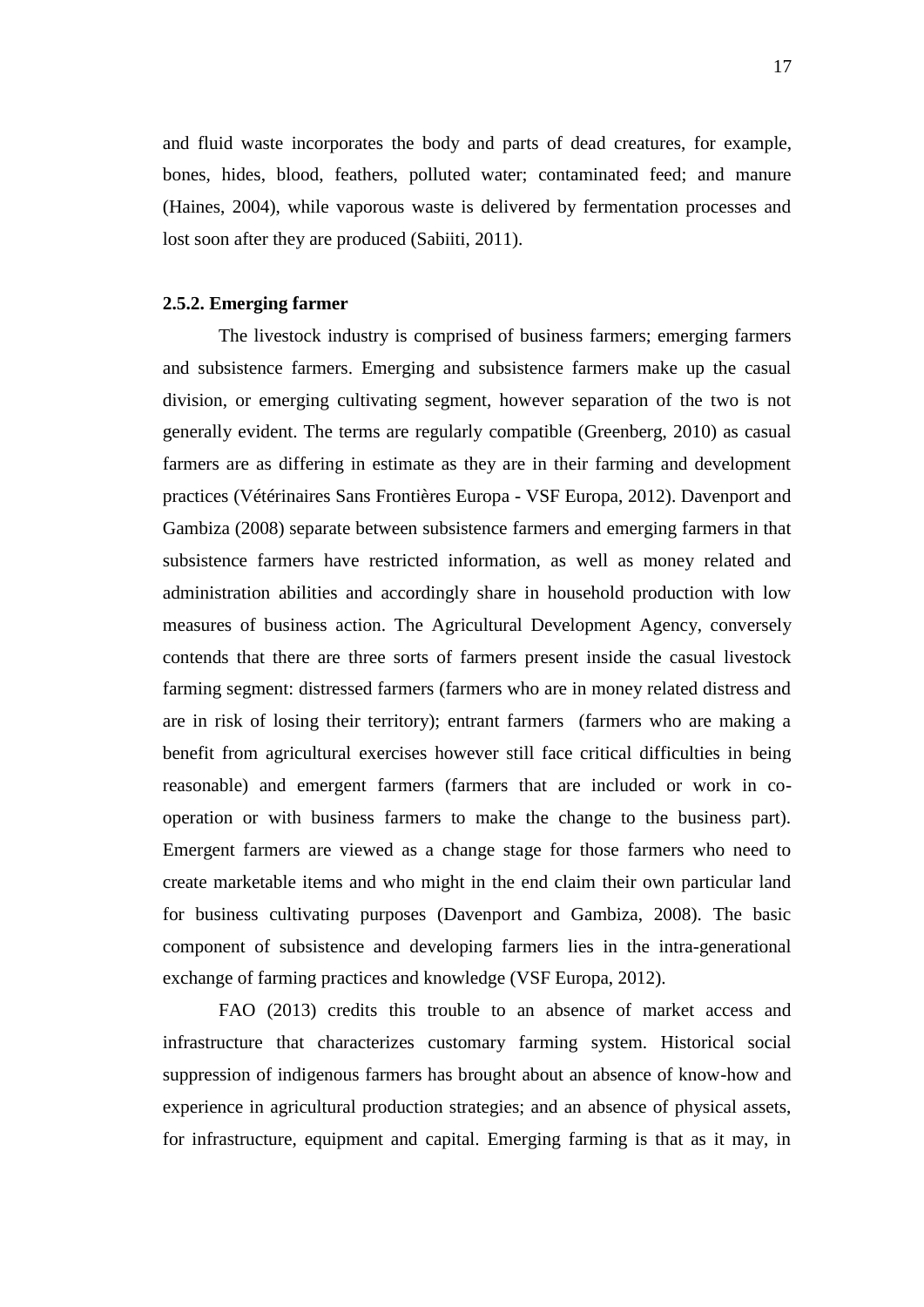many parts of the world, still thought about family farming. This seems to be accurate on account of Libya, where the larger part of rural farmers enjoy farming exercises to support their own particular families and occupations. VSF Europa (2012) portrays emerging farming as "a kind of production/ system that bears the engraving of the basic connection between monetary action and family structure". Here the farmer and family members are typically the proprietor of the farm and the fundamental leader, assuming sole liability for farm administration and work organization (VSF Europa, 2012).

### **2.5.3. Waste hierarchy**

The most popular method of waste disposal adopted internationally is to send waste directly to landfill. However the appropriate waste management system according to Arvanitoyannis (2008), should be for waste to be managed using the waste hierarchy (Figure 1), which is as follows:

- 1. Waste reduction;
- 2. Reuse for original purpose;
- 3. Recycle and reuse of material;
- 4. Composting;
- 5. Biological treatment;
- 6. Incineration with energy recovery;
- 7. Incineration without energy recovery;
- 8. Landfilling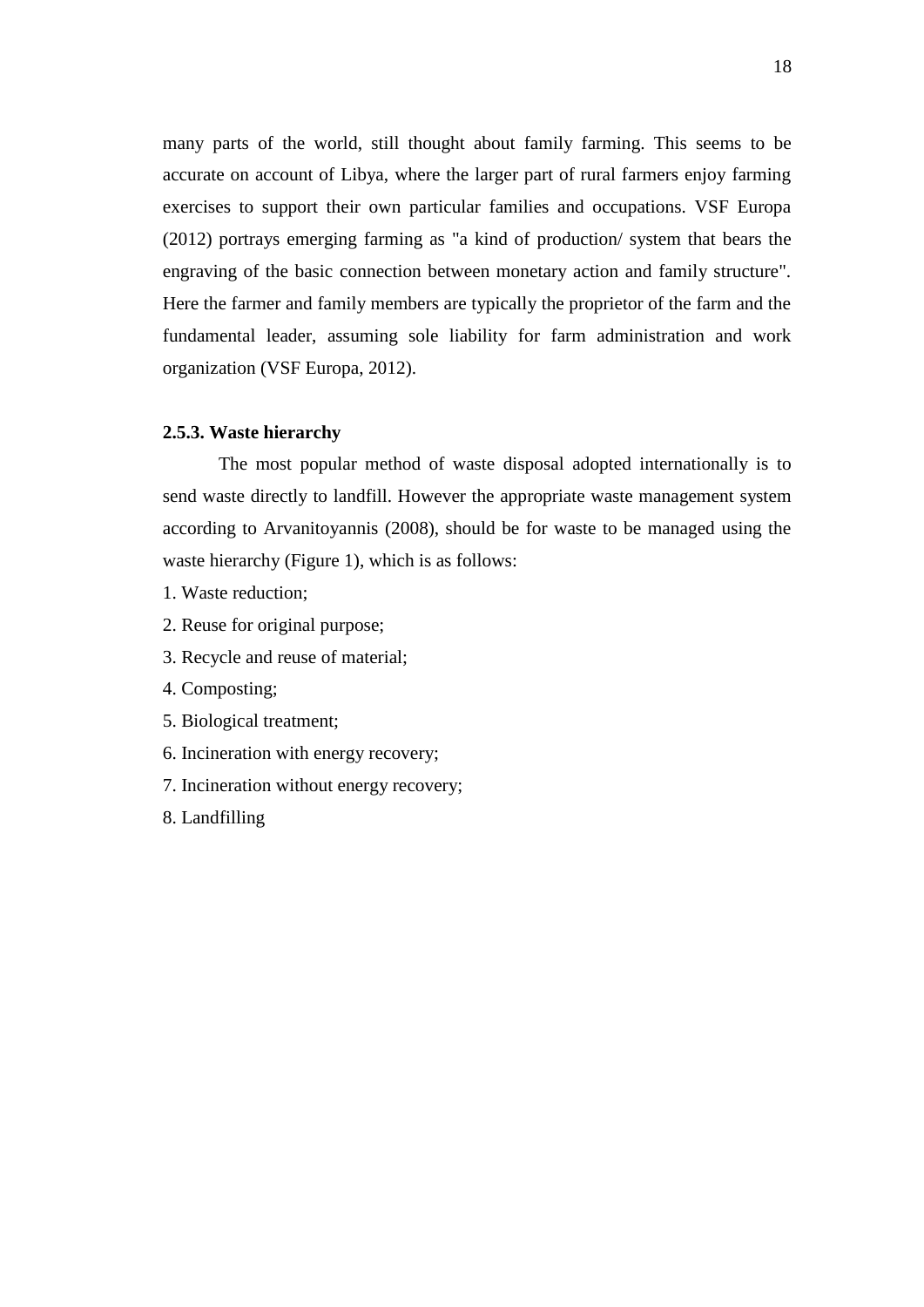Figure 1. *The waste hierarchy (Arvanitoyannis, 2008)*



Despite being the last step in the waste management hierarchy, recycling is the most popular method used worldwide because it is perceived as the most effective method of waste disposal (Arvanitoyannis, 2008).

The cost of filling has increased due to the reduction of storage areas in recent years. In addition, an increase in municipal and industrial wastes with the increase in population the storage land for storage is closing further (Arvanitoyannis, 2008). In many countries, animal wastes are not accepted to prevent contamination of water and parasites in landfills (EPA, 1999). Animal husbandry plays an important role in the processing of waste, that may otherwise be used, and other valuable products (Godfray et al., 2010). After recycling and completion of the first function, the reuse of associated wastes in a different or similar manner, (Arvanitoyannis 2008). This will not only reduce the use of natural resources, it will also reduce costs and reduce the amount of waste disposed of at random in the environment, but will only carry them for households and industry.

The impact of new agricultural practices on environmental degradation will increase exponential growth in livestock production, albeit unimportant compared to commercial farmers. Stroebel et al., (2011) stated that the livestock sector should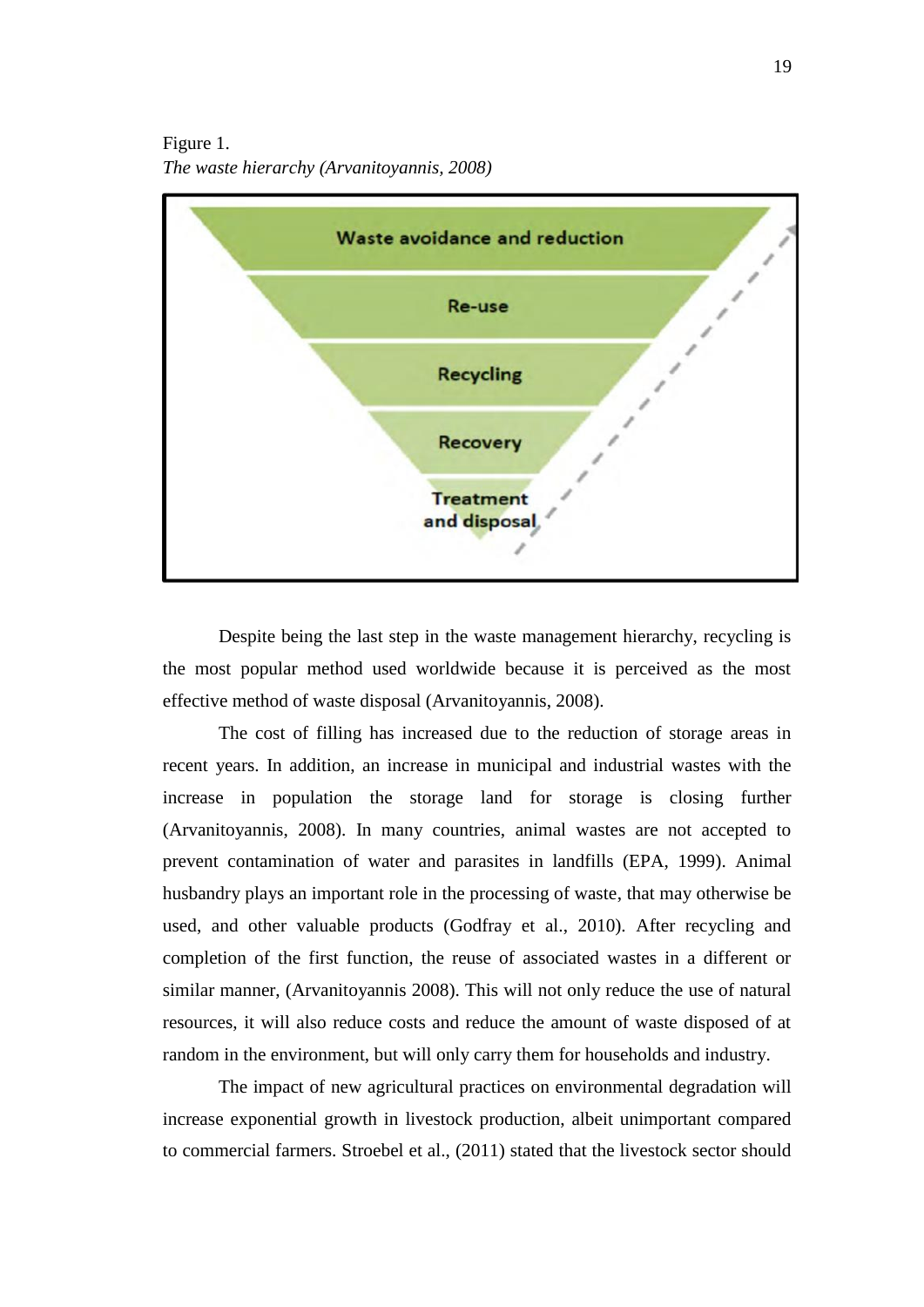grow by an average of 4.2% per annum in order to be able to benefit from rising demand for livestock products. Keeping the farm waste at the minimum level will reduce both the official and informal pollution risk and reduce the costs that the agricultural industry is exposed to.

In addition, the initiation of waste management is based on the livelihoods of the production of energy-rich materials; coal; raw materials such as biogas, biodiesel and feed (Sabiiti, 2011). According to the United States Department of Agriculture (2014), among the types of wastes the farmers encountered were fertilizer, urine, feed waste, used plastic packaging, chemical containers, medical packaging; green wastes such as plants, unused chemical precipitate, used veterinary products, animal carcasses, and other lethal wastes containing blood, feathers, skin, organs, bones, hooves and horns (Qian et al., 2013).

That microorganisms are removed in the water and air, thus violating the functions of the ecosystem and ultimately affecting the health of humans and animals. Correct use of waste mitigates environmental stress. For example, excessive use of rice in China can be used as a filler in the composting process to absorb excessive leaks (Qian et al., 2013).

Despite landfilling being the final step and last resort in the waste management hierarchy, it is the most popular disposal method, used globally as it was incorrectly perceived to be the most cost effective means of disposal (Arvanitoyannis, 2008). In recent years, the cost of landfilling has increased due to a decreasing number of landfill sites. Furthermore, land scarcity for landfills has been compounded by an increase in the population, and thus an increase in municipal and industrial waste (Arvanitoyannis, 2008). In many countries livestock waste is not accepted on landfill sites to avoid water contamination and vermin infestations (Environmental Protection Agency- EPA, 1999). Livestock plays a significant role in terms of recycling as they essentially convert waste food products, which would not otherwise be used, into consumables and other valuable products (Godfray et al., 2010). Recycling and the reuse of waste involves the reuse of something in a dissimilar or similar manner, respectively, after its initial function has been completed (Arvanitoyannis, 2008). This does not only reduces the use of natural resources but also in most cases saves costs incurred to households and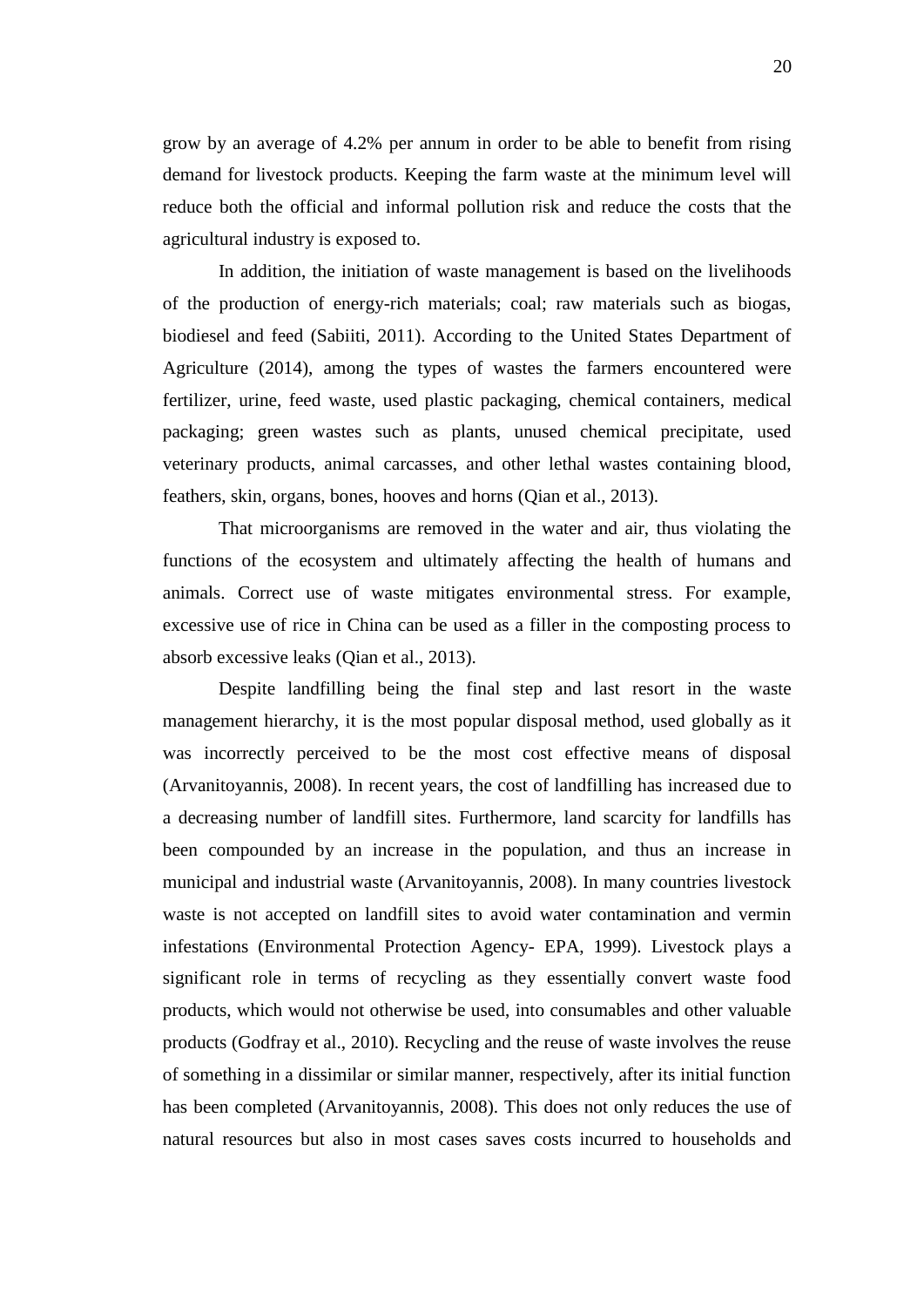industry while reducing the quantity of waste that would be sent to landfill and indiscriminately discarded into the environment. The impact of emerging farming operations on environmental degradation, even though considered negligible in comparison to commercial farmers, will increase as the result of the exponential growth of livestock production. Stroebel et al. (2011) states that to cope with increased demand for livestock products, livestock industry is required to expand at an average rate of 4.2% annually. Keeping farm waste to a minimum will therefore reduce the risk of pollution and reduce the costs incurred to the farming industry, both formal and informal. Furthermore, the implementation of waste management best practices as a livelihood strategy and has the potential to improve upon the asset base of rural livelihoods with the production of energy rich materials such as: charcoal; biogas, bio diesel and raw materials such as fodder (Sabiiti, 2011).

According to United States Department of Agriculture (2014), the types of wastes that farmers are faced with include: dung; urine; feed waste; used plastic silage wrapping; chemical containers; medical packaging; green waste such as grass cuttings; unused chemical dip; used veterinary products; animal carcasses; and other slaughter waste which includes blood, feathers, hide, organs, bones, hoofs and horns. These wastes, although degradable, are hazardous to local environments in significant quantities and therefore need to be dealt with in a particular manner to reduce environmental pollution and sustain natural resources (Qian et al., 2013).

Proper waste management practices are further emphasized in cases where the accumulation of waste or even the use of inappropriate disposal methods can act as a substratum for disease causing microorganisms that contaminate soil, water and air, thus disrupting ecosystem functions and ultimately affecting human and animal health. Proper waste management also alleviates stresses on the environment asserted by other industry sectors. For example, in China, the use of excess rice straw that would otherwise be burnt because of lack of proper disposal practices can be used alternatively as a bulking agent in the composting process to absorb excess leachate (Qian et al., 2013).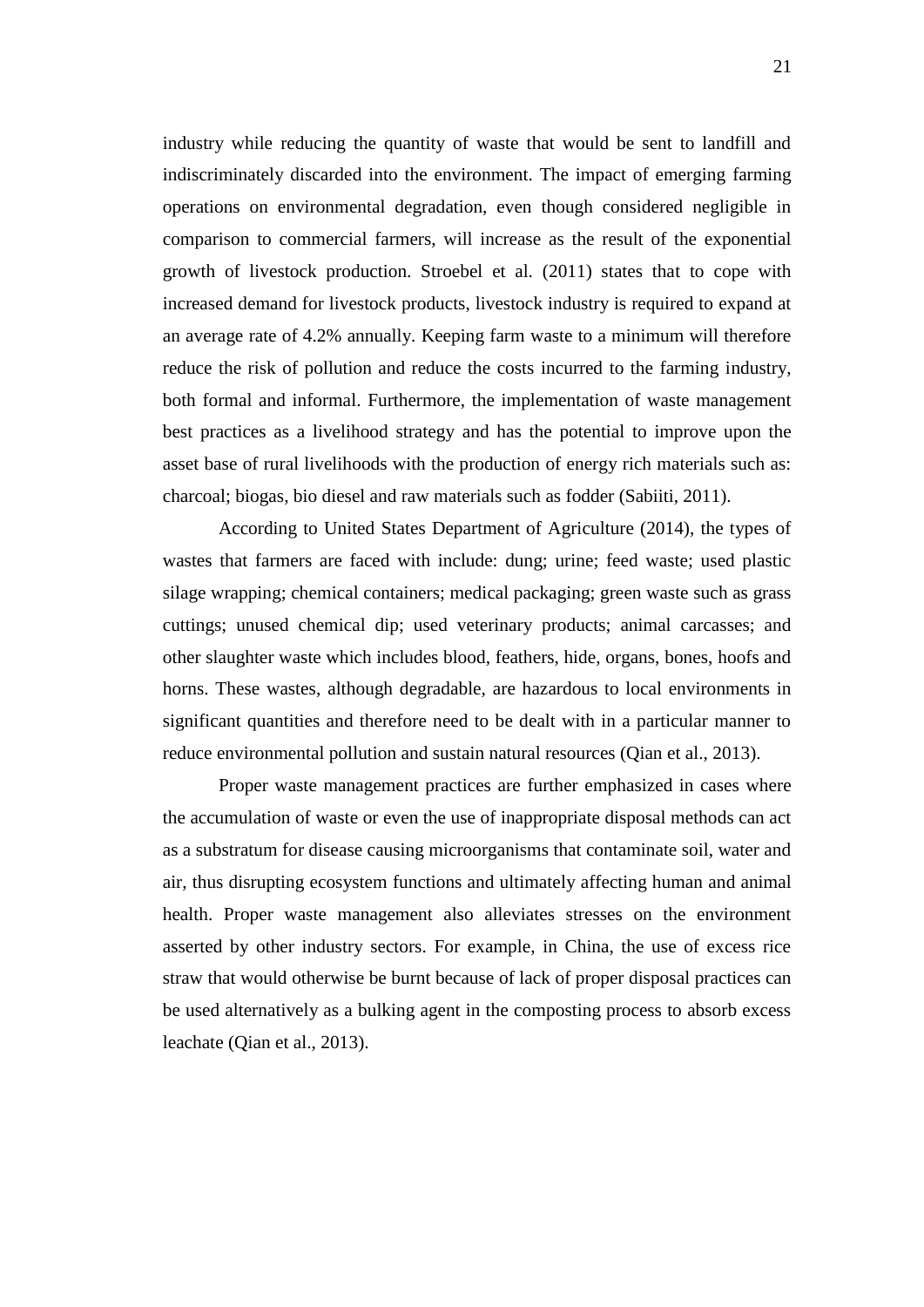#### **2.5.4 Livestock agricultural waste**

As a result, the number of livestock has tripled when compared to the human population (Aneja et al., 2012). Livestock management, by definition, covers animal health, animal welfare, biosecurity and traceability. Livestock management is an integrated system that requires extensive analysis to achieve sustainable performance. The greatest contribution to local environmental impacts is the number of livestock to which it is directed (Todd et al., 2009). Most of the rural waste is organic and therefore cleaned and processed for both animal feed and compost (Couth and Trois, 2010).

#### **2.5.4.1 Feed waste**

One of the most studied areas of livestock management is grassland management, which is a long-term provision of meadow productivity and maximum productivity of farm livestock according to Todd et al. (2009). The key to proper pasture management is now to protect plant biological diversity, an urgent global problem. The use of an imbalance theory like animal husbandry management has no effect on arid and semi-arid regions such as KwaZulu-Natal. In the theory of nonequilibrium, we believe that the number of cattle in non-agricultural systems remains low as the result of extreme drought effects and livelihood as other sources (Todd et al., 2009).

In pasture management there is a very compelling factor to enter the game. It is vital for farmers to consider factors such as grass species; the type of animal found in the stern; seasonal, climate, as well as animal husbandry, to determine what they will graze, as these factors are an important influence on product quality and waste of these results. Pasture management also accounts for the size and animal movement of the feed bed in relation to the grazing management system to ensure better nutrition and prevent landscape erosion. Todd et al. (2009) states that the grazing system is defined by "the frequency and duration of the livestock profession at different camps on the farm" (Todd et al., 2009).

In this study, we have investigated for the relationship between the number of animals and the number of animals per unit area, and waste management strategy. One of the most popular pasture systems used by Libyan native farmers is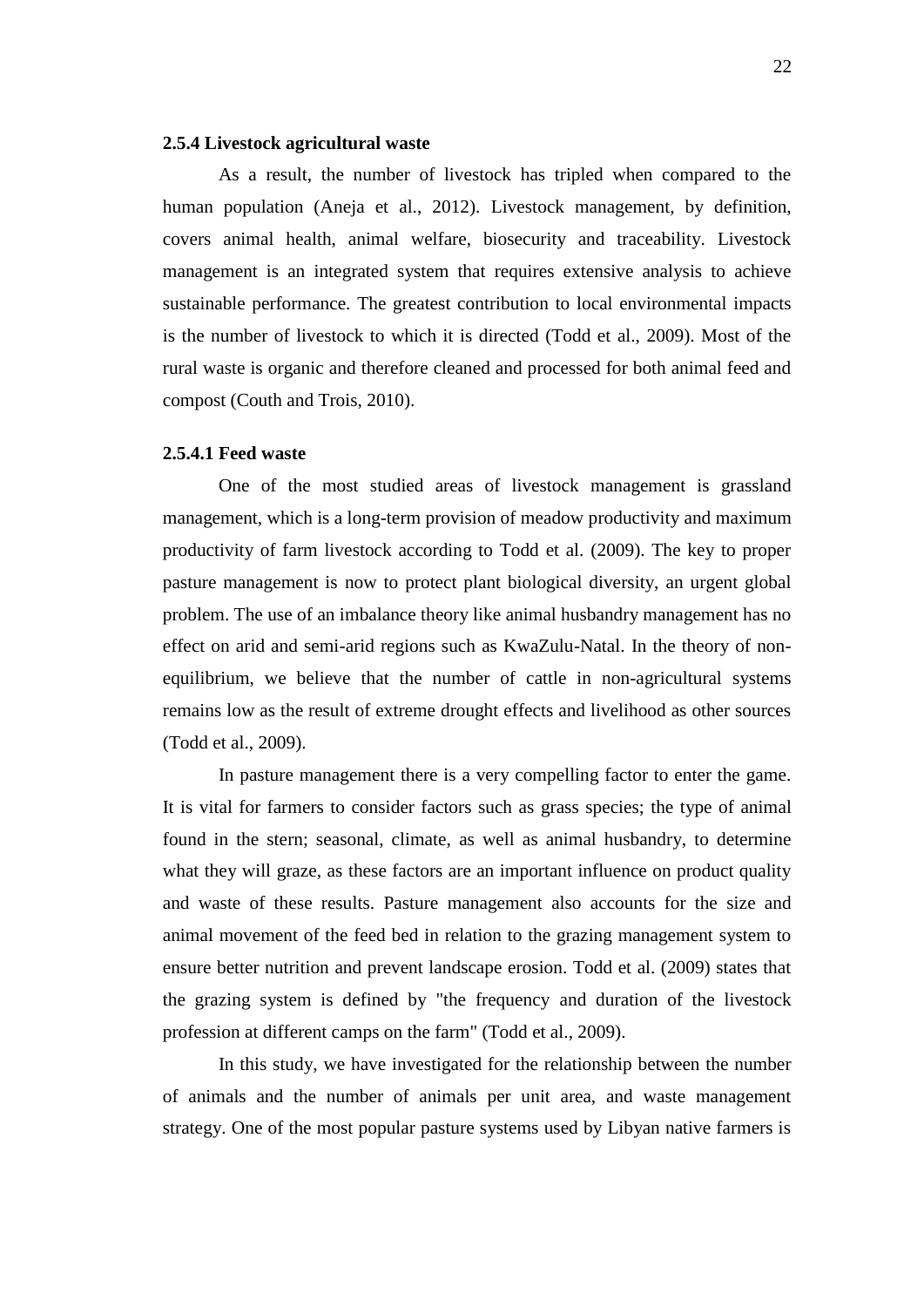both the rotating and the informal sectors. Rotational grazing requires periodic division of pastures into smaller units (Lapointe et al., 2000).

According to Di Grigoli et al. (2012) and Lapointe et al. (2000) the advantages of the use of rotational grazing are that it:

- increases the growth and longevity of vegetation biomass
- distributes the usage of the pasture by livestock
- facilitate the regrowth of vegetation
- allows to the cutting and storage of excess forage
- reduces exposure of livestock to gastrointestinal parasites
- maintains forage at the vegetative stage thus at their most digestible phase.

Best practice strategies recommend that fodder parcels and property fencing be done to allow the control of cattle, as well as to prevent theft of animals. In addition, construction of containment means during chemical dips application ability to breed animals to prevent unwanted pregnancies and reduce aggression and arrangement of herd order. During the dry season, grazing does not provide the cattle with the necessary nutrients and feed additives (Palmer and Ainslie, 2006). Turlington (2014) reported that 150 million tonnes of livestock feed were produced in the United States in 2013 to provide the livestock industry. Rural farmers, unlike post-harvest, remain to protect their animals during the winter months and drought period (FAO, 2006). Losses of crops obtained during harvest, such as discarded cabbage leaves, a non-sold product, and a damaged or poor quality product. (D'Mello, 2004). In this study, we investigated the effect of micros on human environmental pollution. When consumed, contaminating substances help to create infectious diseases. In the case of heavy metals, bioaccumulation poses a threat to human health when animal products such as meat or milk are consumed (D'Mello, 2004).

### **2.5.4.2. The reuse of manure and sludge**

Livestock excrement (referred to as manure) consists of feces and gut (Imbeah, 1998). Manure has been used for centuries as a means to maintain soil fertility of agricultural land (Tanner et al., 2001), thus improving soil structure by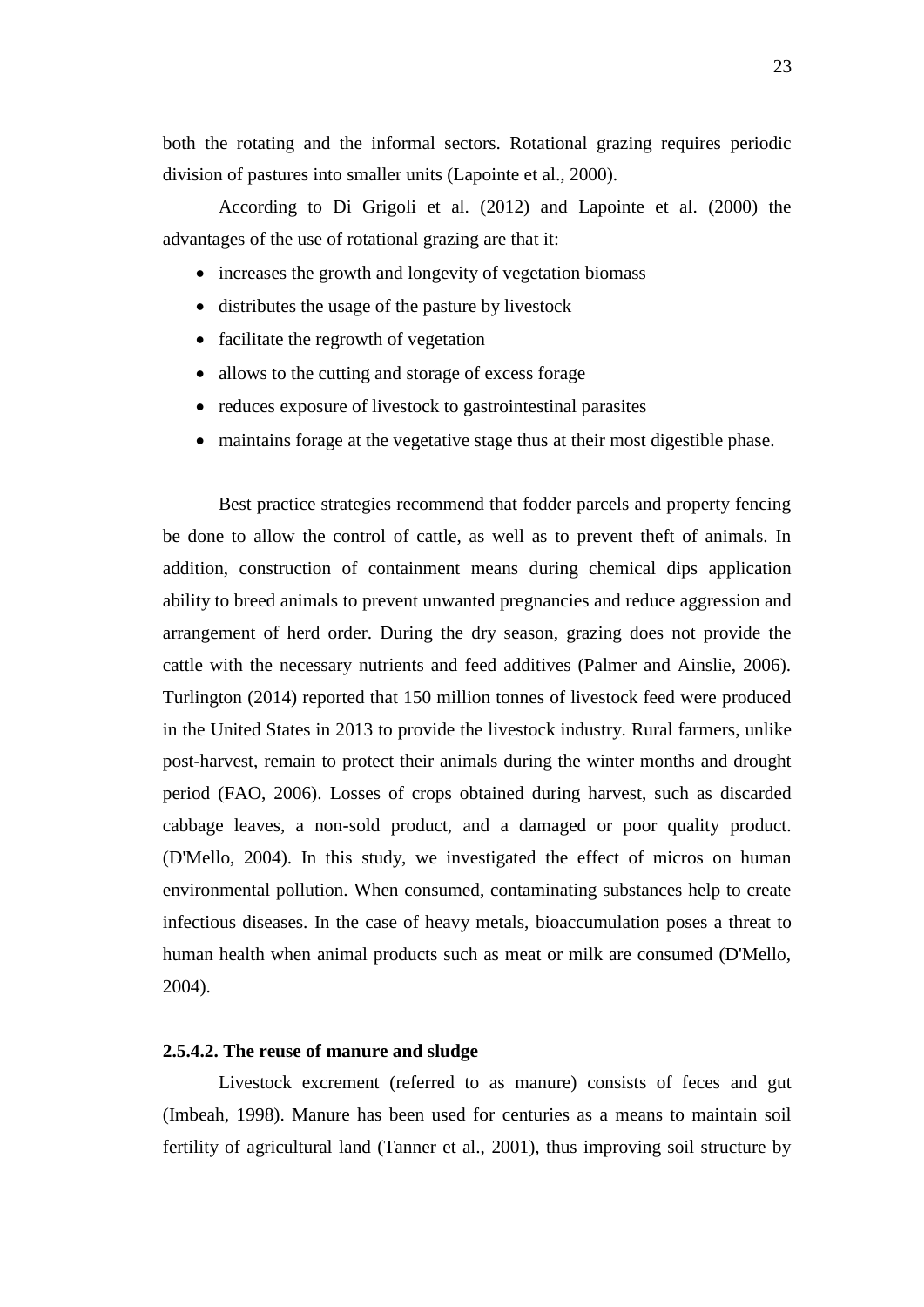preventing pollution erosion and increasing moisture retention, stabilizing soil aggregates (Martinez et al., 2009) correction of drainage problems in zones (Haines, 2004). Mkhabela, 2002) defined as the transport of manure from one site to another with no manure to provide a substitute nutrient for the soil fertility. Environmental problems arising from excessive use are associated with odor pollution, biogas emissions, increased risk of illness such as typhoid disease, an increase in insect populations transmitting disease (Suman et al., 2010), and contamination of soils and waterways with nitrogen and potassium (Imbeah, 1998).

Although organic manure offer soil necessary nutrients for plant growth like Nitrogen, phosphorus, potassium and macro-nutrients such as copper and zinc which can cause macro-nutrients to accumulate, has a deleterious effect on the environment and therefore on human health (Tanner et al., 2001). Sabiiti (2011), states that nitrogen and potassium contamination can pollute groundwater and may lead to nitrogen and potassium water spills in areas where excessive use of manure is a serious problem in areas related to animal farms, resulting in misuse of fertilizer, and the amount of surface flow and leakage.

The presence of excessive potassium in surface waters increases the effect of oxygen demand and denitrification on fish and other marine organisms (Sabiiti, 2011) and stimulates the growth of algae and other aquatic plants (Aubry et al., 2006). The nitrogen content of chicken breed is high, this is the only time crops are planted and treated for long periods (Makhabela, 2004). In addition, it is not suitable for in situ use because it contains fresh animal pest, pathogens and unbalanced nutrients for the animal (Imbeah, 1998). The most important example of this is the Reunion Island, a self-sufficient system in terms of food production (Aubry et al., 2006). In recent years, the strengthening of livestock has led to a high concentration of wastes. These factors led to the accumulation of environmental problems and lead in the name of Reunion, manure in large quantities for inefficient methods of land use (Imbeah, 1998). Other adverse effects of nutrient overload were found when heavy metals were applied to the soil and ventilation was reduced in the air (Petersen et al., 2007). There are various ways of managing animal husbandry waste. Some countries store manure in the form of diluted suspensions stored in lagoons until required for irrigation (Petersen et al., 2007). Quality is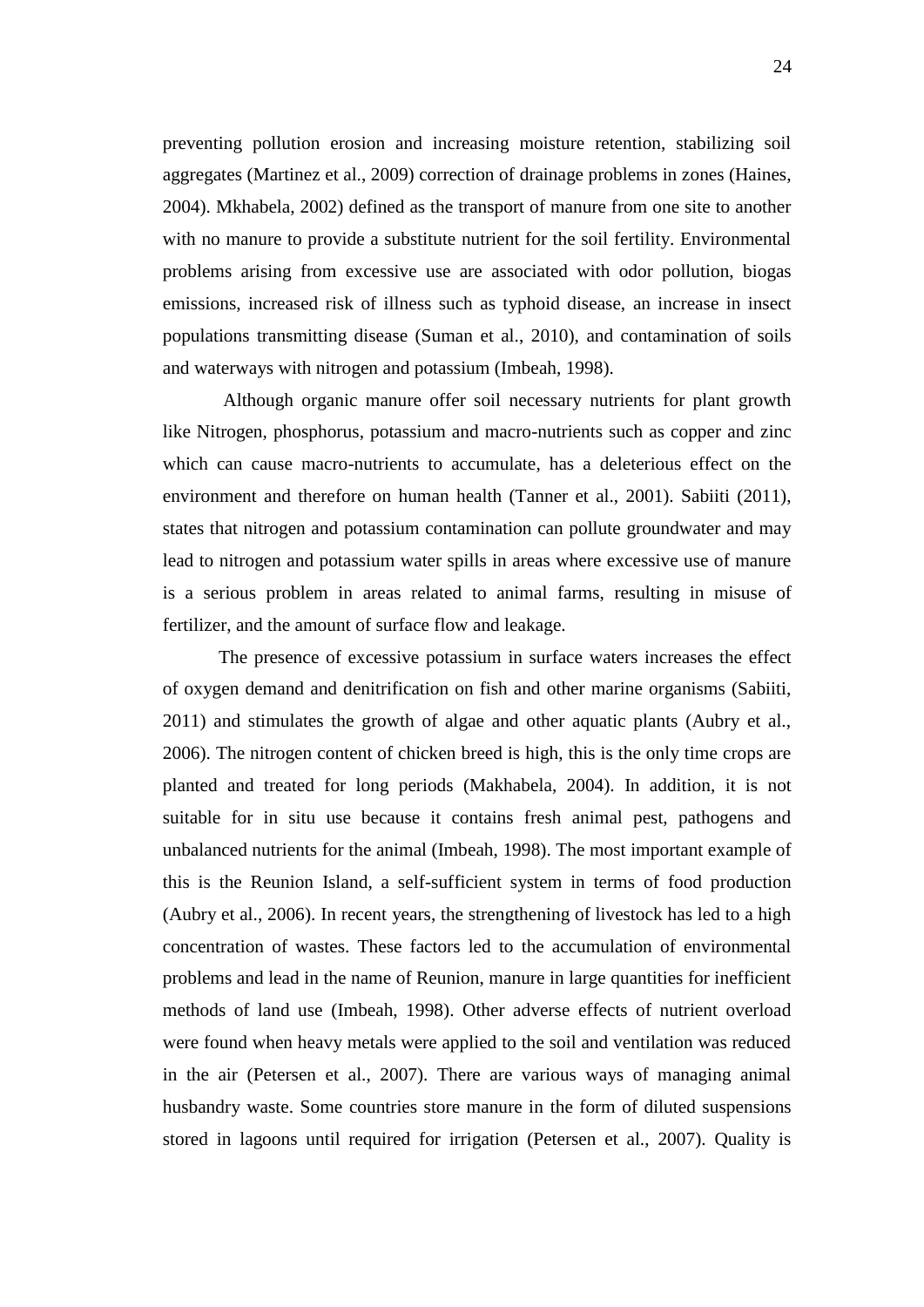reduced and exposed to air and water because nitrogen, both potassium and phosphorus, is lost by evaporation. Different waste reservoirs were prepared by Salman et al., (2008) significantly affect the levels of zoonotic agents as well and defines "intermediaries" as those who are "guilty or opposed to it". Hutchison et al (2005) indicate that zoonotic pathogens decrease over time in the storage of animal wastes. Most ranches have disposable waste and are constantly injecting zoonotic agents. Hutchison et al., (2005) mud lagoons with less zoonotic agent than surface reservoirs and other storage types. It has also been proven that the fertilizer too contains significant quantities of methane, ammonia and nitrogen in the form of oxide during decomposition (Sabiiti, 2011). The presence of nitrogen oxides contributes to the reduction of ozone, and the volatilization of ammonia facilitates acid precipitation in the causative atmosphere of the acid rain phenomenon. The aesthetic consequence also occurs if not properly processed and can lead to health problems such as headache (Suman et al., 2010).

#### **2.6. Waste Management technologies**

Zander et al. (2013), stated that technological innovation can radically increase productivity and income levels in developing countries. It is important to note that farmers need to improve their agricultural practices. The use of technology will help rural farmers create sustainable developing farmers and even commercial states through sustainable, advanced practices that are economically and environmentally beneficial.

#### **2.6.1 Methods of waste disposal**

According to Gwyther et al., (2012) the global livestock population consists of approximately 1.9 x 1010 birds and 2.31 x 106 mammals. Farmers therefore require practical, economical and socially viable carcass and slaughter disposal methods to deal with significant quantities of mortalities (Imbeah, 1998) and husbandry waste. Furthermore, FAO (2006) estimates that farmers in rural communities produce significant amounts of organic waste in the form of manure, feed and plant residues. Mismanagement of these wastes will result in deterioration of water quality by increasing nitrogen levels, the release of ammonia, methane and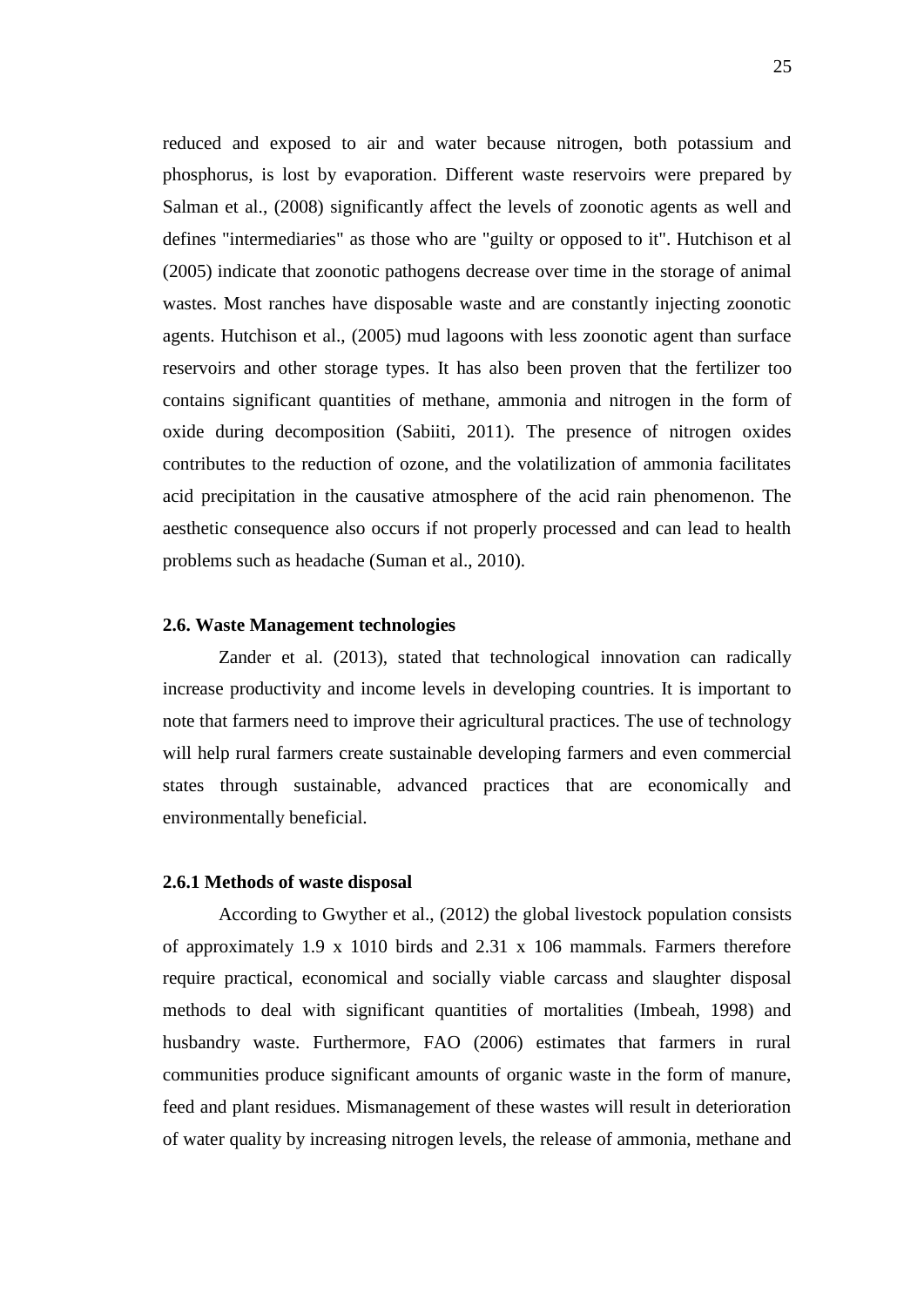oxides of nitrogen in excess. If excessive amounts of potassium and phosphoruscontaining soil quality deteriorate, pests and diseases remain in stagnation in addition to the dissolution of nutrients (FAO, 2006). Throughout history, the most commonly used waste disposal methods on farms have been burying or burn to waste (Yuan et al., 2013), due to the minimum availability and cost, one example of this ban process is the European Union (Gwyther et al., 2012). Thus, over the last few decades it has emerged, and for this reason we have adopted the global livestock industry.

#### **2.6.1.1 Burial**

Traditionally, the burying method is used for the removal of dead stocks and other meat wastes by collectors of producers, abattoirs and dead stocks (Haines, 2004). A new method for estimating the trench magnitude is proposed (Gwyther et al., 2012). There were fears (Rahman, 2009) that human health and principles could be contaminating water and land in dumping animal wastes at the beginning of the nineteenth century (Williams et al., 2009). Thus, burying was banned by the EU for the implementation of Sub-Product Regulations for animals to prevent health problems (Williams et al., 2009). Yuan et al., (2013) stated that the disposal of animal wastes, increased concentration of ammonia which is thought to have been found only in the fact that there are very few studies, although the submerged nitrate, chloride and fecal pathogens place birds near the burial point. Gwyther et al., (2012), argue that these assumptions are drawn from the evidence of new farmers' burial in the field, thus having a profound influence on the environment and being collected during possible public events.

#### **2.6.1.2 Burning**

Despite the burning of agricultural waste being frowned upon in Libya, it is a commonly used practice in poverty stricken rural areas of third world countries (Naidoo, 2009). The process, according to Gwyther et al. (2012), involves the burning of animal waste on pyres in open air. Being utilized chiefly for the mass transfer of carcasses coming about because of diseases outbreak, there are numerous biosecurity worries that have risen with the utilization of this strategy with the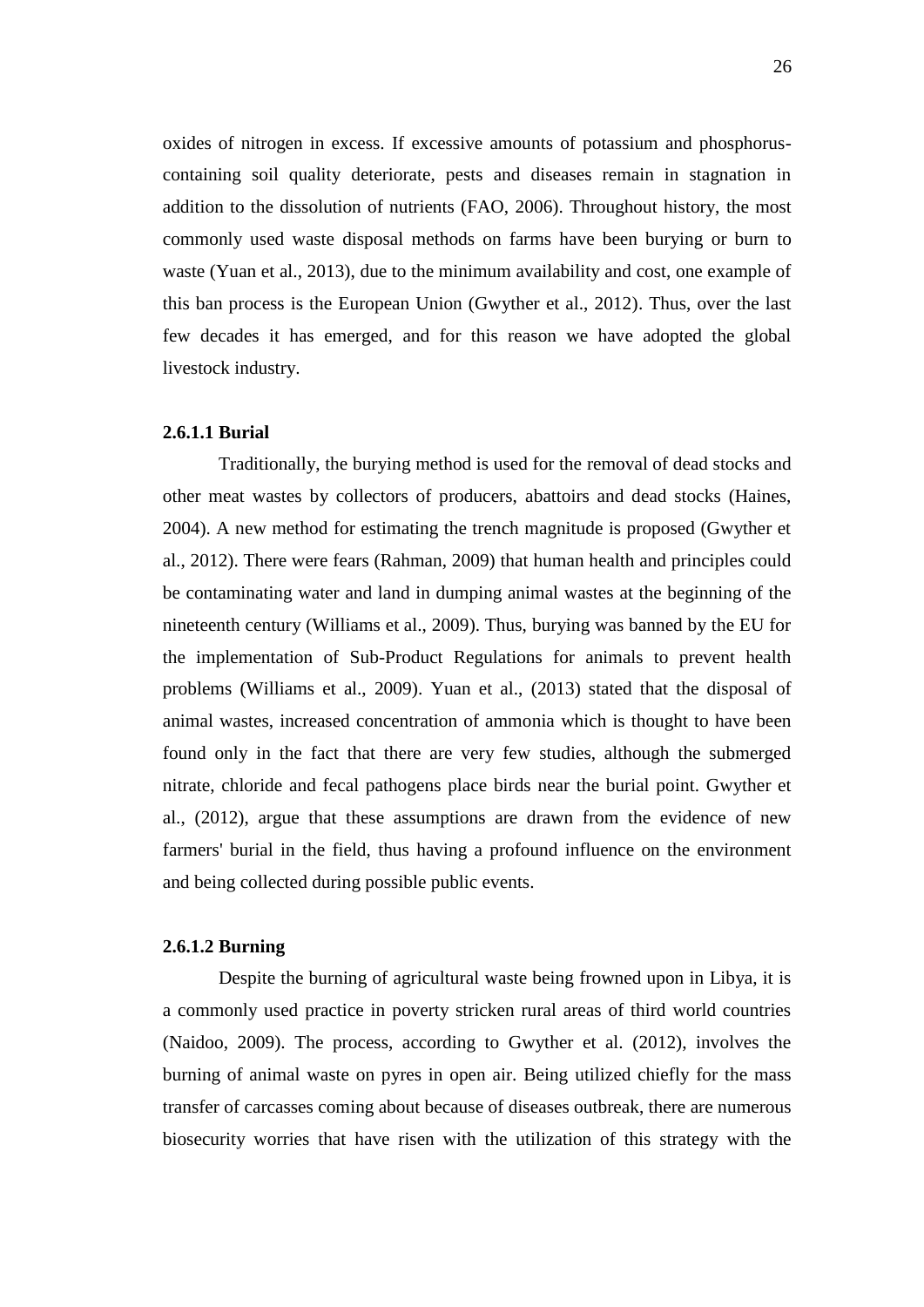outflow of contaminated particles into the environment activating outbreaks of ailments, for examplea, "foot and mouth". Concentrates however have not shown a risk to soil or groundwater assets. Concerns lie for the most part in that open air combustion (Gwyther et al., 2012) is thought to be deficient and accordingly prions, characterized as "a little infectious particle made out of abnormally collapsed protein that causes dynamic neurodegenerative conditions", may even now be a hazard when scattered ash to neighboring land (Sabiiti, 2011). Likewise, amid the consuming procedure air contamination happens with the arrival of different gases amid the combustion process adding to climate change (Gwyther et al., 2012).

#### **2.6.1.3. Incineration**

As indicated by Jagath (2010), "mass burning incineration is a type of thermal treatment whereby wastes is combusted in incinerators". Amid the incineration or combustion process waste is burnt in an incinerator at temperatures higher than 850  $\rm{^{\circ}C}$  (Gwyther et al, 2012) to deliver carbon dioxide, water, deposits, that are typically comprised of little amounts of hydrochloric acid, sulfur, other volatile inorganic compounds, cinder (Chen et al., 2003); and tremendous measures of steam, that might be utilized as a part of energy recuperation (Jagath, 2010). Burning is a technique for waste reduction as opposed to conclusive transfer, decreasing waste volumes by up to 90% (Arvanitoyannis, 2008) to produce and inert ash that might be discarded securely on a landfill site (Jagath, 2010). Incineration as a transfer strategy is expensive as it is energy and labour intensive and is therefore mostly used to discard little volumes of waste (Rahman et al., 2009). Besides, the contamination gotten from the incineration procedure is significant (Jagath, 2010). In the United States, the burial of birds is disapproved of because of the abundance arrival of arsenic and different cancer-causing agents (Nachman et al., 2005). Incineration is in this manner performed on-site in little amounts to deal with the everyday mortality of poultry and keep away from extra hazard forced by temporary storage (Rahman et al., 2009).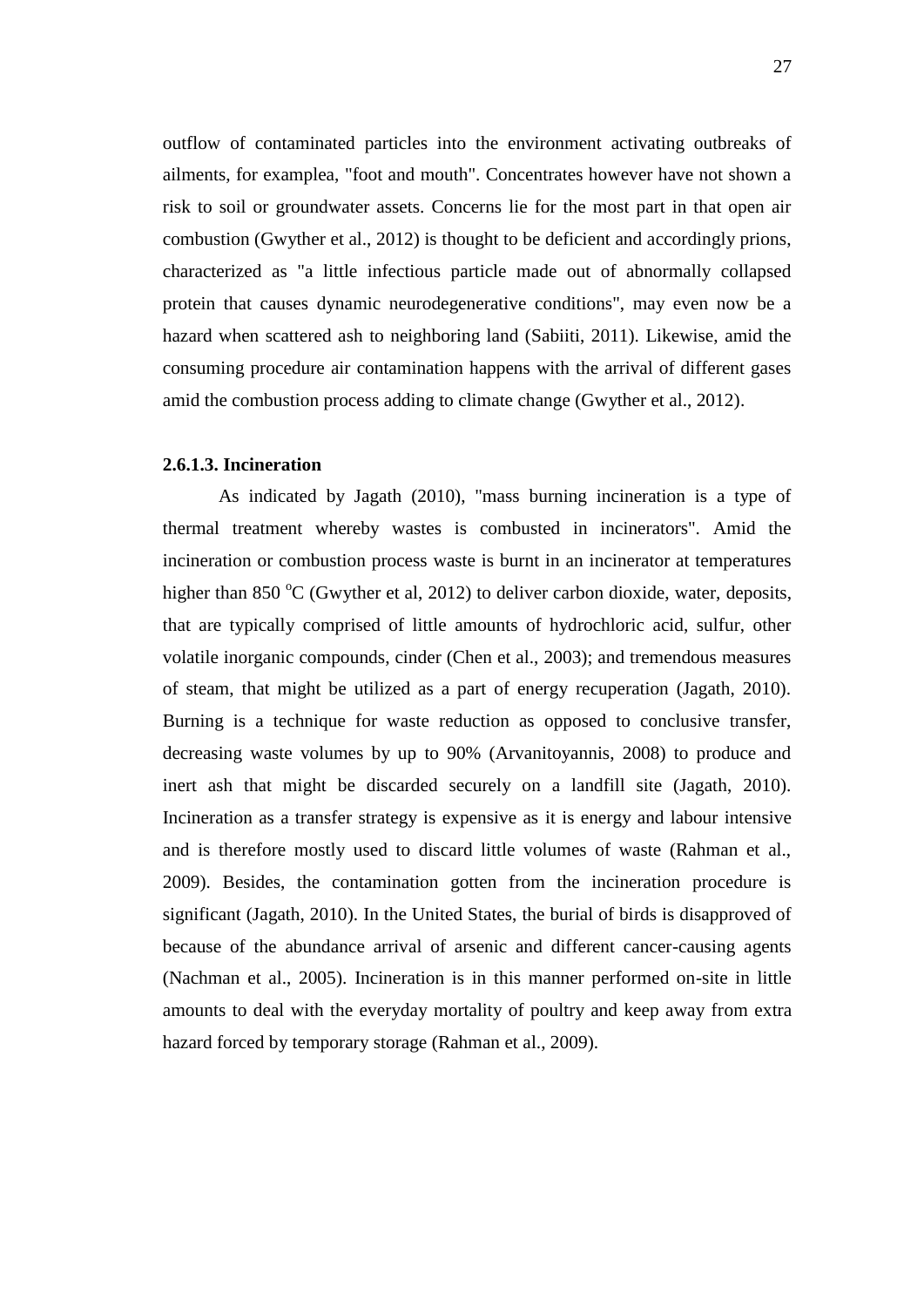#### **2.6.1.4. Composting**

Composting according to Jagath (2010) alludes to "the natural degradation of biogenic (natural) waste in the presence of oxygen, creating carbon dioxide, ammonia, water and compost". The composting procedure is made out of four stages in view of temperature changes (Jagath, 2010) amid which microorganisms, microbes and growths separate the natural waste and diminish its mass and volume to form a soil alteration. The heat displayed during the process inactivates pathogens and furthermore goes about as an indicator that organic movement is happening (Barrena et al., 2009). The principal stage, the latent stage, encourages the development of micro-organisms in the waste. From there on the mesophilic development stage is characterized by the development of the microorganisms and an increase in temperature to that of a mesophilic extend (Jagath, 2010), roughly 30-40  $^{\circ}$ C (Gwyther et al., 2011). Composting is typically done in one of three ways: pile or windrow composting, bin composting, or using mini-composters (Rahman et al., 2009). The pile or windrow composting method involves the creation of 2-3m high compost piles, arranged in a length of 100m rows, to allow for oxygen and temperature flow through the waste piles (Jagath, 2010).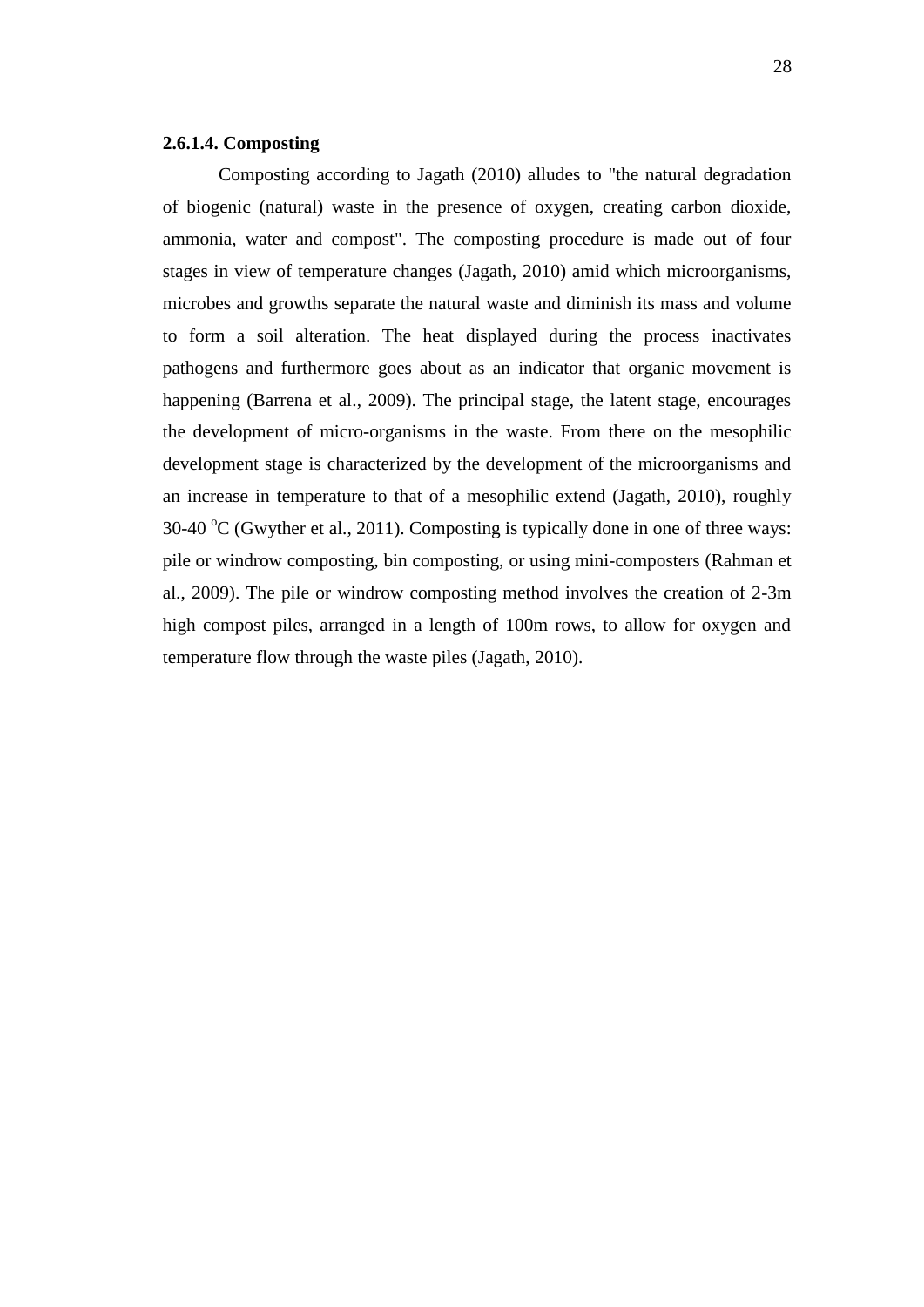# **CHAPTER III METHODS**

The concepts and models used in this research will be highlighted in this chapter by focusing on the data collection, application of the collected data tools, and data analysis which is carried out to determine the perceptions of agricultural Students towards livestock waste management education in Libya.

#### **3.1 Research Model**

This study mainly aims at getting the perception of agricultural students towards livestock waste management education in Libya. This study is based on field research carried out in Libya in 2017. The quantitative method applied in this study is to make it more reliable through research questionnaire adopted from Kwaw-Mensah (2008), articles, textbooks, and studies on the subject and internet source.

#### **3.2 Participants and sample**

The study was carried out in Tripoli University involving 300 crosssectional agricultural students in Tripoli district of the Libya. This study concentrated on the students' population. The criteria for eligibility in this study will include (i) Students of agriculture (ii) the respondent's willingness to oblige to the study protocols and complete the study.

An organized questionnaire focused on gender, age, education, general perception regarding livestock waste management, perception about education regarding livestock management and teaching methods and tools (See detailed questionnaire Appendix 1).

Table 1 and Figure 2 show demographic of the students. 47 (15.7%), 139 (46.3%), 59 (19.7%), and 55 (18.3%) of the students were < 20 years, between 21 - 30 years, 31 - 40 years and 41-50 years respectively. Also, 166 (51.25%) of the students were male whiles 134 (48.75%) were female. This signifies gender were fairly distributed. In addition, 104 (34.7%), 151 (50.3%) and 16 (5.3%) of them attended high school, college and tertiary respectively. Only 29 (9.7%) did not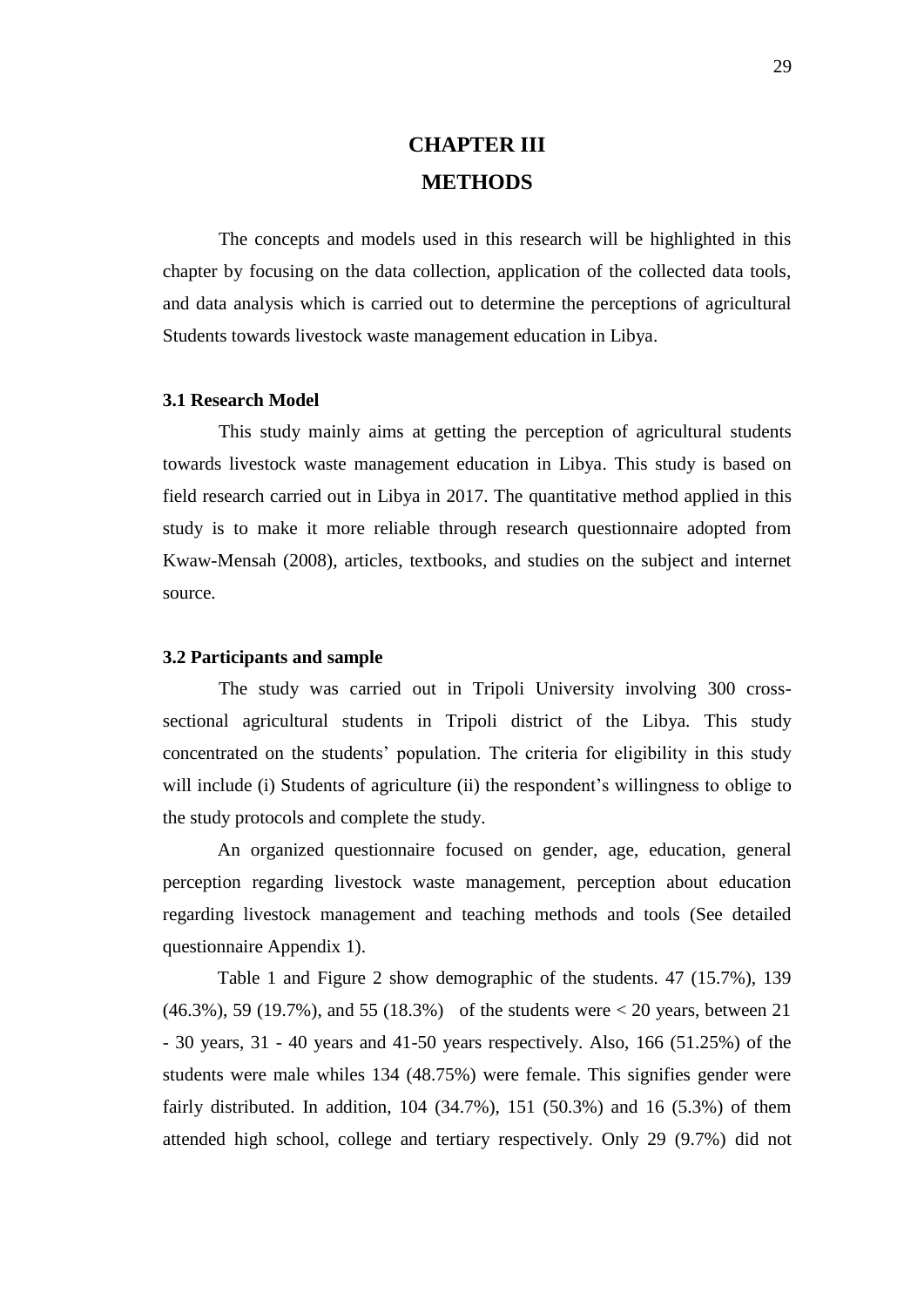attend school. As for monthly income, 85 (28.3%) earn less than 500 USD, 112 (37.3%) between 5001-1000 USD, 65 (21.7%) between 1001-2001 USD while and 38 (12.7%) of the students received monthly income above 2000 USD.

### Figure 2. *Demographic distribution of the study*



Table 1. *Demographic distribution (n = 300)*

| Age                      | <b>Frequency</b> | Percentage |
|--------------------------|------------------|------------|
| $<$ 20                   | 47               | 15.7       |
| $21 - 30$                | 139              | 46.3       |
| $31 - 40$                | 59               | 19.7       |
| $41 - 50$                | 55               | 18.3       |
| <b>Total</b>             | 300              | 100        |
| Gender                   | Frequency        | Percentage |
| Male                     | 166              | 51.25      |
| Female                   | 134              | 48.75      |
| <b>Total</b>             | 300              | 100        |
| <b>Educational level</b> | <b>Frequency</b> | Percentage |
| None                     | 29               | 9.7        |
| High school              | 104              | 34.7       |
| College                  | 151              | 50.3       |
| Tertiary                 | 16               | 5.3        |
| <b>Total</b>             | 300              | 100        |
| Monthly income (\$)      | <b>Frequency</b> | Percentage |
| Less $500$               | 85               | 28.3       |
| From 501-1000            | 112              | 37.3       |
| From 1001-2000           | 65               | 21.7       |
| 2001 and above           | 38               | 12.7       |
| <b>Total</b>             | 300              | 100        |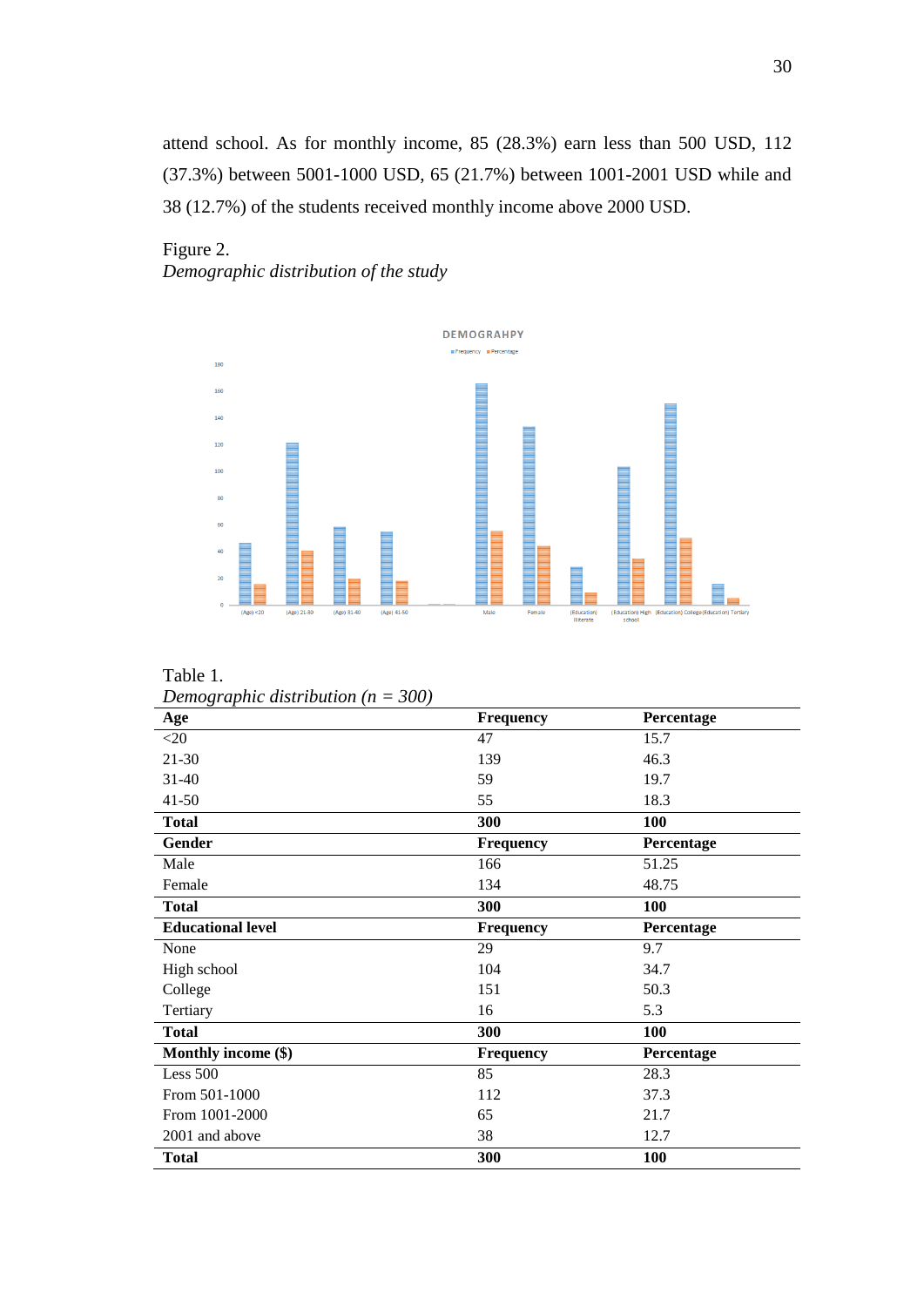#### **3.3 Data Gathering Tools**

Data collection involved accepted methods for Personal Information, Environmental Perceptions, Knowledge and Behavior Scale Test and Information test.

#### **3.4 Scoring Scale Classification of the Substance**

The perception of waste management education in Libya by students that participated in this study regarding livestock waste management education and its tools and method of educating the students were revealed and interpreted based on the survey questions.

#### **3.5 Data Analysis**

The associations between perception and waste management education tools and methods used in Tripoli were analyzed by means of t-test, ANOVA and descriptive statistics. The data was analyzed using the statistical software SPSS 20.0. No laboratory or medical tests were conducted.

#### **3.6 Research Ethics**

For the study to be reliable and legitimate, logical process inquire about morals were viewed. The general population that took an interest in the investigations were given direct questions. The analysts really exhibited an objective attitude during the research by showing a decent work conduct not to influence the study.

#### **3.7 Reliability of the study**

|              | Scale Mean if Item Scale Variance if Corrected Item- Cronbach's Alpha |                     |                          |                 |
|--------------|-----------------------------------------------------------------------|---------------------|--------------------------|-----------------|
|              | <b>Deleted</b>                                                        | <b>Item Deleted</b> | <b>Total Correlation</b> | if Item Deleted |
| <b>Prlwm</b> | 12.1798                                                               | 1.751               | .744                     | .709            |
| Perlm        | 11.9691                                                               | 1.743               | .682                     | .731            |
| Ecu          | 12.3294                                                               | 1.671               | .620                     | .758            |
| PE           | 12.5641                                                               | 1.706               | .493                     | .831            |

| Table 2.                            |
|-------------------------------------|
| <i><b>Item-Total Statistics</b></i> |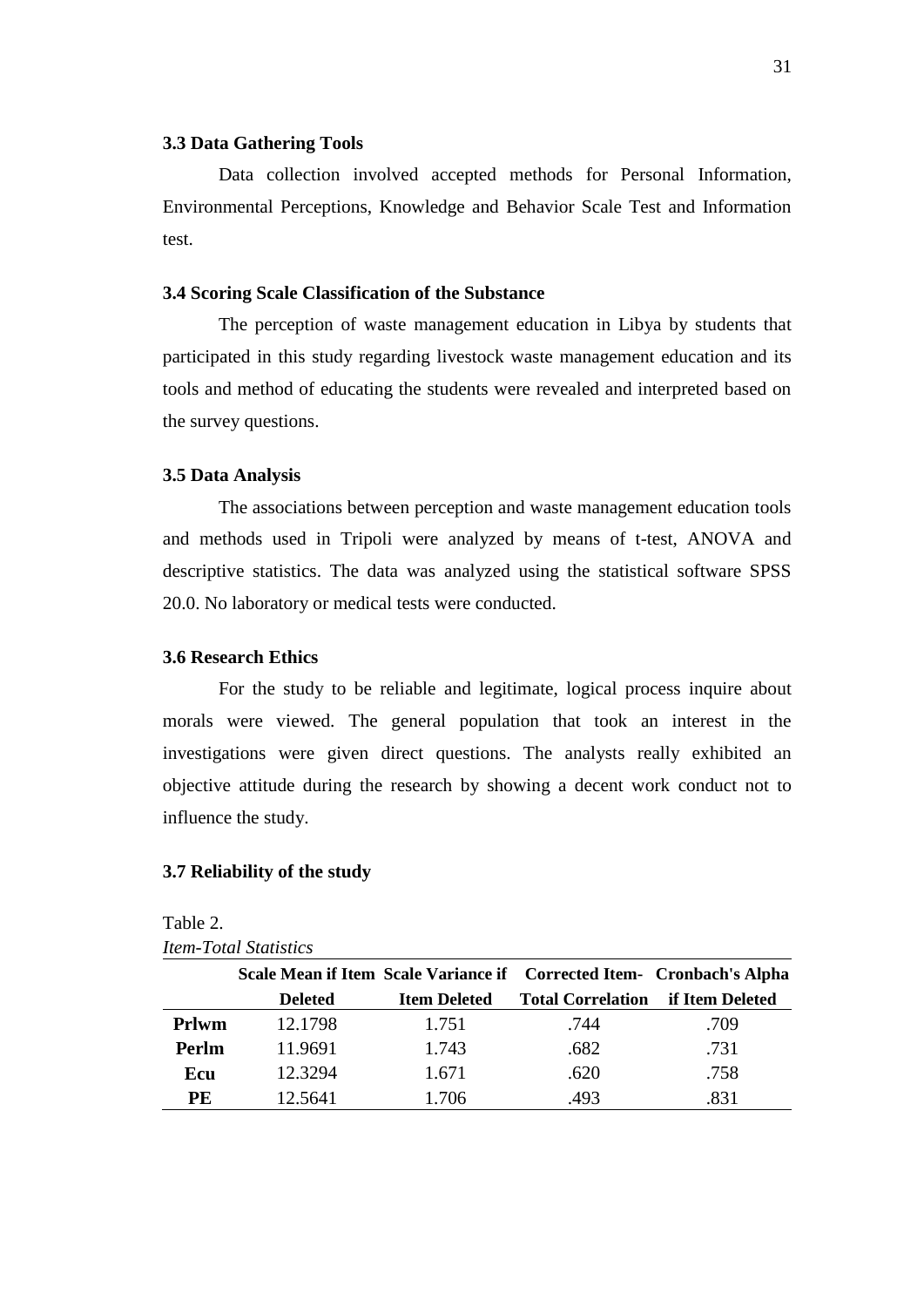Table 2 displays the summary of the total reliability test. The reliability of the construct was examined using Cronbach's alpha. The construct reliability should exceed 0.7 to fall within an acceptable level (Fraenkel and Wallen 2000). The reliability of the construct of this study ranged from .709 to 0.831 which indicates excellent internal consistency.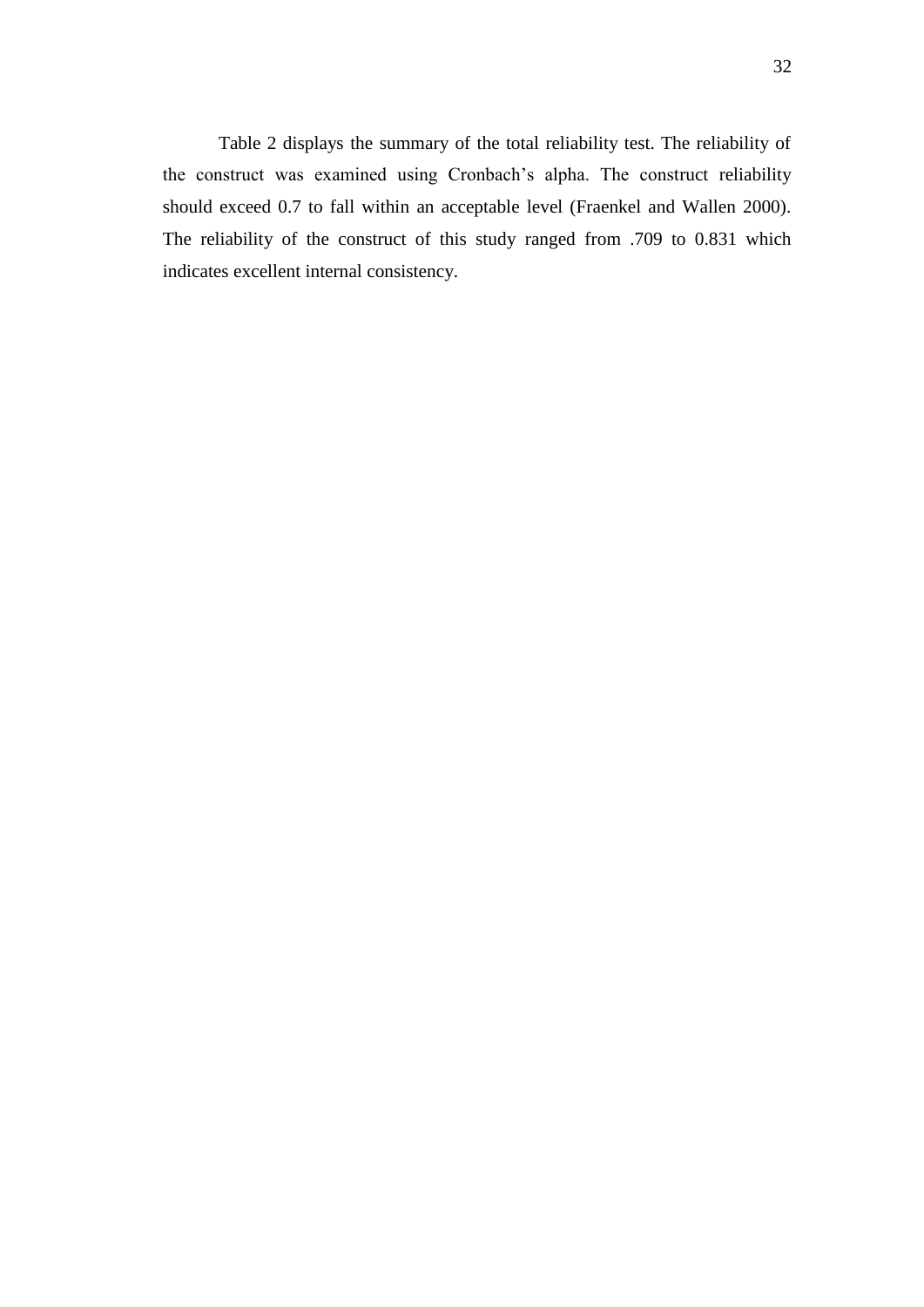# **CHAPTER IV RESULTS AND DISCUSSION**

This chapter explains in detail the result of the study from the respondents' participation and the statistical interpretation which answered all the research questions and the aim of the study.

## **4.1 What is the perception of agricultural students regarding livestock waste management?**

Table 3.

*Students perception regarding livestock waste management*

| <b>Item</b>    | $\ldots$<br><b>Statement</b>                         |         | <b>Response</b> |              | <b>Mean</b> | Sd    |
|----------------|------------------------------------------------------|---------|-----------------|--------------|-------------|-------|
|                |                                                      | D       | N               | $\mathbf{A}$ | 4           | 5     |
| $\mathbf{1}$   | Livestock waste management means different           | 5(1.7)  | 45(15.0)        | 250(83.3)    | 4.19        | 0.810 |
|                | things to different people                           |         |                 |              |             |       |
| $\overline{2}$ | Livestock waste management is a controversial        | 5(1.7)  | 33(11.0)        | 262(83.3)    | 4.37        | 0.769 |
|                | issue                                                |         |                 |              |             |       |
| 3              | Livestock waste management is a complex              | 8(2.7)  | 23(7.7)         | 269(89.6)    | 4.16        | 0.728 |
|                | environmental issue                                  |         |                 |              |             |       |
| $\overline{4}$ | Livestock waste management is essential to           | 5(1.7)  | 70(23.3)        | 225(75.0)    | 3.87        | 0.725 |
|                | human health                                         |         |                 |              |             |       |
| 5              | Best management practices for Livestock waste        | 7(1.7)  | 0(0.0)          | 293(97.7)    | 4.55        | 0.670 |
|                | management are easy to understand                    |         |                 |              |             |       |
| 6              | Best management practices for Livestock waste        | 6(1.7)  | 34(11.3)        | 260(86.7)    | 4.24        | 0.783 |
|                | management include riparian buffers                  |         |                 |              |             |       |
| $\overline{7}$ | Best management practices for Livestock waste        | 5(1.7)  | 84(28.0)        | 211(70.3)    | 3.86        | 0.766 |
|                | management do not improve the value of               |         |                 |              |             |       |
|                | livestock waste as fertilizer.                       |         |                 |              |             |       |
| $\,8\,$        | Best management practices for Livestock waste        | 8(2.7)  | 31(10.3)        | 261(87.0)    | 4.31        | 0.789 |
|                | management protect water quality                     |         |                 |              |             |       |
| 9              | Best management practices for Livestock waste        | 5(1.7)  | 56(18.7)        | 239(79.3)    | 4.12        | 0.802 |
|                | management protect air quality                       |         |                 |              |             |       |
| 10             | Best management practices for Livestock waste        | 10(3.3) | 54(18.0)        | 236(78.7)    | 4.19        | 0.785 |
|                | management do not protect soil quality               |         |                 |              |             |       |
| 11             | Not all best management practices are accepted       | 5(1.7)  | 83(27.7)        | 212(70.6)    | 3.85        | 0.747 |
|                | agricultural practices                               |         |                 |              |             |       |
| 12             | Efficient Livestock waste management practices       | 12(4)   | 45(15.0)        | 243(81.0)    | 4.23        | 0.840 |
|                | require regular waste analysis                       |         |                 |              |             |       |
| 13             | highest<br>risk<br>with<br>livestock<br>The<br>waste | 5(1.7)  | 50(16.7)        | 245(81.6)    | 4.24        | 0.848 |
|                | management is not from point source pollution.       |         |                 |              |             |       |

This research question sought to determine the perceptions of agricultural students regarding livestock waste management. Descriptive statistics were used to determine mean scores, standard deviations, frequencies and percentages which were used for the analysis. In the analysis, 'strongly disagree' and 'disagree' were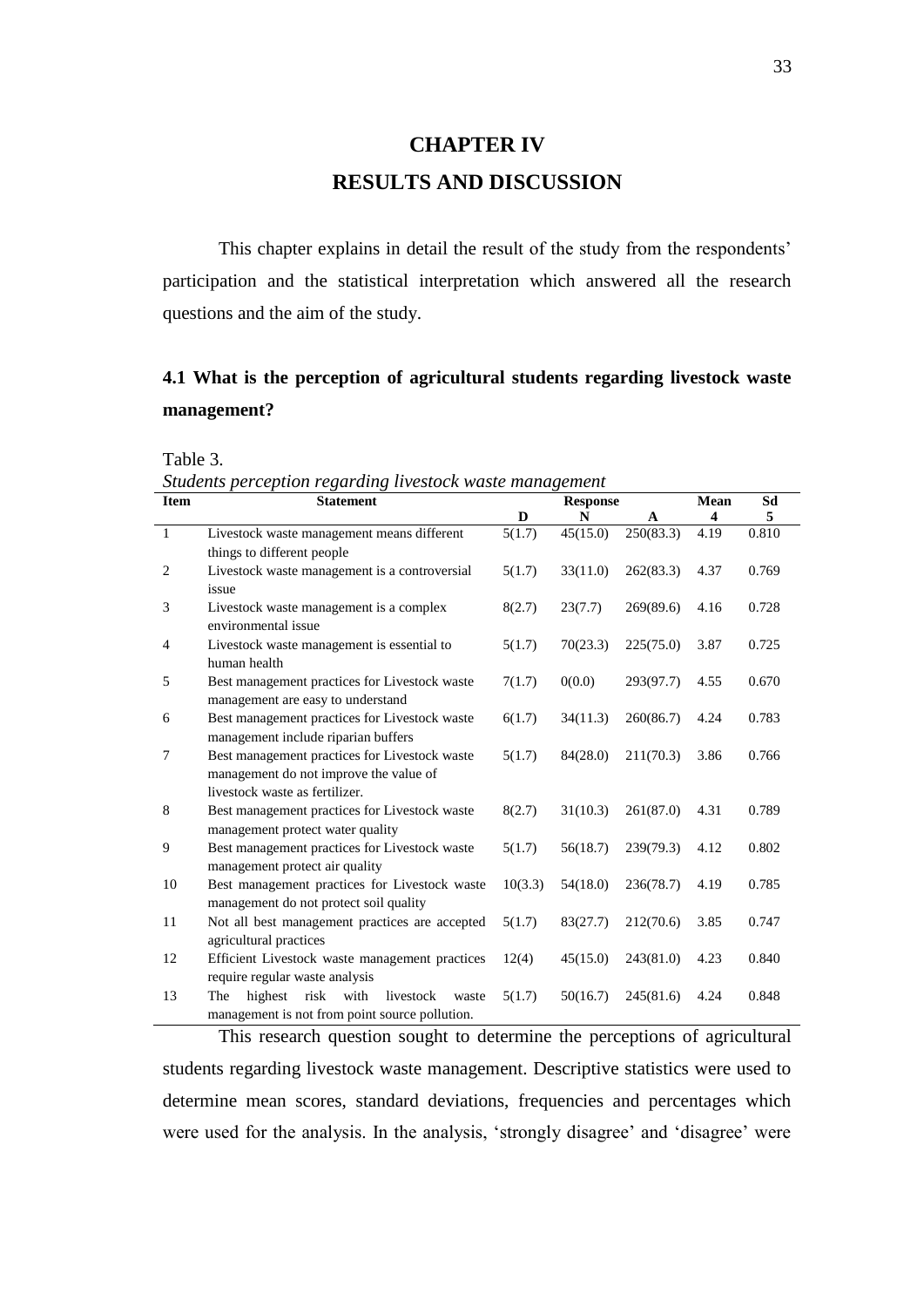categorized as 'disagree' while 'strongly agree' and 'agree' were categorized as 'agree'. The results of the analysis are presented in Table 3. A mean score above or below 3 was considered positive and negative perception respectively while 3 was considered as neutral. The minimum and maximum frequencies of the students' responses to the questionnaire were 5 and 293 respectively and the mean scores ranged from 3.86 (SD = 0.766) to 4.55 (SD = 0.670). Generally, the agricultural students agreed with all the items (Item 1 to Item 13).

Table 4.

| Perception of education regarding livestock management |  |  |
|--------------------------------------------------------|--|--|
|                                                        |  |  |

| <b>Item</b> | <b>Statement</b>                                          |         | <b>Response</b> |           | Mean | Sd    |
|-------------|-----------------------------------------------------------|---------|-----------------|-----------|------|-------|
|             |                                                           | D       | N               | A         |      |       |
| 14          | should<br>Agricultural<br>students<br>be<br>experts<br>in | 5(1.7)  | 0(0.0)          | 295(83.3) | 4.52 | 0.656 |
|             | livestock management                                      |         |                 |           |      |       |
| 15          | Agricultural<br>students<br>should<br>have<br>some        | 9(3.0)  | 14(4.7)         | 277(92.3) | 4.25 | 0.685 |
|             | knowledge about how adults learn                          |         |                 |           |      |       |
| 16          | Agricultural students should involve learners in          | 5(1.7)  | 6(2.0)          | 289(96.3) | 4.45 | 0.685 |
|             | planning educational programs                             |         |                 |           |      |       |
| 17          | Agricultural students should involve learners in          | 6(2.0)  | 7(2.3)          | 287(95.7) | 4.40 | 0.689 |
|             | the delivery of educational programs                      |         |                 |           |      |       |
| 18          | Agricultural students should offer a variety of           | 10(3.3) | 5(1.7)          | 285(85.0) | 4.40 | 0.684 |
|             | programs to meet the need of their clients                |         |                 |           |      |       |
| 19          | Agricultural students should facilitate participants      | 12(4.0) | 10(3.3)         | 278(92.7) | 4.24 | 0.661 |
|             | learning processes                                        |         |                 |           |      |       |

Furthermore, in Table 4, the minimum and maximum frequencies of the students' responses' to the questionnaire were 5 and 295 respectively and the mean scores ranged from 4.24 (SD = 0.661) to 4.52 (SD = 0.656). Generally, agricultural students agreed that they should be experts in livestock management, have some knowledge about how adults learn, should involve learners in planning of educational programs, should involve learners in the delivery of educational programs, should offer a variety of programs to meet the needs of their clients and they should facilitate participants learning processes.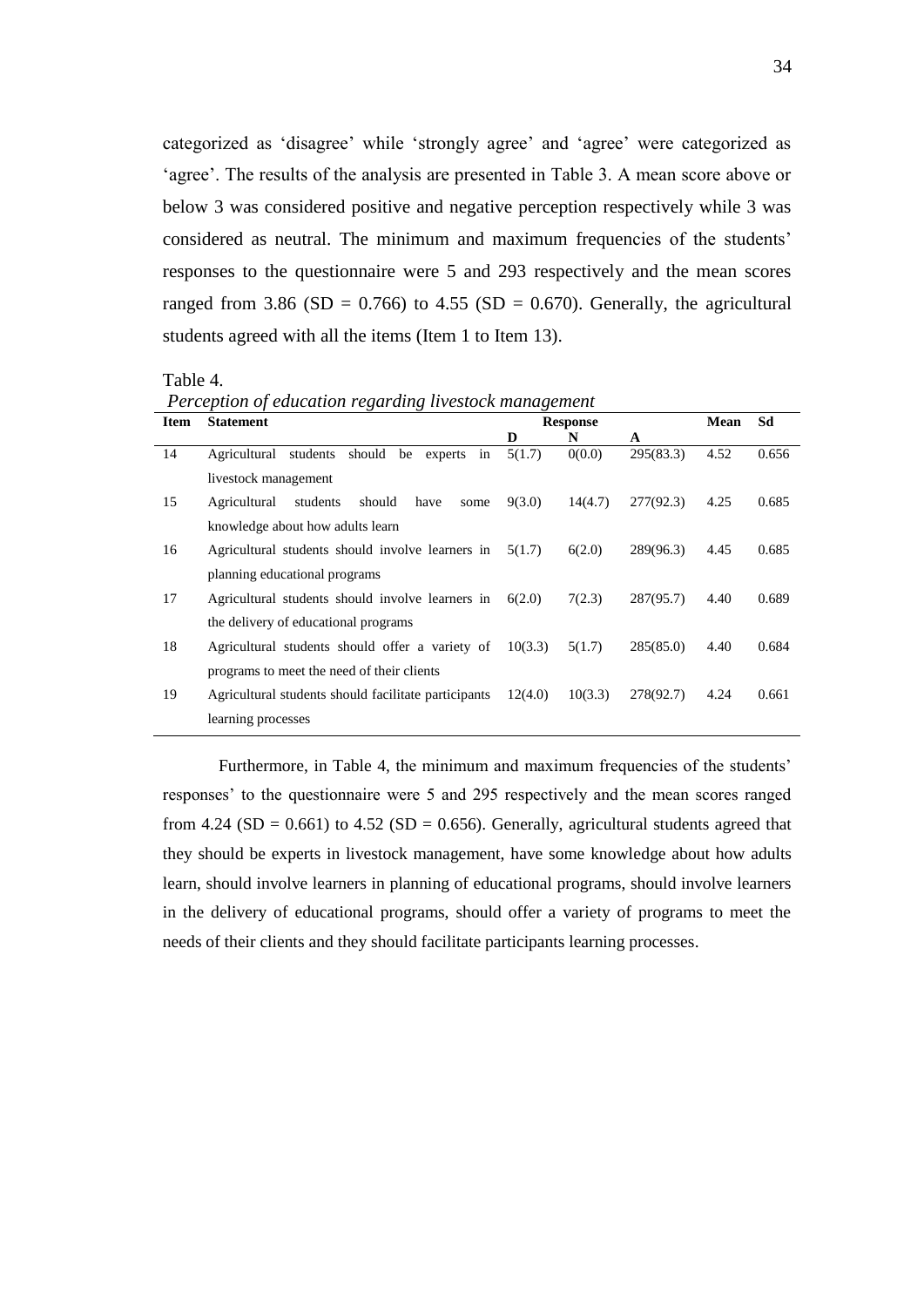## **4.2 What are the perceptions of agricultural students regarding the teaching methods used for education about livestock waste management?**

| <b>Item</b> | <b>Statement</b>   | <b>Mean</b><br><b>Response</b> |          |           |       | Sd     |
|-------------|--------------------|--------------------------------|----------|-----------|-------|--------|
|             |                    | <b>NU</b>                      | S        | U         |       |        |
| 20          | Discussion         | 5(1.7)                         | 61(20.3) | 134(78.0) | 4.103 | 0.8133 |
| 21          | Lecture-Discussion | 5(1.7)                         | 53(18.0) | 142(80.7) | 4.217 | 0.8400 |
| 22          | Case studies       | 5(1.7)                         | 50(16.7) | 245(81.6) | 4.037 | 0.755  |
| 23          | Demonstration      | 4(1.3)                         | 94(31.3) | 202(67.4) | 3.767 | 0.717  |
| 24          | Meetings           | 3(1.0)                         | 21(7.0)  | 276(92.0) | 4.413 | 0.717  |
| 25          | Questioning        | 16(5.3)                        | 51(17)   | 233(77.6) | 3.973 | 1.129  |
| 26          | Workshop           | 12(4.0)                        | 38(12.7) | 250(83.4) | 4.193 | 1.058  |
| 27          | Field days         | 18(6.0)                        | 72(24)   | 210(70.0) | 3.853 | 1.204  |
| 28          | Quizzes            | 18(6.0)                        | 63(21)   | 219(73)   | 3.870 | 1.171  |
| 29          | Problem solving    | 17(5.7)                        | 55(18.3) | 228(76)   | 3.920 | 1.157  |
| 30          | Distance learning  | 16(5.3)                        | 68(22.6) | 216(72)   | 3.850 | 1.191  |

*current use teaching methods for livestock waste management education*

Table 5*.*

#### *Note: NU = not used, sometimes used = S and U = Used*

This research question sought to determine the perceptions of agricultural students regarding the teaching methods used in education about livestock waste management. Descriptive statistics were used to determine mean scores, standard deviations, frequencies and percentages were used for the analysis. In the analysis, 'not used' and 'rarely used' were categorized as 'not used' while 'frequently used' and 'Always used' were categorized as 'used'. The results of the analysis are presented in Table 5. A mean score above or below 3 was considered positive and negative perception respectively. The minimum and maximum frequencies of the students' responses to the questionnaire were 3 and 250 respectively and the mean scores ranged from 3.767 (SD = 0.717) to 4.413 (SD = 0.717). Generally, the agricultural students have positive perceptions of currently used teaching method.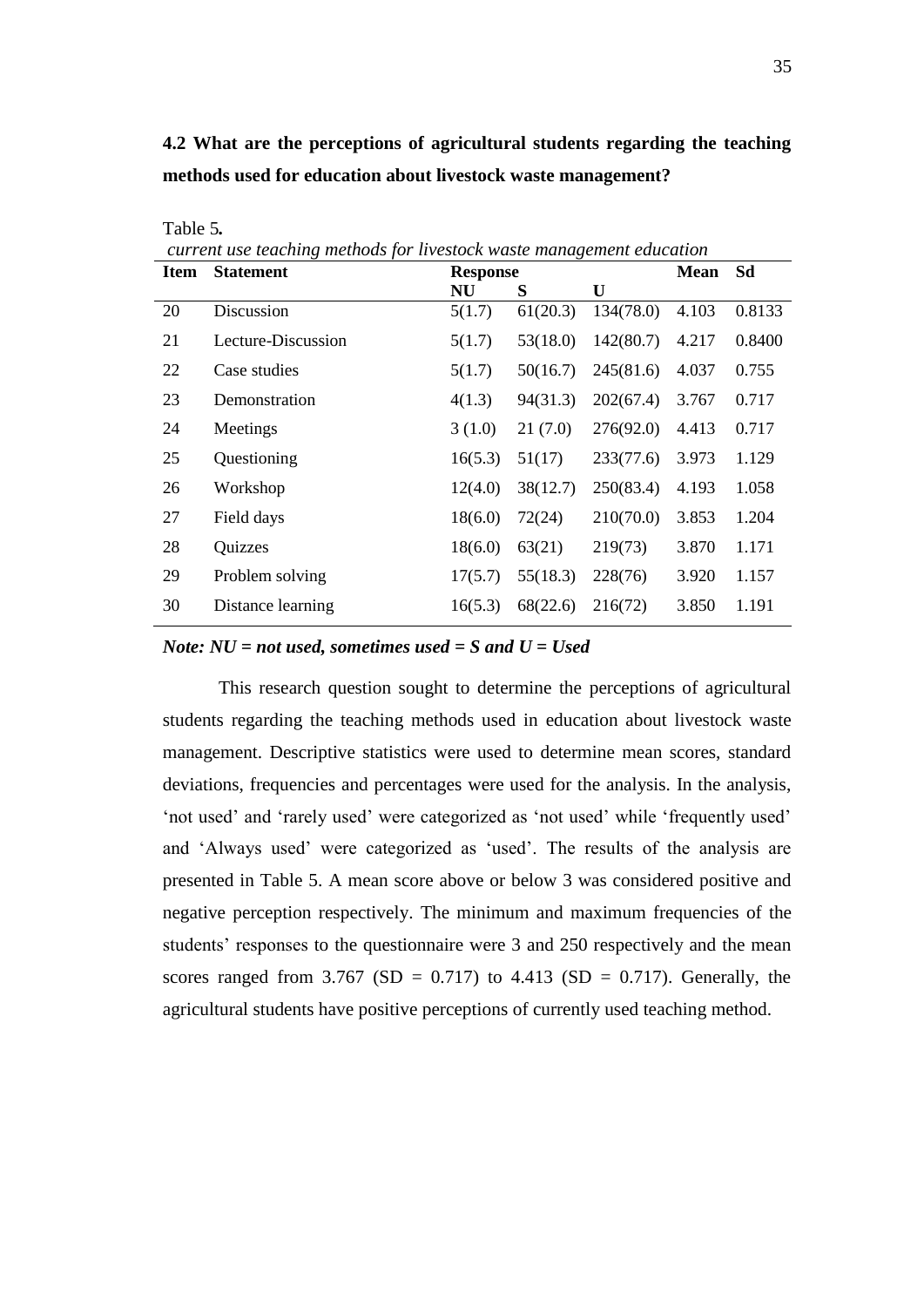#### *Table 6.*

Table 7.

| Item | Statement          | Response |          |           | Mean  | <b>SD</b> |
|------|--------------------|----------|----------|-----------|-------|-----------|
|      |                    | D        | N        | A         |       |           |
| 31   | <b>Discussion</b>  | 44(14.6) | 26(8.7)  | 230(76.7) | 3.963 | 1.158     |
| 32   | Lecture-Discussion | 36(12)   | 25(8.3)  | 239(79.6) | 4.107 | 1.116     |
| 33   | Case studies       | 72(24)   | 27(9.0)  | 201(67)   | 3.637 | 1.411     |
| 34   | Demonstration      | 69(23)   | 30(10.0) | 201(67.0) | 3.670 | 1.352     |
| 35   | Meetings           | 65(217)  | 30(10)   | 205(68.3) | 3.680 | 1.320     |
| 36   | Questioning        | 51(17)   | 20(6.7)  | 229(76.3) | 3.943 | 1.256     |
| 37   | Workshop           | 36(12)   | 26(8.7)  | 238(79.3) | 4.880 | 1.702     |
| 38   | Field days         | 56(18.7) | 43(14.3) | 201(67.0) | 3.728 | 1.218     |
| 39   | Quizzes            | 59(19.7) | 26(8.7)  | 215(71.6) | 3.767 | 1.261     |
| 40   | Problem solving    | 44(14.6) | 35(11.7) | 221(73.7) | 3.918 | 1.187     |
| 41   | Distance learning  | 49(16.3) | 29(9.7)  | 222(74)   | 3.938 | 1.237     |

*Students perceived effectiveness of teaching method for livestock waste management education*

The results of the analysis are presented in Table 6. The minimum and maximum frequencies of the students' responses to the questionnaire were 35 and 239 respectively and the mean scores ranged from  $3.637$  (SD = 1.411) to 4.107 (SD  $= 1.116$ ). Generally, the agricultural students perceived the teaching method in education of livestock waste management as effective (Item 31 to Item 41)

## **4.3 What are the perceptions of agricultural students regarding the teaching tools used in education of livestock waste management?**

|      | $\cdots$ $\cdots$<br>management |          |          |           |       |           |
|------|---------------------------------|----------|----------|-----------|-------|-----------|
| Item | <b>Statement</b>                | Response |          |           | Mean  | <b>SD</b> |
|      |                                 | D        | N        | A         |       |           |
| 42   | Posters                         | 41(13.7) | 29(9.7)  | 230(76.6) | 3.963 | 1.158     |
| 43   | Video-tape                      | 36(12)   | 25(8.3)  | 239(76.7) | 4.107 | 1.116     |
| 44   | Websites                        | 72(24)   | 27(9.0)  | 201(67.0) | 3.637 | 1.411     |
| 45   | Computer                        | 69(23)   | 30(10.0) | 201(67.0) | 3.670 | 1.352     |
| 46   | Internet                        | 65(21.7) | 30(10.0) | 205(68.3) | 3.680 | 1.320     |

*Students' perception regarding teaching tools in education of livestock waste*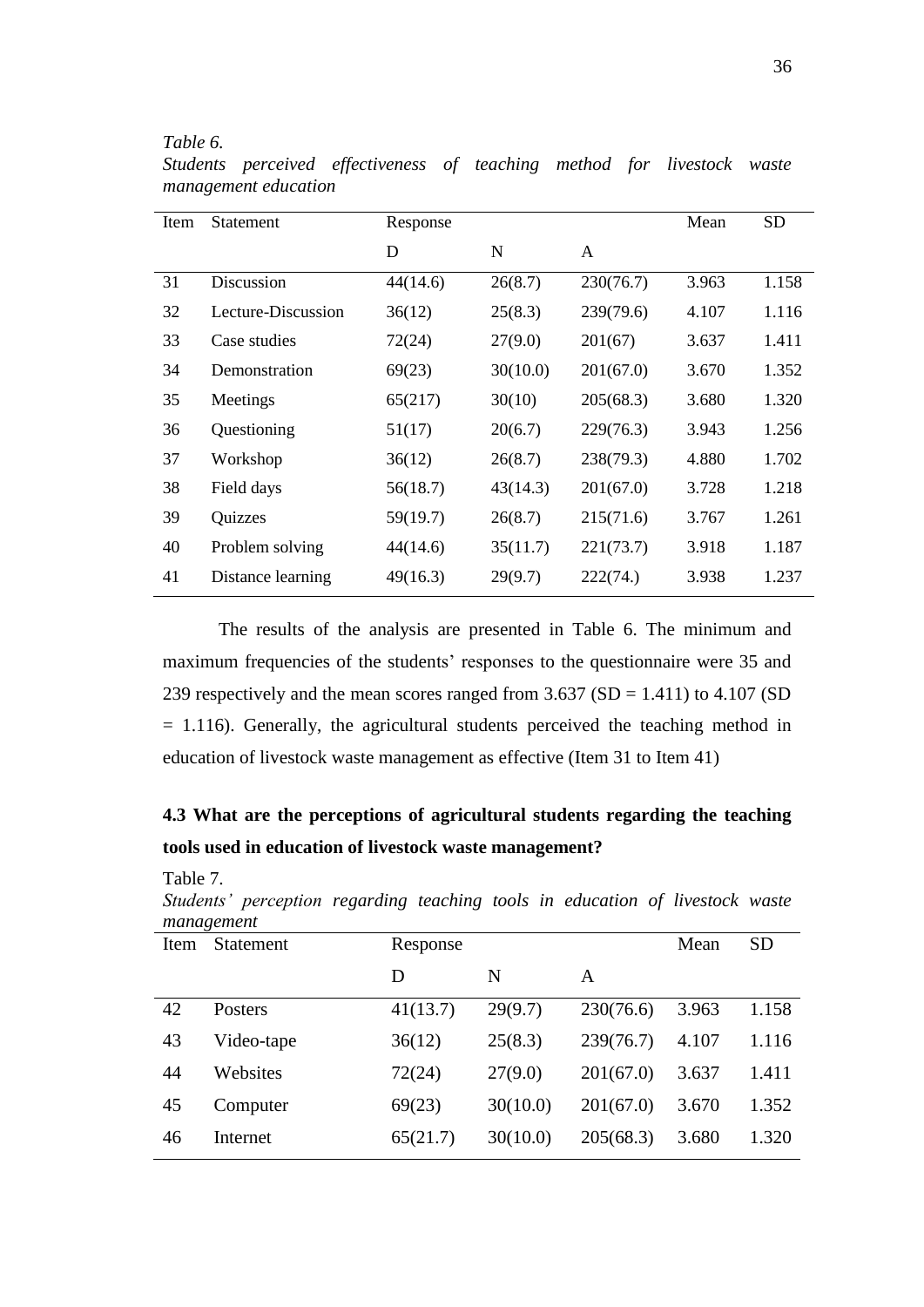| 47 | Compact disc         | 51(17)   | 20(6.7)  | 229(76.3) | 3.943 | 1.256 |
|----|----------------------|----------|----------|-----------|-------|-------|
| 48 | Pamphlets            | 36(12)   | 26(8.7)  | 238(79.3) | 4.880 | 1.702 |
| 49 | <b>Satellites</b>    | 56(18.7) | 43(14.3) | 201(67.0) | 3.727 | 1.218 |
| 59 | Newsletter           | 59(19.7) | 26(8.7)  | 215(71.7) | 3.767 | 1.261 |
| 51 | Textbook             | 44(14.7) | 35(11.7) | 221(73.7) | 3.917 | 1.186 |
| 52 | Research publication | 49(16.3) | 29(9.7)  | 222(74.0) | 3.937 | 1.237 |

This research question was to find out perceptions of agricultural students regarding the teaching tools used in education of livestock waste management. The results of the analysis are presented in Table 7. The minimum and maximum frequencies of the students' responses to the questionnaire were 20 and 238 respectively and the mean scores ranged from  $3.637$  (SD = 1.411) to 4.880 (SD = 1.702). Therefore, agriculture students' positive perception of the current use of teaching tools in education of livestock waste management (Item 42 to Item 52)

| <b>Item</b> | <b>Statement</b> | <b>Response</b> |          |             | <b>Mean</b> | Sd    |
|-------------|------------------|-----------------|----------|-------------|-------------|-------|
|             |                  | D               | N        | $\mathbf A$ | 4           | 5     |
| 53          | Posters          | 47(15.7)        | 29(9.7)  | 224(74.4)   | 3.943       | 1.248 |
| 54          | Video-tape       | 57(19)          | 59(19.7) | 184(61.3)   | 3.600       | 1.240 |
| 55          | Websites         | 65(21.7)        | 47(15.7) | 188(62.7)   | 3.587       | 1.279 |
| 56          | Computer         | 51(17)          | 37(12.3) | 212(70.7)   | 3.760       | 1.206 |
| 57          | Internet         | 50(16.7)        | 36(12.0) | 214(71.3)   | 3.803       | 1.135 |
| 58          | Compact disc     | 44(14.7)        | 47(15.7) | 209(69.7)   | 3.757       | 1.144 |
| 59          | Pamphlets        | 40(13.3)        | 31(10.3) | 229(76.3)   | 3.013       | 1.346 |
| 60          | Satellites       | 82(27.3)        | 47(15.7) | 171(57.0)   | 3.433       | 1.285 |
| 61          | Newsletter       | 62(20.7)        | 35(11.7) | 203(67.7)   | 3.730       | 1.418 |
| 62          | Textbook         | 65(21.7)        | 30(10.0) | 205(68.3)   | 3.537       | 1.211 |
| 63          | Research         | 63(21)          | 37(12.3) | 200(66.7)   | 3.683       | 1.271 |
|             | publication      |                 |          |             |             |       |

Table 8. *Students' perception regarding teaching tools in education of livestock waste management*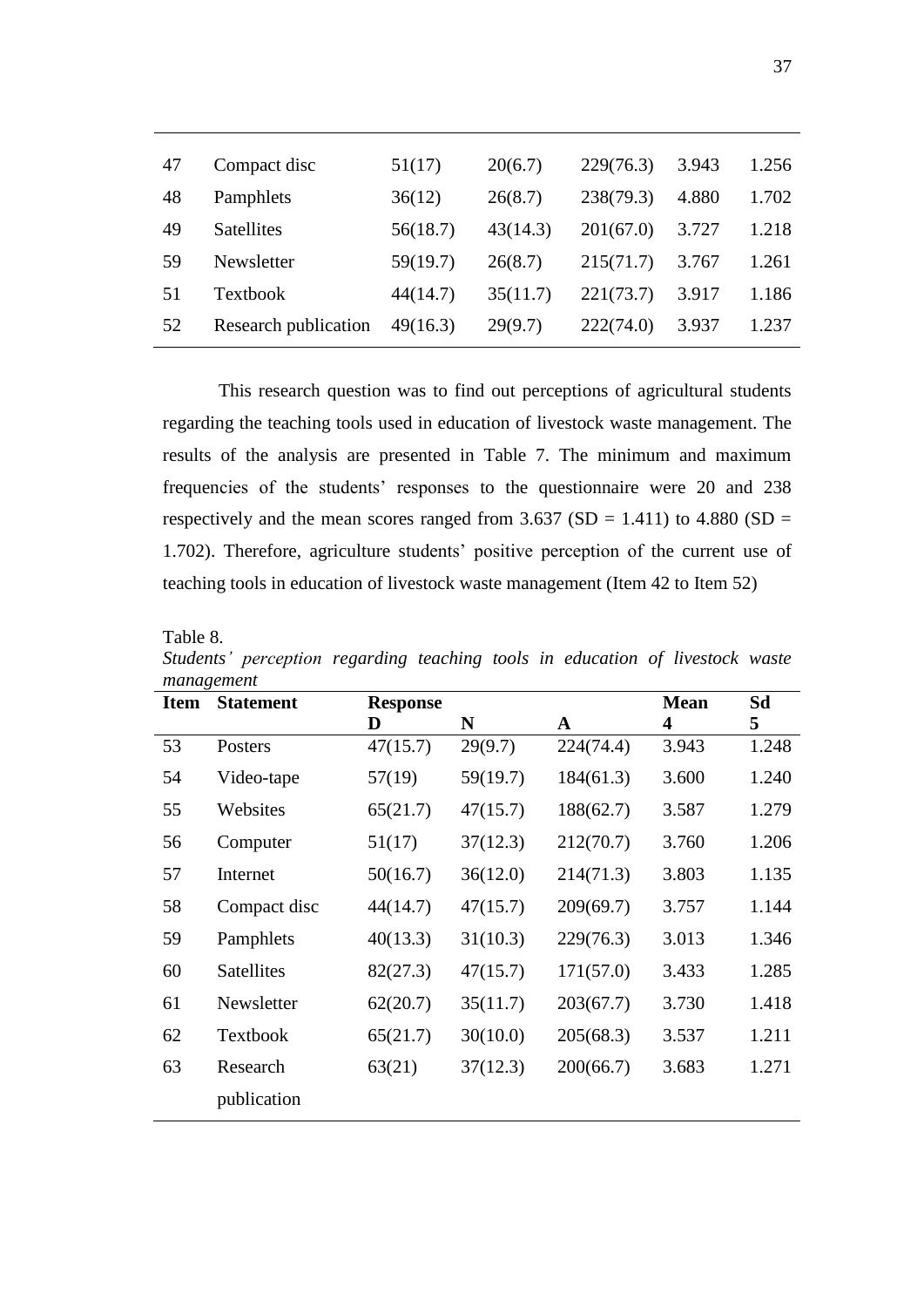The results of the analysis are presented in Table 8 The minimum and maximum frequencies of the students' responses to the questionnaire were 30 and 229 respectively and the mean scores ranged from  $3.013$  (SD = 1.346) to  $3.943$  (SD  $= 1.248$ ). Therefore, the agricultural students perceived teaching tools in education of livestock waste management as effective.

## **4.4 Is there a difference between genders perceptions of agricultural students regarding the teaching tools used in education of livestock waste management?**

| Table 9 |  |  |
|---------|--|--|
|         |  |  |

|           | Independent Samples Test for teaching tools |                                                      |      |             |                              |                     |           |                                             |                   |                                                 |  |  |
|-----------|---------------------------------------------|------------------------------------------------------|------|-------------|------------------------------|---------------------|-----------|---------------------------------------------|-------------------|-------------------------------------------------|--|--|
|           |                                             | <b>Levene's Test</b><br>for Equality<br>of Variances |      |             | t-test for Equality of Means |                     |           |                                             |                   |                                                 |  |  |
|           |                                             | F                                                    | Sig. |             | df                           | $\mathrm{Sig.}$ (2- | Mean      | Std. Error<br>tailed) Difference Difference |                   | 95% Confidence<br>Interval of the<br>Difference |  |  |
|           |                                             |                                                      |      |             |                              |                     |           |                                             | Lower             | Upper                                           |  |  |
| <b>PE</b> | Equal variances<br>assumed                  | .008                                                 |      | $.927-.385$ | 298                          | .700                | $-.02742$ |                                             | $.07115 - .16744$ | .11259                                          |  |  |
|           | Equal variances<br>not assumed              |                                                      |      |             | $-.385$ 283.097              | .701                | $-.02742$ |                                             | $.07126 - 16768$  | .11284                                          |  |  |

The independent sample t-test was used to test the hypothesis at a  $p = 0.05$ . The results are provided in Table 9. The t-test results, however, showed that there was no statistically significant difference (t  $(298) = -0.385$ , p = .700 > 0.05) between a male and female agricultural student's perception the teaching tools used in education of livestock waste management. Therefore, gender difference between male and female perception of agricultural students regarding the teaching tools used in education of livestock waste management.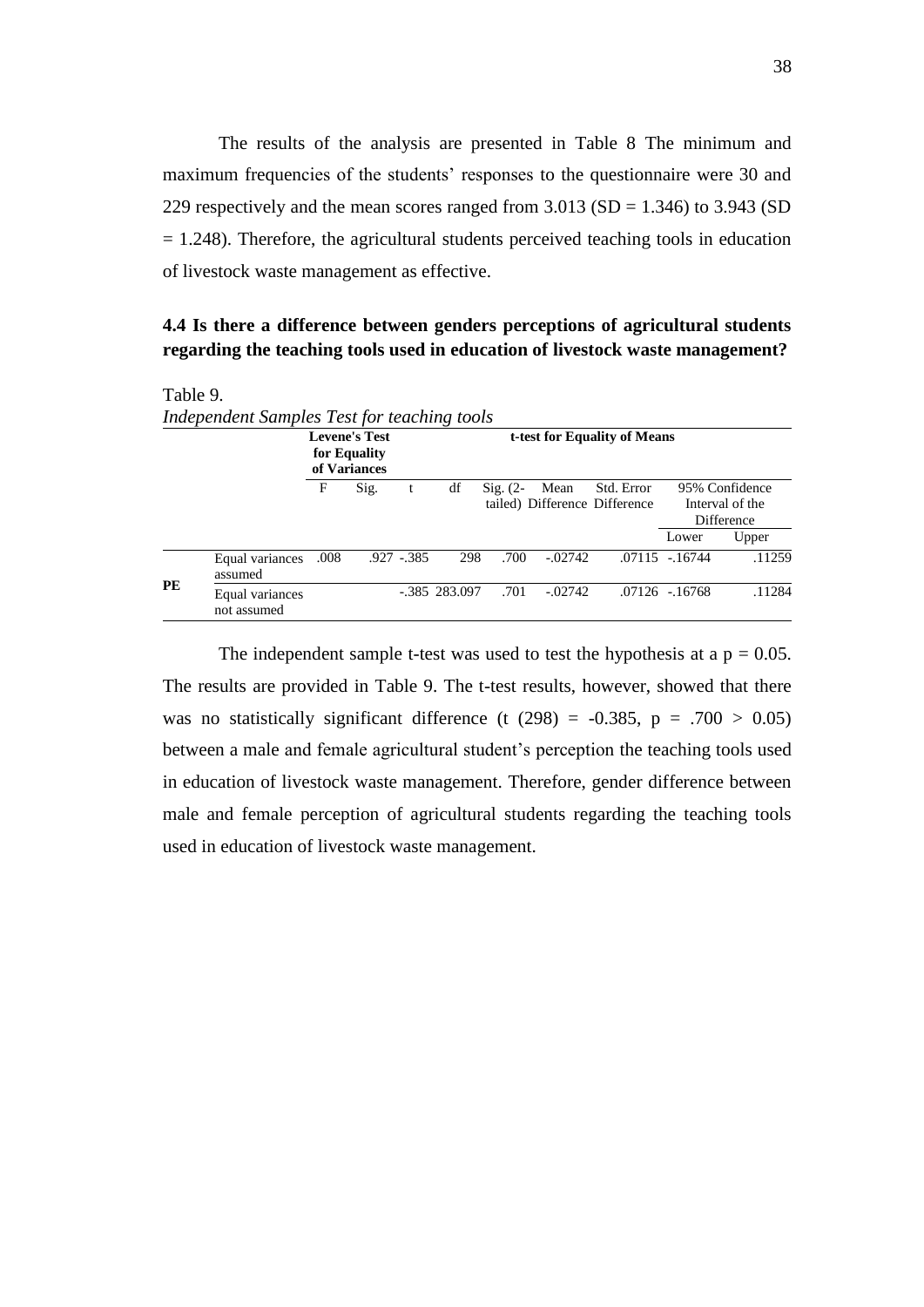**4.5 Is there a difference between gender's perceptions of agricultural students regarding the teaching methods used in education of livestock waste management?**

| Table 10.  |                                               |      |                                                             |                              |                 |                     |           |                                             |                                                        |        |  |  |
|------------|-----------------------------------------------|------|-------------------------------------------------------------|------------------------------|-----------------|---------------------|-----------|---------------------------------------------|--------------------------------------------------------|--------|--|--|
|            | Independent Samples Test for teaching methods |      |                                                             |                              |                 |                     |           |                                             |                                                        |        |  |  |
|            |                                               |      | <b>Levene's Test</b><br>for Equality of<br><b>Variances</b> | t-test for Equality of Means |                 |                     |           |                                             |                                                        |        |  |  |
|            |                                               | F    | Sig.                                                        | T                            | df              | $\mathrm{Sig.}$ (2- | Mean      | Std. Error<br>tailed) Difference Difference | 95% Confidence<br>Interval of the<br><b>Difference</b> |        |  |  |
|            |                                               |      |                                                             |                              |                 |                     |           |                                             | Lower                                                  | Upper  |  |  |
|            | Equal variances<br>assumed                    | .046 |                                                             | $.831 - .356$                | 298             | .722                | $-.02297$ |                                             | .06451 - 14992                                         | .10399 |  |  |
| <b>ECU</b> | Equal variances<br>not assumed                |      |                                                             |                              | $-.352$ 270.224 | .725                | $-.02297$ |                                             | $.06525 - 15144$                                       | .10551 |  |  |

The independent sample t-test was employed to investigate the hypothesis at  $p = 0.05$ . The results are provided in Table 10. The t-test results, however, revealed that there was no statistically significant difference (t  $(298) = -.356$ , p = .722 > 0.05) between a male and female regarding the teaching method used in education of livestock waste management. Therefore, there is no difference between male and female perception of agricultural students regarding the teaching methods used in education of livestock waste management.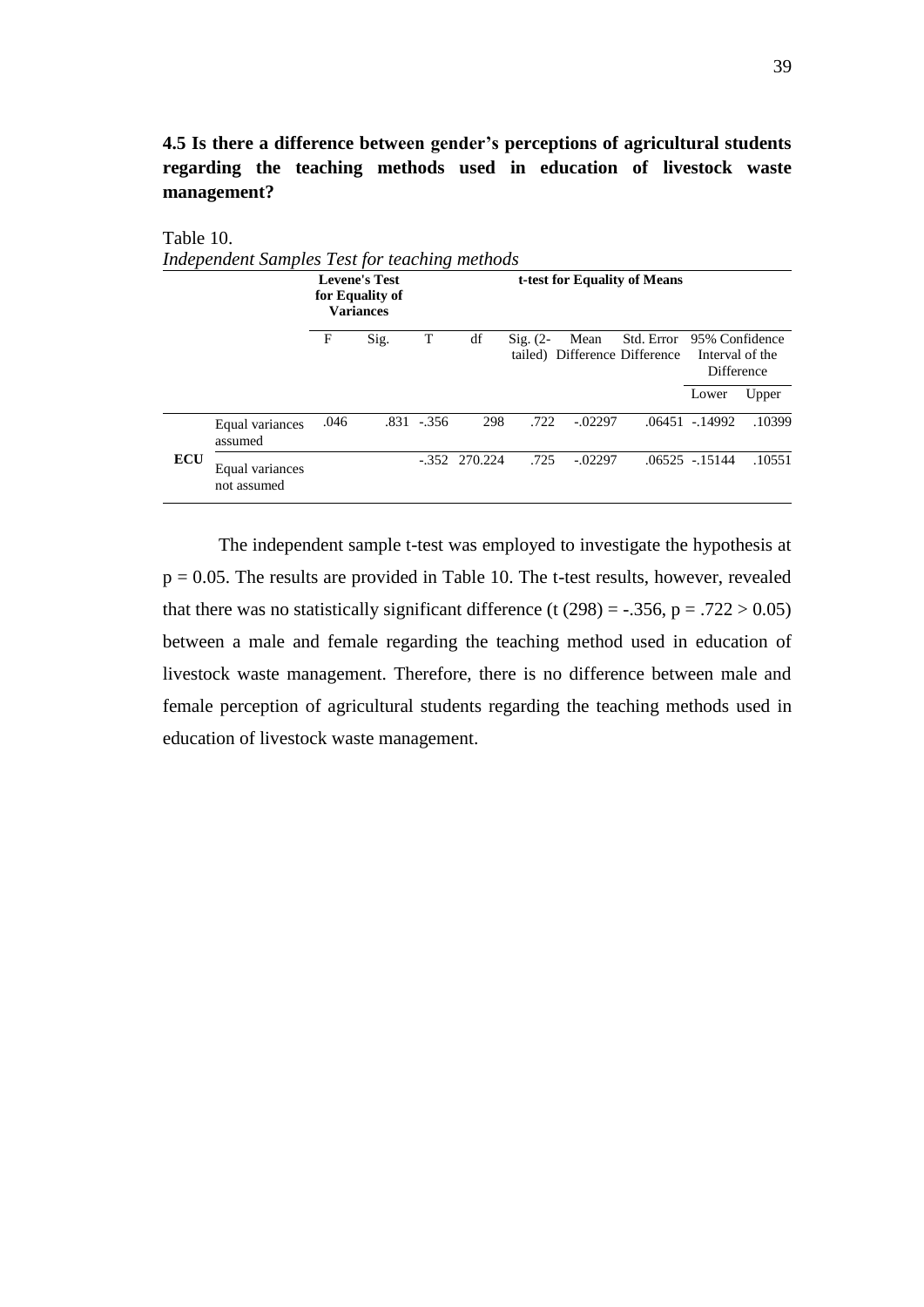# **CHAPTER V CONCLUSION AND RECOMMENDATION**

The demography of the agricultural students in this region shows that the students are between 21 - 30 years, 41 - 50 years dominated by male college certificate holders with a monthly income of about 501 to 1000 TY. According to Amireault et al., (2008) age and experience appear to be two important factors for stable intentions in individuals.

#### **5.1 Conclusion**

The perception of agricultural students regarding livestock waste management is that: agricultural students/engineers should be experts in livestock management, should have some knowledge about how adults learn, should involve learners in planning of educational programs, should involve learners in the delivery of educational programs, should offer a variety of programs to meet the needs of their clients and should facilitate participants learning processes. According to Fukumoto, 2005; Alam et al., 2003; Tyson, 1995, the best waste management methods for livestock, has been developed as technical interventions for possible environmental pollution problems in the livestock environment. The extension educators perceived themselves as the most appropriate and relevant professionals to give educational programs regarding waste management, therefore with educational professionals waste management knowledge can be passed on to agricultural students (Androulidaks & Sardis, 1994).

Generally, the agricultural students have positive perceptions of currently used *teaching method* and they perceived the *teaching method* in education of livestock waste management as effective. As suggested by Chizari et al (1998) there is a perceived demonstration that formal group meetings and informal discussions the most appropriate teaching methods, though there is a need for training in identifying and organizing training content and various teaching methods.

Agriculture students have positive perceptions of the currently used *teaching tools* in education of livestock waste management. They perceived *teaching tools* in education of livestock waste management as effective. This shows that extension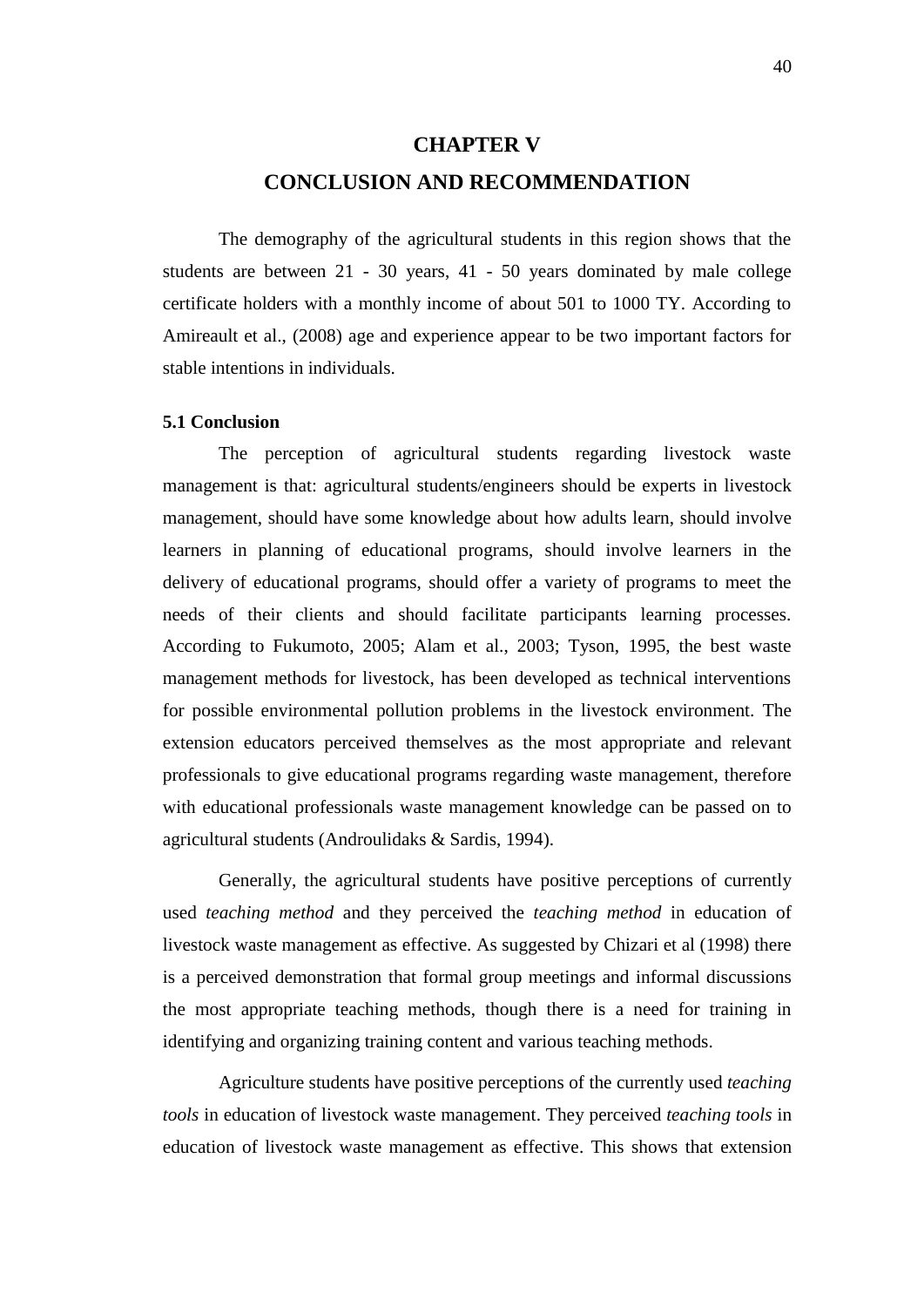educators can successfully use field demonstrations to educate farmers in manure calibration (Manel & Slates, 2005).

There is no statistically significant difference (t (298) =  $-0.385$ , p = .700 > 0.05) between a male and female agricultural students' perception regarding the teaching tools used in education of livestock waste management.

There was no statistically significant difference (t  $(298) = -.356$ , p = .722 > 0.05) between a male and female regarding the teaching method used in education of livestock waste management. Therefore, there is no difference between male and female perception of agricultural students regarding the teaching methods used in education of livestock waste management.

Generally, the agricultural students have agreed to get an expert in livestock management, and have some knowledge about how adults learn, involve learners in planning and delivery of educational programs of, agreed to offer a variety of programs to meet the need of their clients and facilitate participants learning processes. Here is a positive perception for the agricultural students about the current use of Teaching method and perceived that the teaching method for education about livestock waste management as effective. Also about the current use of teaching tools for education about livestock waste management was a positive perception of the agriculture students. There is no statistically significant difference between a male and female agricultural student's perception regarding the teaching method and tools used for education about livestock waste management.

#### **5.6 Recommendation**

• Best management practices, good and acceptable working conditions should be defined as crucial and main educational activities for educators.

• Identification of risks of non-existent pollution sources and the best methods of managing animal wastes that have been developed and delivered to teachers and used when necessary.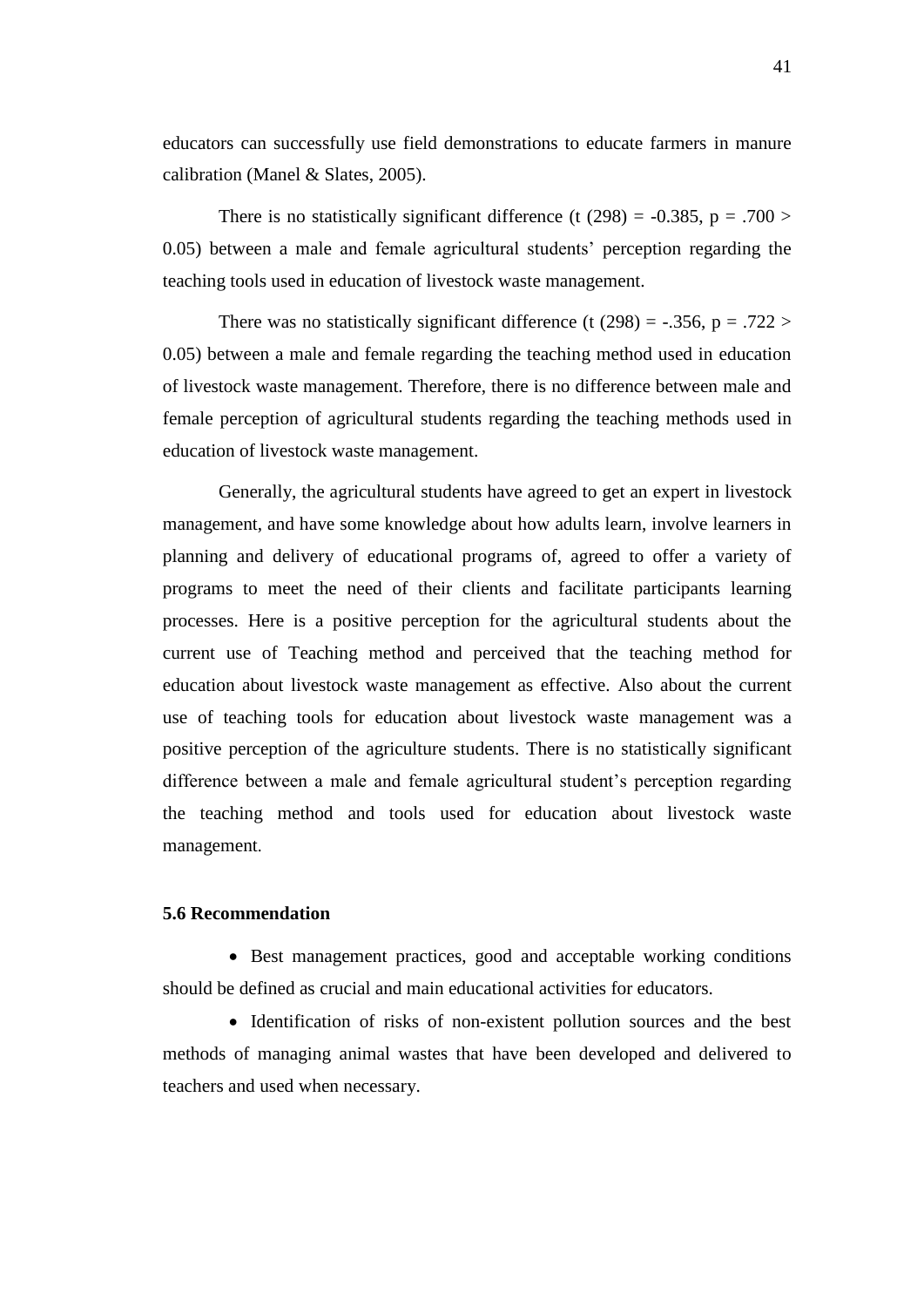• Continuing education and training programs appropriate to the current situation should be developed and transferred to regional educators to help the agricultural students in the area get better use of communication technologies.

 An experiential approach to adult learning for in-service training for district education teachers should be used in relation to the use of computers, the internet, websites and interactive writing boards.

• Identify perceptions of educators about motivation and professional competence regarding livestock waste management education.

 Identify available in-service training and educational programs and perceptions of educators regarding the effectiveness of such programs.

• More teaching tools should be developed and used by livestock waste management education.

 Teaching methods used by livestock waste management educators should be improved.

 The livestock waste management educators should educate the waste management students about the effect of toxicity of livestock waste and house to minimize them.

#### **Further research is therefore needed to:**

• Identify perceptions of educators about motivation and professional competence regarding livestock waste management education.

• Identify available in-service training and educational programs and perceptions of educators regarding the effectiveness of such programs.

 Agricultural students' Perception and awareness of livestock waste toxicity.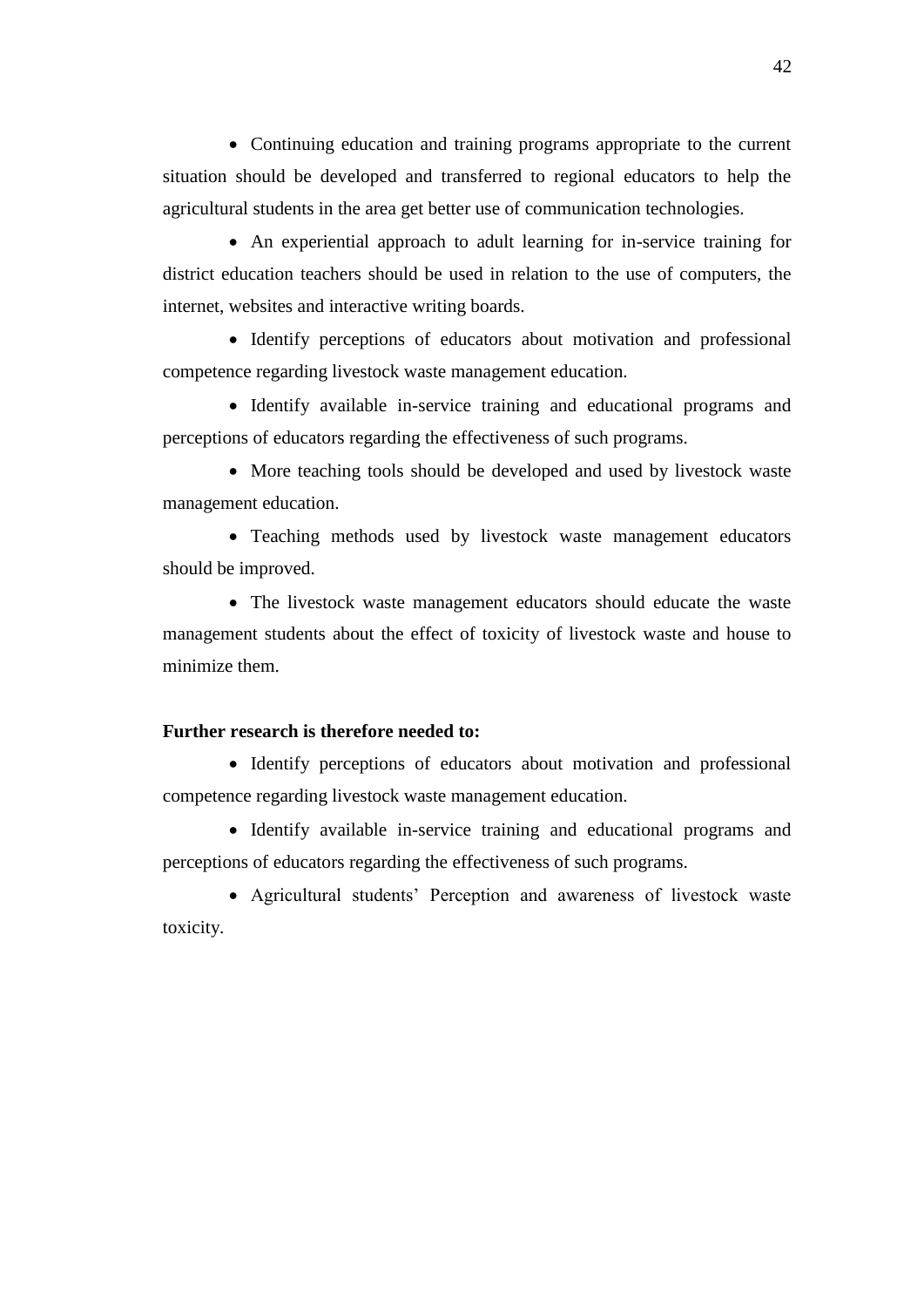### **REFERENCES**

- Alam, M., Thompson, C., Trooien, T. Schlegel, A. (2003). Demonstration of best management practices to avoid groundwater pollution from application of livestock manure to cropland. *Project Report KDHE Project- NPS 99-004.*  Kansas State University Research and Extension. Garden City, KS.
- Al-Subaiee, S. S. F., Yoder, E. P. Thompson, J. S. (2005). Extension agents' perceptions of sustainable agriculture in the Riyadh region of Saudi Arabia. *Journal of International Agricultural and Extension Education 12(1),* 5-14.
- Amireault, S., Godin, G., Vohl, M-C. Pérusse, L. (2008). Moderators of the intentionbehavior and perceived behavioural control-behaviour relationships for leisure-time physical activity. *International Journal of Behavioral Nutrition and Physical Activity 5(7),* doi: 10.1186/147-5868-5- 7.
- Androulidakis, S. I. Siardos, G. C. (1994). Agricultural extension agents' perceptions regarding their relevance and competence in certain professional task areas. *Journal of Agricultural Education and Extension, 1(3),* 1-14.
- Aneja, V, P., Schlesinger, W, H., Erisman, J, W., Behera, S, N., Sharma, M., Battye, W. (2012). *Reactive nitrogen emissions from crop and livestock farming in India, Atmospheric Environment, 47*, 92-103.
- Arvanitoyannis I. S. (2008). 'Waste Management in Food Packaging Industries'. In Arvanitoyannis I. S. eds. Waste Management for Food Industries. Greece: Academic Press. 941-1045.
- Aubry, C; Paillat, J and Guerrin, F. (2006). A conceptual representation of animal waste management at the farm scale: *The case of the Reunion Island, Agricultural systems, 88*, 294-315.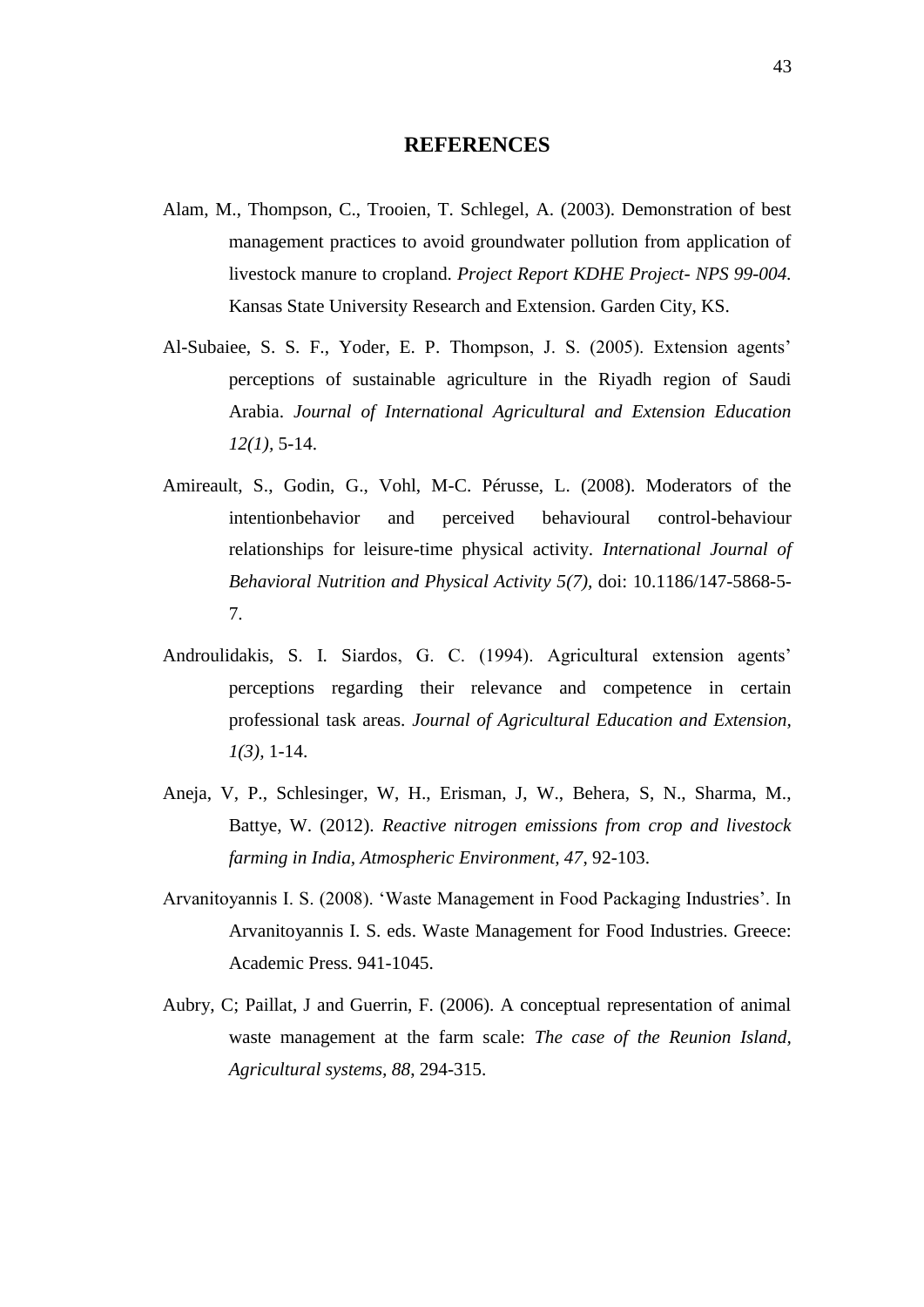- Baker, M., Villalobos. (1997). Perceptions of county faculty of the professional development needs of specialists. *Journal of Extension 35(4).* Retrieved October 31, 2017 from [http://www.joe.org/joe/1997august/al.html.](http://www.joe.org/joe/1997august/al.html)
- Barrena, R., Artola, A., Vazquez, F. Sanchez, A. (2009). The use of composting for the treatment of animal by-products: *Experiments at lab scale, Journal of hazardous Materials, 161*:380-386
- Boesch, D. F., Brinsfield, R. B., Magnien, R. B. (2001). Chesapeake Bay eutrophication: scientific understanding, ecosystem restoration and challenges for agriculture. *Journal of Environmental Quality 30*, 303-320.
- Bolman, L. G., Deal, T. E. (2003). *Reframing organizations: Artistry, Choice, and Leadership*. San Francisco, CA: Jossey-Bass.
- Boyd, R. D. Apps, J. W. (1980). The conceptual model for adult education. In William S. Griffith & Howard Y. McClusky (Eds.), *Redefining the discipline of adult education.* 1-15. San Francisco: Jossey-Bass.
- Bruening, T. H., Radhakrishna, R. B., Rollins, T. J. (1992). Environmental Issues: Farmers' perceptions about usefulness of information and organizational sources. *Journal of Agricultural Education.* Summer 1992, 34-42.
- Camara, M. (2006). Agricultural extension educators' perceptions regarding the teaching and learning process related to water quality issues in the North Central Region of the United States. PhD Dissertation. Iowa State University, Ames.
- Chen, S., Hsieh, L., Chui, S. (2003). *Characteristics of the PAH emissions from the incineration of livestock wastes with/ without APCD, Environmental International, 28*, 659-668.
- Chizari, M., Taylor, W. N. (1991). Agriculture teachers' perceptions of adult education programs: An examination of critical educational needs, obstacles faced and support needed. *Journal of Agricultural Education, 45*, 23-28.
- Chizari, M., Karbasioun, M. & Lindner, J. R. (1998). Obstacles facing extension agents in the development and delivery of extension educational programs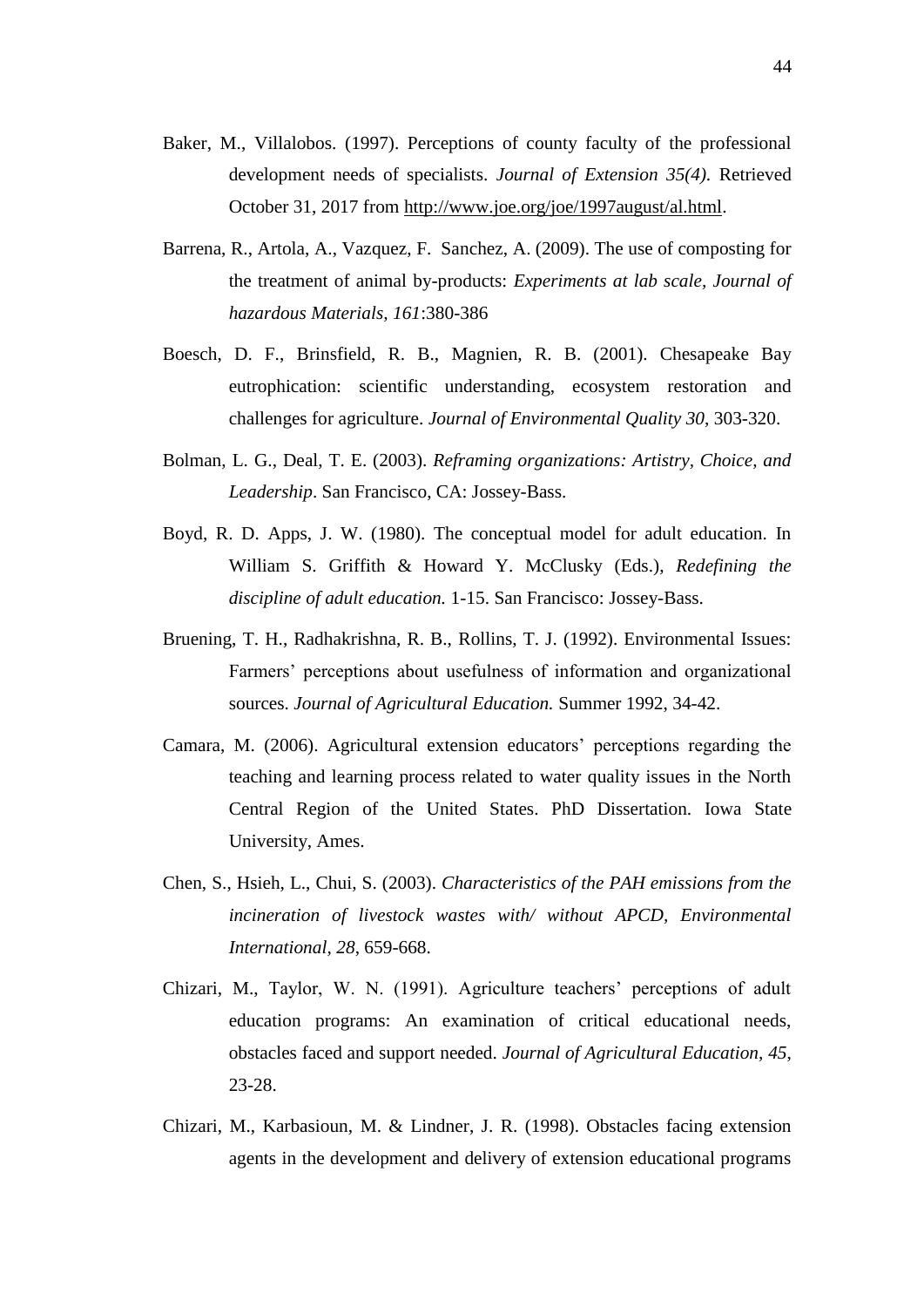for adult farmers in the province of Esfahan, Iran. *Journal of Agricultural Education, 39(1),* 48-54.

- Chizari, M., Lindner, J. R. & Lashkarara. F. (2001). Perceptions of Lurestan Province, Iran wheat farmers with respect to sustainable agricultural practices. *Journal of International Agricultural and Extension Education, 27,* 65-71.
- Chizari, M., Lindner, J. R., Zoghie, M. (1999). Perceptions of extension agents' educational needs regarding sustainable agriculture in the Khorasan Province, Iran. *Journal of Agricultural Education 40(4),* 20-27.
- Clark, A. (1994). Contemporary problems in the philosophy of perception. *American Journal of Psychology, 107(4),* 613-622. Retrieved September 2, 2017 from [http://vm.uconn.edu/~wwwphil/crane.html.](http://vm.uconn.edu/~wwwphil/crane.html)
- Coates, P. (1998). Perception and metaphysical skepticism. *Proceedings of the Aristotelian Society, Supplementary,* 1-28.
- Conti, G. J., Kolody, R. C. (2004). Guidelines for selecting methods and techniques. In Michael W. Galbraith. *Adult learning methods: A guide for effective instruction*  $(3<sup>rd</sup>$  ed.) 181-192. Malabar: Krieger Publishing.
- Cookson, P. S. (1998). *Program planning for the training and continuing education of adults: North American perspectives*. Malabar: Krieger Publishing.
- Couth, R., Trois, C. (2010). Carbon emissions reduction strategies in Africa from improved waste management: *A review, waste management, 30*, 2246- 2346.
- Cranton, P. (2006). *Understanding and promoting transformative learning: A guide for educators of adults* (2nd ed.). San Francisco: Jossey-Bass.
- Creswell, J. L. & Martin, R. A. (1993). An assessment of teaching strategies used in private pesticide applicator education. *Journal of Agricultural Education*, *Summer 1993*, 18-24.
- Crotty, M. (2005). *The foundations of social research: Meaning and perspective in the research process*. London: SAGE. (Original work published 1998).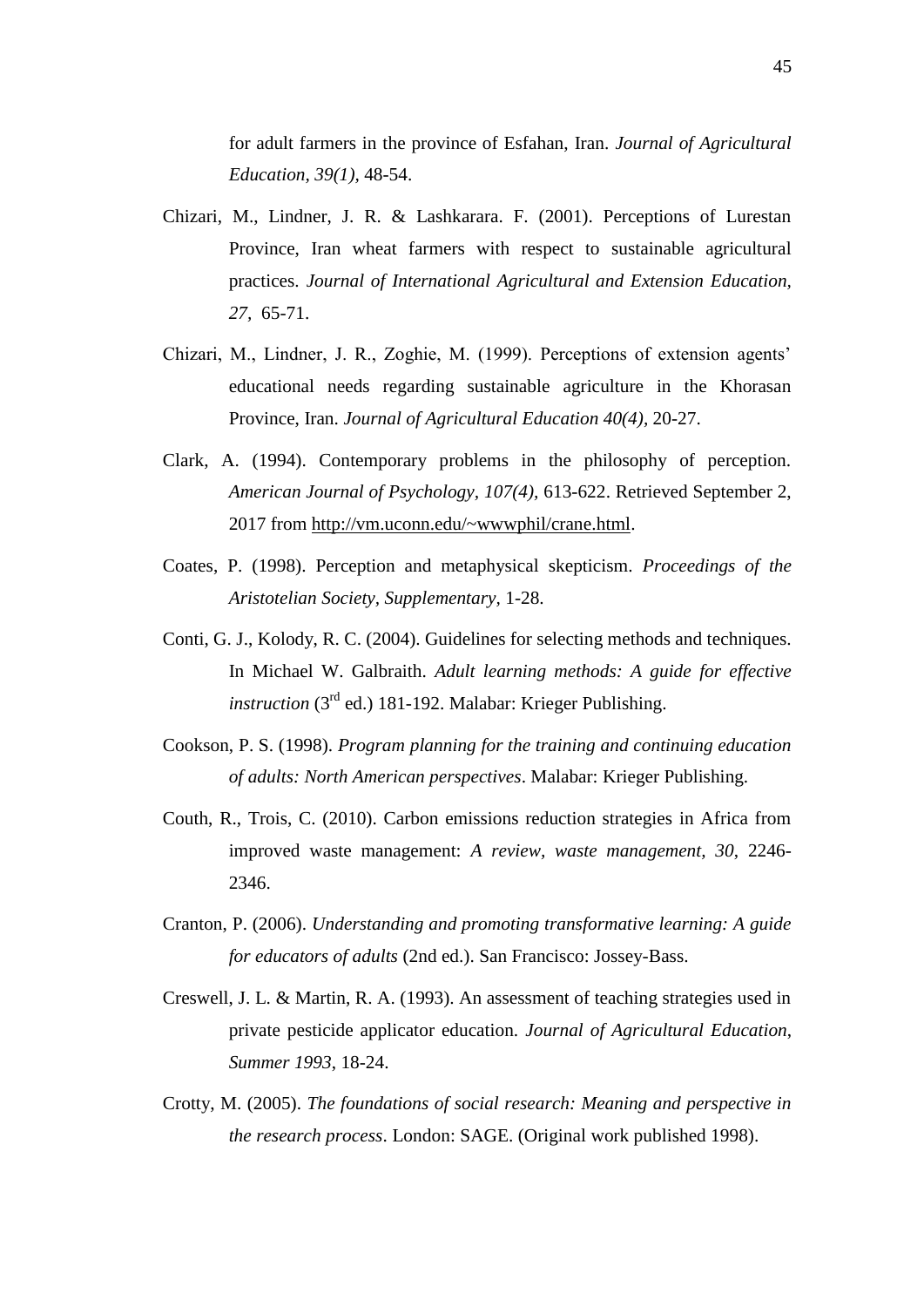- D'Mello, J. P. F. (2004). Contaminants and toxins in animal feeds'. In D'Mello, J, P, F. eds. Assessing quality and safety of Animal Feeds, Issue 160. United Kingdom: Scottish Agricultural College. 107-128.
- Davenport, N, A and Gambiza, J. (2008). Municipal commonage policy and livestock owners: *Findings from the Eastern Cape, South Africa, Land Use Policy, 26*, 513-520.
- Di Grigoli, A., Todaro, M., Di Miceli, G., Genne, V., Tornambe, G., Alicata, M, L., Giambalvo, D., Bonanno, A. (2012). Effects of continuous and rotational grazing of different forage species on ewe milk production. *Small Ruminant Research, 106,* 29- 36.
- Dollisso, A. D., Martin, R. A. (1999). Perceptions regarding adult learners motivation to participate in educational programs. *Journal of Agricultural Education 40(4),* 38-46.
- Dooley, K. E. Murphy, T. H. (2001). College of agriculture faculty perceptions of electronic technologies in teaching. *Journal of Agricultural Education, 42(2),* 1-10.
- El-Azzabi.T,Ben Mahmoud, K. R. .(1999). The National Agricultural Research System of Libya. *Wana Nars Study,* 59-66*.*
- EPA (1999). Review of On-Farm Disposal and the Potential for Recycling of Wastes Produced from Commercial chicken Farms and Processors. Australia: PPK Environment and Infrastructure Pty Ltd.
- Etling, A. (1993). What is nonformal education? *Journal of Agricultural Education.*  Winter 1993, 72-76.
- Etling, A. (1995). Needs Assessment: A Handbook. *Journal of Extension*, *33*(1).
- FAO. (2006). Livestock's long shadow: environmental issues and options. Italy: FAO.
- FAO. (2012). Agricultural cooperatives: paving the way for food security and rural development. Italy: FAO.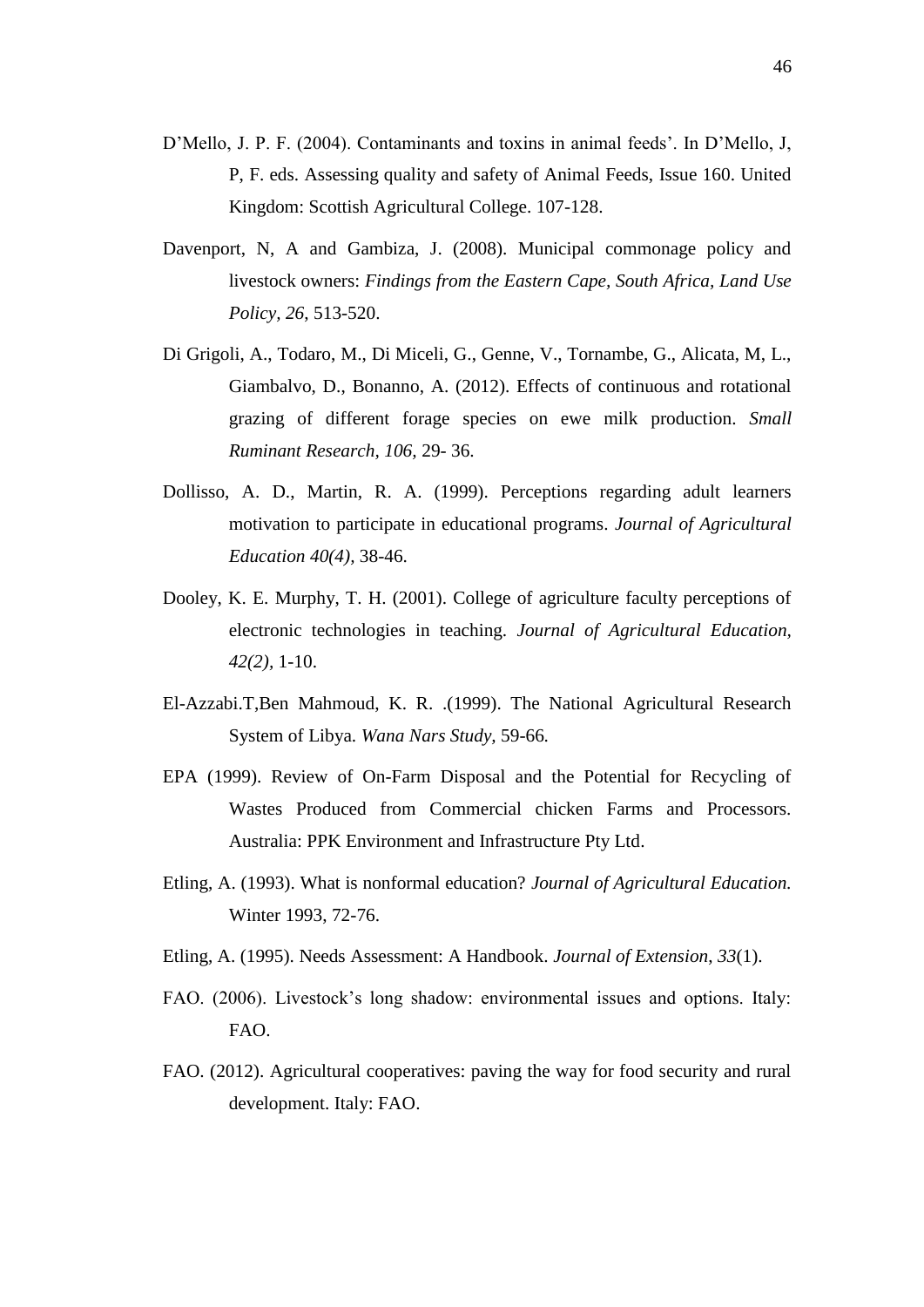- Farouque, Md. G., Takeya, H. (2007). Framers' perception of integrated soil fertility and nutrient management for sustainable crop production: A study of rural areas in Bangladesh. *Journal of Agricultural Education 48(3),* 111- 122.
- Fukumoto, G. F. (2005). Animal waste management strategies. EPA PIEC Pre-Conference Working Session June 21, 2005, Guam. Cooperative Extension Service. CTAHR, University of Hawaii at Manoa.
- Galbraith, M. W. (2004). The teacher of adults. In Michael W. Galbraith. *Adult learning methods: A guide for effective instruction.* Malabar: Krieger Publishing.
- George, D. Mallery, P. (2008). *SPSS for Windows step by step: A simple guide and reference 15.0 update* (8th ed.). Boston, MA: Allyn & Bacon.
- Godfray, H, C, J., Beddington, J, R., Crute, I, R., Haddad, L., Lawrence, D., Muir, J, F., Pretty, J., Robinson, S., Thomas, S, M., Toulmin, C. (2010). *Food security: the challenge of feeding 9 billion people, Science, 327*, 812- 818.
- Goolsby, D. A., Battaglin, W. A., Aulenbach, B. T., Hooper, R. P. (2001). Nitrogen input to the Gulf of Mexico. *Journal of Environmental Quality 30*, 329- 336.
- Goolsby, D.A., Battaglin, W. A., Lawrence, G. B., Artz, R. S., Aulenbach, B. T., Hooper, R. P., D. Keeney, R. & Stensland, G. J. (1999). Flux and sources of nutrients in the Mississippi-Atchafalaya River Basin-topic 3 report for the integrated assessment on hypoxia in the Gulf of Mexico: Silver Spring, Md., *NOAA Coastal Ocean Office, NOAA Coastal Ocean Program Decision Analysis Series. 17*, 130.
- Greben, H, A and Oelofse, S, H, H. (2009). Unlocking the resource potential of organic waste: a South African perspective, *Waste Management and Research, 20,* 1-9.
- Gwyther, C, L., Jones, D, L., Golyshin, P, N., Edwards-Jones, G., Williams, P. (2012 ivestock carcasses, Waste Management. 32). *Fate of pathogens in a simulated bioreduction system for,* 933-938.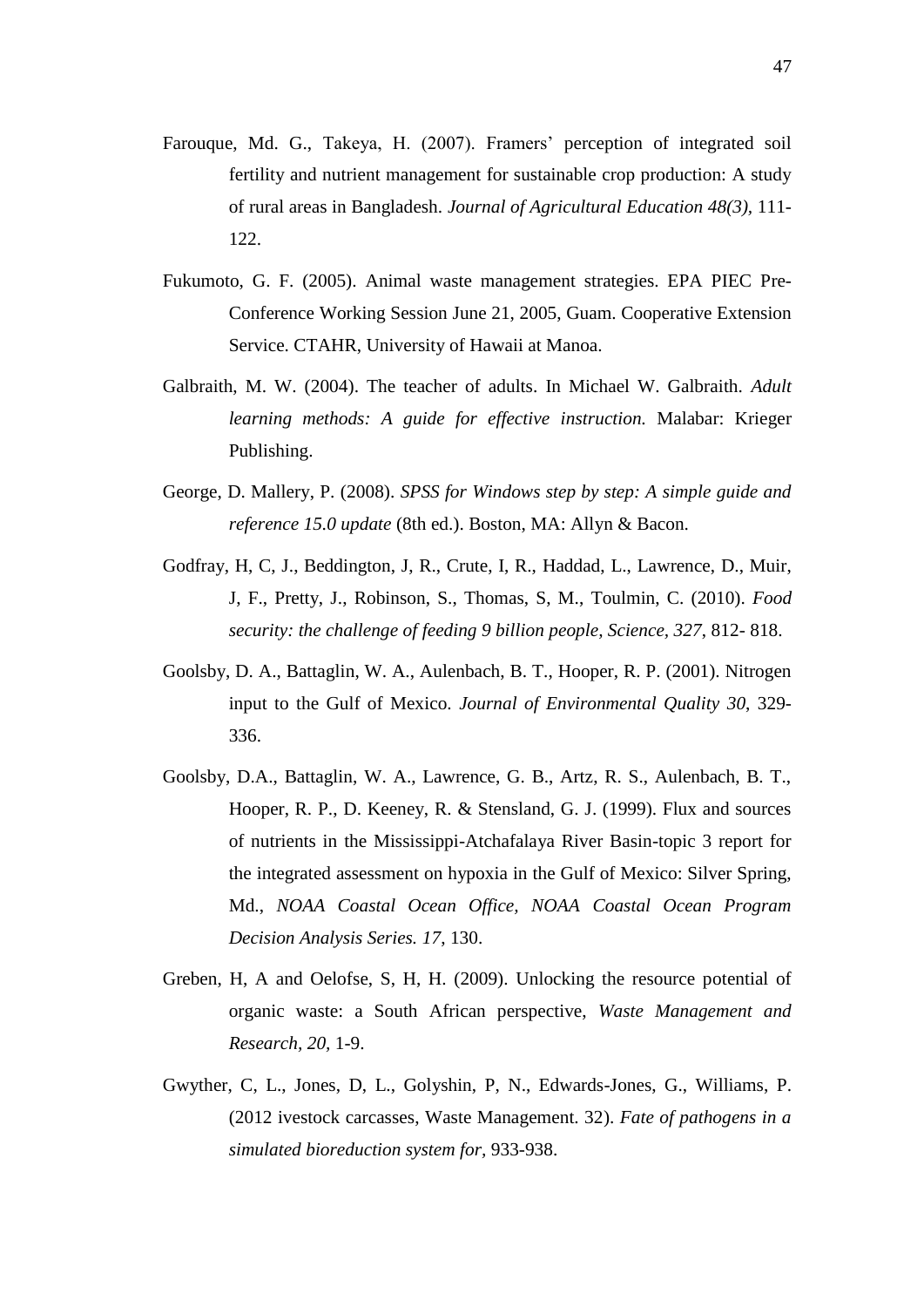- Haines, J, R. (2004). Farm to fork: A strategy for meat safety in Ontario. Report of the meat regulatory and inspection review. Ontairo: Ontario Ministry of the Attorney General.
- Hutchinson, M, L., Walters, L, D., Avery, S, M., Munro, F., Moore, A. (2005). Analyses of livestock production, waste storage, and pathogens levels and prevalence's in farm manures. *Applied and Environmental Microbiology, 71(3),* 1231-1236.
- Ikeoji, C. N., Agwubike, C. C., Disi, J. O. (2007). Perceptions of head agricultural science teachers regarding problems and challenges of vocational agricultural delivery in secondary schools in the Delta State, Nigeria. *Electronic Journal of Science Education 11*(2). Retrieved October 31, 2017 from, [http://ejse.southwestern.edu.](http://ejse.southwestern.edu/)
- Illinois Environmental Protection Agency (EPA) (2001). Livestock waste regulations. Section 506.103 Definitions [510ILCS77/10.35]. 35 Illinois Administrative Code. p.4.
- Imbeah, M. (1998). Composting piggery waste: a review. *Bioresource technology. 63*:197- 203
- Jagath, R. (2010). An assessment of carbon emissions reduction potential through zero waste activities in South African Municipalities. Degree of Masters of Science in Engineering. University of KwaZulu-Natal, South Africa.
- Jamahiriya, G. O. T. L. A. (2006). Food Security Scheme (Wheat, Dates and Olives, Seed Production). In Nations, F. A. A. O. O. T. U. (Ed.). *New Partnership For Africa's Development,* 150.
- Jayaratne, K.S. U., Martin, R. A., Dewitt, J. R. (2001). Perceptions regarding sustainable agriculture: emerging trends for educating extension educators. *Proceedings of the 17th Annual conference April 4-7, 2001*. *Association for International Agricultural and Extension Education,* 191-197.
- Kang, J. T., Song, H. K. (1984). Individual and group extension teaching methods. In Burton E. Swanson (Ed.), *Agricultural Extension: A reference manual*. Second Edition 130-143. Rome: Food and Agricultural Organization.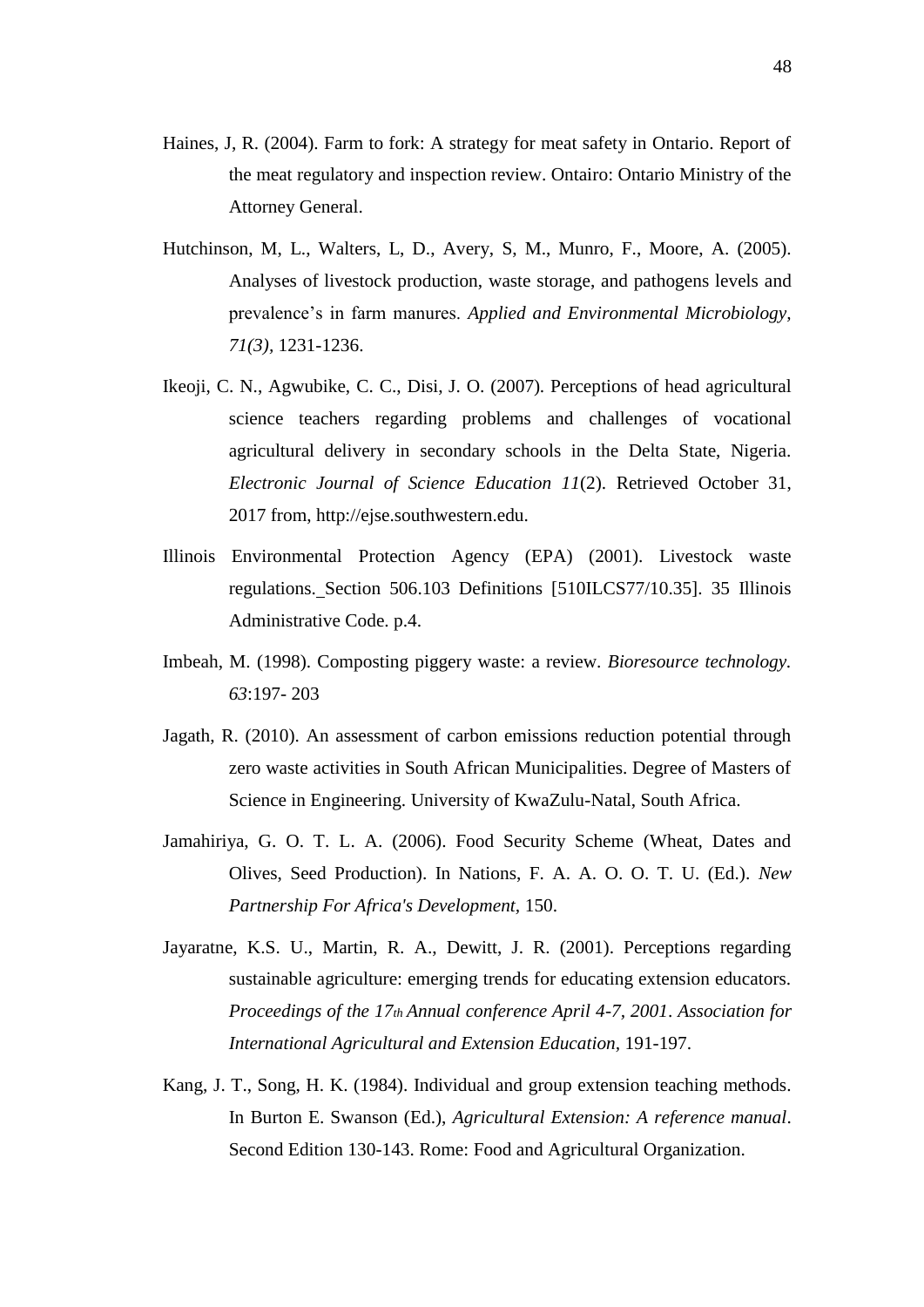- Kelly, G. A. (1955). *The psychology of personal constructs: A theory of personality.* New York: Norton.
- Knobloch, N. A., Martin, R. A. (2000). Agricultural awareness activities and their integration into the curriculum as perceived by elementary teachers. *Journal of Agricultural Education 41(4),* 15-26.
- Kwaw-Mensah, David, (2008). Perceptions of agricultural extension educators regarding livestock waste management education in the North Central Region" *Retrospective Theses and Dissertations*. 15807. http://lib.dr.iastate.edu/rtd/15807
- Ladebo, O. J. (2004). Job behavior and attitudes of agricultural faculty; Beyond the influence of biological factors. *Journal of Extension Systems 20(2),* 89- 103.
- Laytimi, A. (2002). Market and Trade Policies for Mediterranean Agriculture: The case of fruit/vegetable and olive oil. Agricultural Situation Report – LIBYA. Accessed 9th November, 2017. <http://medfrol.maich.gr/documentation/view/reports/wp1-asr/Libya.pdf>
- Lapointe, S; Giroux, J, F; Bélanger, L and Filion, B. (2000). Benefits of rotational grazing and dense nesting cover for island-nesting waterfowl in southern Quebec. *Agriculture, Ecosystems and Environment. 78,* 261-272.
- Long, H. B. (2004). Understanding adult learners. In Michael W. Galbraith (Ed.), *Adult learning methods: A guide for effective instruction.* Third Edition, 23-37. Malabar: Krieger.
- Manel, K. M., Slates, J. D. (2005). Demonstrating manure spreader calibration at field days. *Journal of Extension 43(4).*
- Martin, R. A., Omer, M. H. (1990). Perceptions regarding instructional methods used in adult agricultural education programs. *Journal of Agricultural Education*, 2-6.
- Martinez, J., Dabert P., Barrington S., Burton C. (2009). Livestock waste treatment systems for environmental quality, food, safety, and sustainability. *Bioresource Technology, 100,* 5527-5536.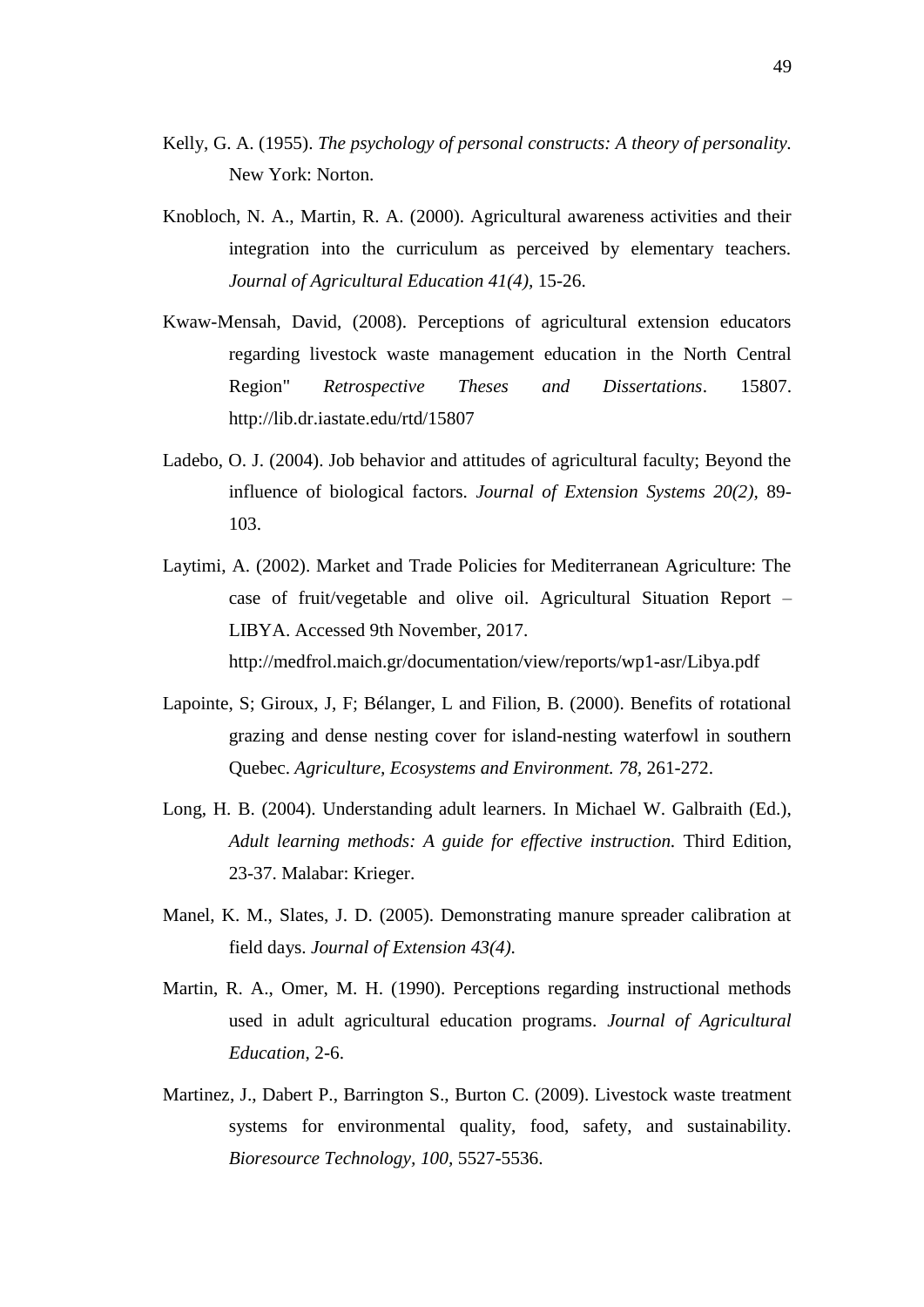- Mattila, T. E. A., Kaustell, K. O., Leppälä, J., Hurme, T., Suutarinen, J. (2007). Farmers' perceptions of necessary management skills in Finland. *Journal of Agricultural Education and Extension 13*(4), 287-300.
- McCann, L. M. J., Nowak, P., Nunez, J. T. (2006). Barriers to adoption of animal waste management strategies. In J. M. Rice, D. F. Caldwell, F. J. Humenik (Eds.), *Animal Agriculture and the Environment National Center for Manure and Animal Waste management*. White Paper. (pp109-134). St. Joseph, Michigan. ASABE Publication number 913C0306.
- Mijinyawa, Y., Dlamini, B, J. (2006). Livestock and poultry waste management in Swaziland. *Livestock Research for Rural Development, 18(91),*  [http://www.cipav.org.co/lrrd/lrrd18/07/mand18091.htm.](http://www.cipav.org.co/lrrd/lrrd18/07/mand18091.htm)
- Miller, G. (1997). Agricultural education at a distance: Attitudes and perceptions of secondary teachers. *Journal of Agricultural Education 38(1),* 54-60.
- Mkhabela, T, S., Materechera, S, A. (2003). Factors influencing the utilization of cattle and chicken manure for soil fertility management by emergent farmers in the moist Midlands of KwaZulu-Natal Province, *South Africa, Nutrient cycling in agroecosystems, 65(2),* 151-162.
- Mkhabela, T, S. (2004). Substitution of fertiliser with poultry manure: is this economically viable?, *Agrekon, 43(3),* 347-356.
- Nachman, K, E; Graham, J, P. and Sibergeld, E, K. (2005). Arsenic: A roadblock to potential animal waste management solutions. *Environmental Health Perspective, 113,* 112-1124.
- Naidoo, K. (2009). An analysis of municipal solid waste management in South Africa using the Msunduzi Municipality as a case study. Master of Science. University of KwaZuluNatal, Pietermaritzburg.
- Newsome, L. A., Wardlow, G. W., Johnson, D. M. (2005). Effects of lecture versus experiential teaching methods on cognitive achievement, retention and attitude among high school agriscience students. *National AAAE Research Conference,* 146-156.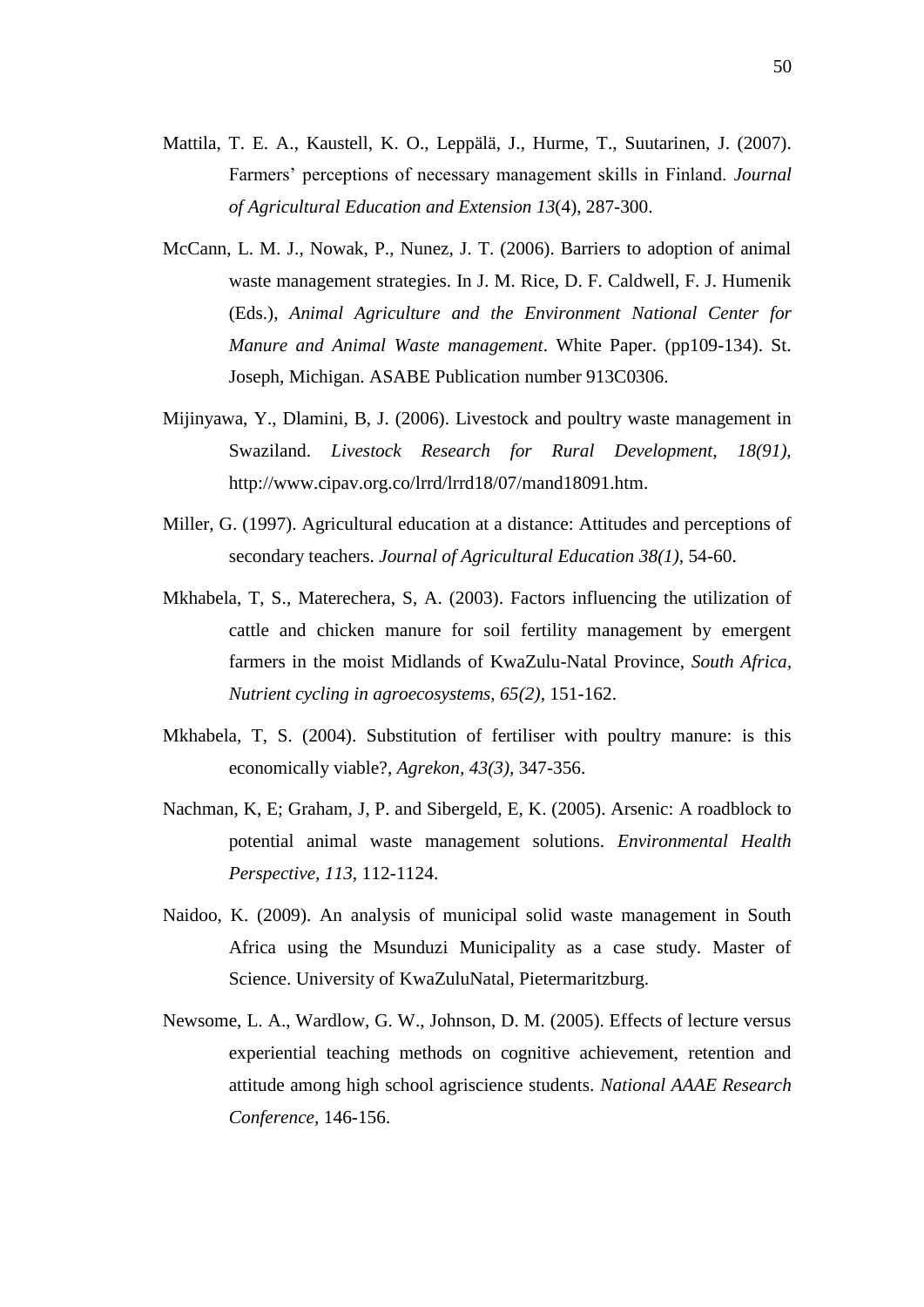- Ozor, N., Agwu, A. E. Chuckwuone, N. A., Madukwe, M. C., Garforth, C. J. (2007). Cost sharing of agricultural technology transfer in Nigeria: Perceptions of farmers and extension professionals. *Journal of Agricultural and Extension Education 13(1),* 23-37.
- Palmer, T and Ainslie, A. (2006). Country pasture/ forage resource profiles South Africapart II. South Africa: FAO.
- Park, D-B, Cho, Y-B & Lee, M. (2007). The use of an e-learning system for agricultural extension: A case study of the rural development administration, Korea. *Journal of Agricultural and Extension Education 13(4),* 273-285.
- Park, H. S. (2000). Relationships among attitudes and subjective norms: Testing the theory of reasoned action across cultures. Central States Speech Association. ProQuest Information and Learning Company. Retrieved October 23, 2017 from [http://findarticles.com/p/articles/mi\\_qa3669/is\\_200007/ai\\_n8888791/print.](http://findarticles.com/p/articles/mi_qa3669/is_200007/ai_n8888791/print) Pickering,
- Petersen, S, O., Sommer, S, G., Beline, F., Burton, C., Dach, J., Dourmad, J, Y., Leio, A., Misselbrook, T., Nicholson, F., Poulsen, H, D., Provolo, G., Böhm, R., Juhász., Mihelic, R. (2007). *Recycling of livestock manure in a whole-farm perspective, Livestock Science, 112,* 180-191.
- Powers, W. J. & Horn, H. H. (2001). Nutritional implications for manure nutrient management planning. Applied Engineering in Agriculture, *American Society of Agricultural Engineers 17(1),* 27-39.
- Qian, X., Shen, G., Wang, Z., Guo, C., Liu, Y., Lei, Z., Zang, Z. (2013). Cocomposting of livestock manure with rice straw: *Characterization and establishment of maturity evaluation system, Waste Management, Waste Management 34*, 530–535.
- Rabalais, N. N., Turner, R. E. & Wiseman, Jr. W. J. (2001). Hypoxia in the Gulf of Mexico. *Journal of Environmental Quality 30*, 320-329.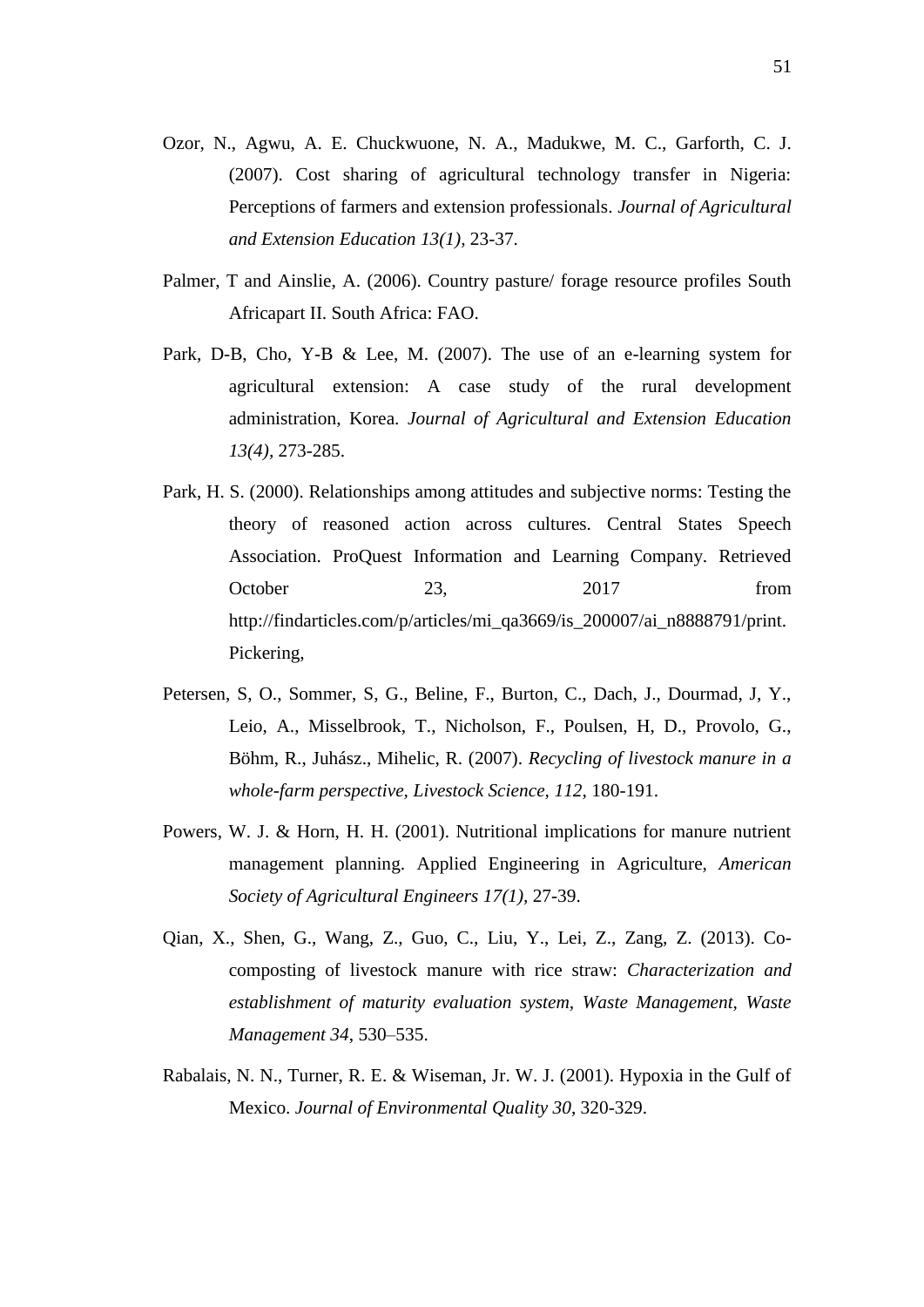- Rahman, S, R., Dvorak, T., Stoltenow, C., Mukhtar, S. (2009). Animal Carcass Disposal Options. North Dakota: North Dakota State University.
- Richardson, J. G., Mustain, D. (1993). Waste management education. *Journal of Extension, 31(1),* [http://www.joe.org/joe/1993spring/a3.html.](http://www.joe.org/joe/1993spring/a3.html)
- Rogers, E. M. (2003). *Diffusion of innovations*. (5th ed.), New York: Free Press.
- Rollins, T. J., Yoder, E. P. (1993). Adult learning preferences: A profile of extension educators. *Journal of Agricultural Education,* 18-25.
- Rowe, G. T. (2001). Seasonal hypoxia in the bottom water off the Mississippi river delta. *Journal of Environmental Quality 30*, 281-290.
- Sabiiti, E, N. (2011). Utilising agricultural waste to enhance food security and conserve the environment, Nairobi: African Scholarly Science Communications Trust.
- Salman, M., New Jr. J. C., Bailey, M., Brown, C., Detwiler, L., Galligan, C., Hall, C., Kennedy, M., Lonergan, G., Mann, L., Renter, D., Renter, D., Saeed, M., White, B., Zika, S. (2008). Global food systems and public health: production methods and animal husbandry, a national commission on industrial production report. Pew commission on industrial farm animal production, Biomedical and Diagnostic Sciences: [http://trace.tennessee.edu/utk\\_compmedpubs/32](http://trace.tennessee.edu/utk_compmedpubs/32)
- Schauber, A. C. (2001). Effecting extension organizational change toward cultural diversity: A conceptual framework. *Journal of Extension 39(3).* Retrieved November 21, 2017 from [http://www.joe.org/2001june/al.html.](http://www.joe.org/2001june/al.html)
- Seevers, B, Graham, D., Gamon, J., Conklin, N. (1997). *Education through cooperative extension*. Albany: Delmar.
- Segun R. B. (2012). Agriculturl Engineering: Principles and Practice. 1-37 [https://www.researchgate.net/profile/Segun\\_Bello2/publication/275642284](https://www.researchgate.net/profile/Segun_Bello2/publication/275642284_Agricultural_Engineering_Principles_and_Practice/links/554649b50cf234bdb21d8c40/Agricultural-Engineering-Principles-and-Practice.pdf) [\\_Agricultural\\_Engineering\\_Principles\\_and\\_Practice/links/554649b50cf234](https://www.researchgate.net/profile/Segun_Bello2/publication/275642284_Agricultural_Engineering_Principles_and_Practice/links/554649b50cf234bdb21d8c40/Agricultural-Engineering-Principles-and-Practice.pdf) [bdb21d8c40/Agricultural-Engineering-Principles-and-Practice.pdf](https://www.researchgate.net/profile/Segun_Bello2/publication/275642284_Agricultural_Engineering_Principles_and_Practice/links/554649b50cf234bdb21d8c40/Agricultural-Engineering-Principles-and-Practice.pdf)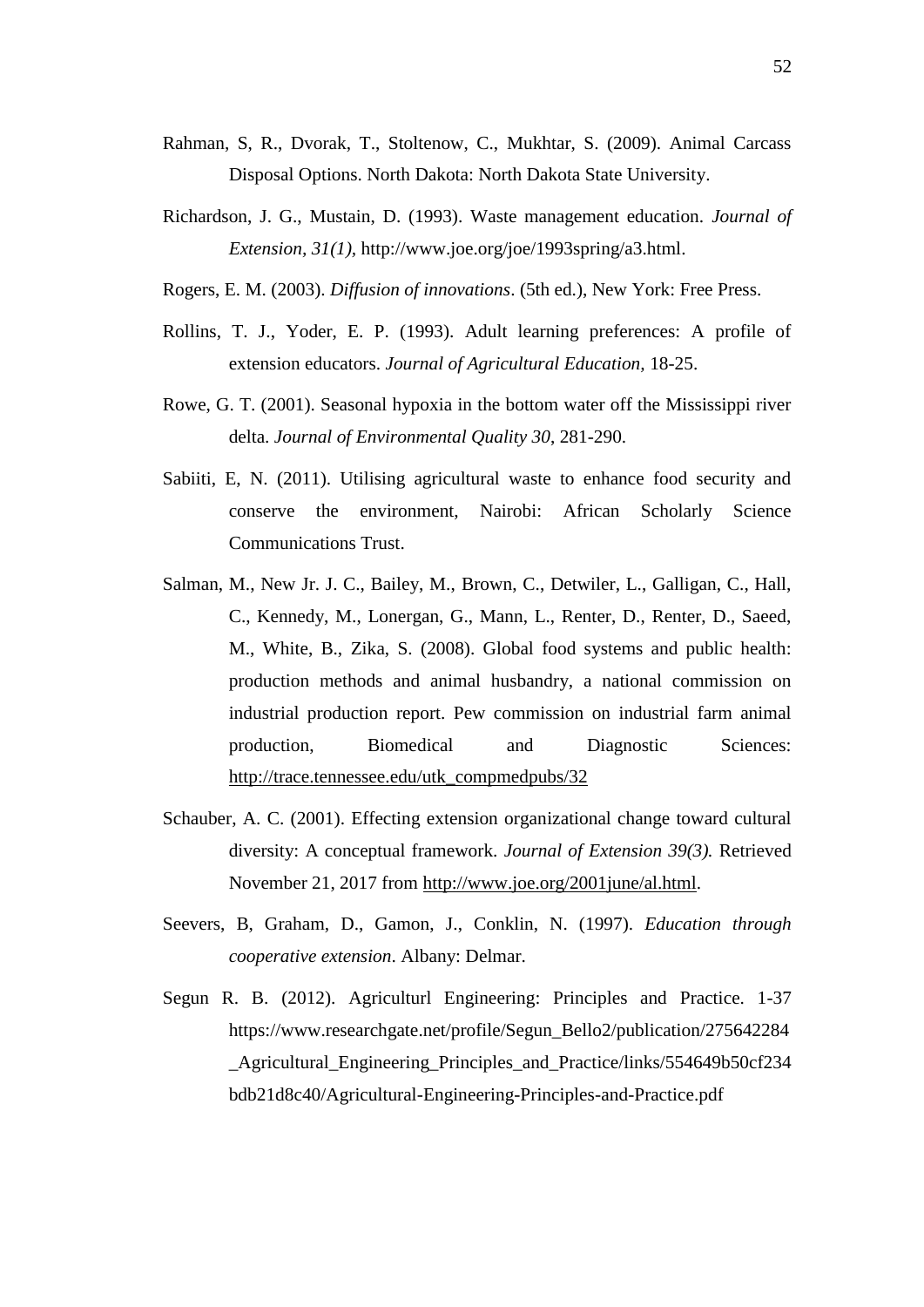- Shao, X., Bruening, T. (2005). Teacher's perceptions of curriculum reforms and teacher training programs in Chinese agricultural schools. *Journal of International Agricultural and Extension Education 12(1),* 37-46.
- Sharpley, A., Meisinger, J. J., Breeuwsma, A., Sims, J. T., Daniel, T. C. Schepers, J. S. (1998). Impacts of animal manure management on ground and surface water quality. *Animal waste utilization: Effective use of manure as a soil resource,* 173-242. Ann Arbor Press, Ann Arbor, MI.
- Stroebel, A., Swanepoel, F, J, C., Pell, A, N. (2011). Sustainable smallholder livestock systems: *a case study of Limpopo Province, South Africa, Livestock Science, 139*, 186- 190.
- Suman, P., Thys, E., Mfoukou-Ntsakala; Ouegradogo, M., Van de Bossche, P., Hulenbroeck, G, V., Berkvens, D., Speybroeck, N. (2010). Methodology for assessing determinants of manure use in urban areas of Africa. Belgium: International solid waste association.
- Sund, J. L., Evenson, C. J. Strevett, K. A., Nairn, R. W., Athay, D & Trawinski, E. (2001). Nutrient conversions by photosynthetic bacteria in a concentrated animal feeding operation lagoon system. *Journal of Environmental Quality 30(2),* 648-655.
- Tanner, J, C., Holder, S, J., Owen, E., Winugroho, M., Gill, M. (2001). *Livestock sustaining intensive smallholder crop production through traditional feeding practices for generating high quality manure-compost in upland Java, Agriculture, Ecosystems and Environment, 84*, 21-30.
- The Kansas Department of Health and Environment. (2007). Animal and Related Waste Control. Article 18. *Bureau of Water*. Retrieved July 24, 2017 from http://www.kdheks.gov/feedlots/reg28\_18.htm.
- Todd, S., Milton, S., Dean, R., Carrick, P., Meyer, A. (2009). Ecological Best-Practice Livestock Production Guidelines for the Namakwa District. Namakwa District: Karoo Consortium.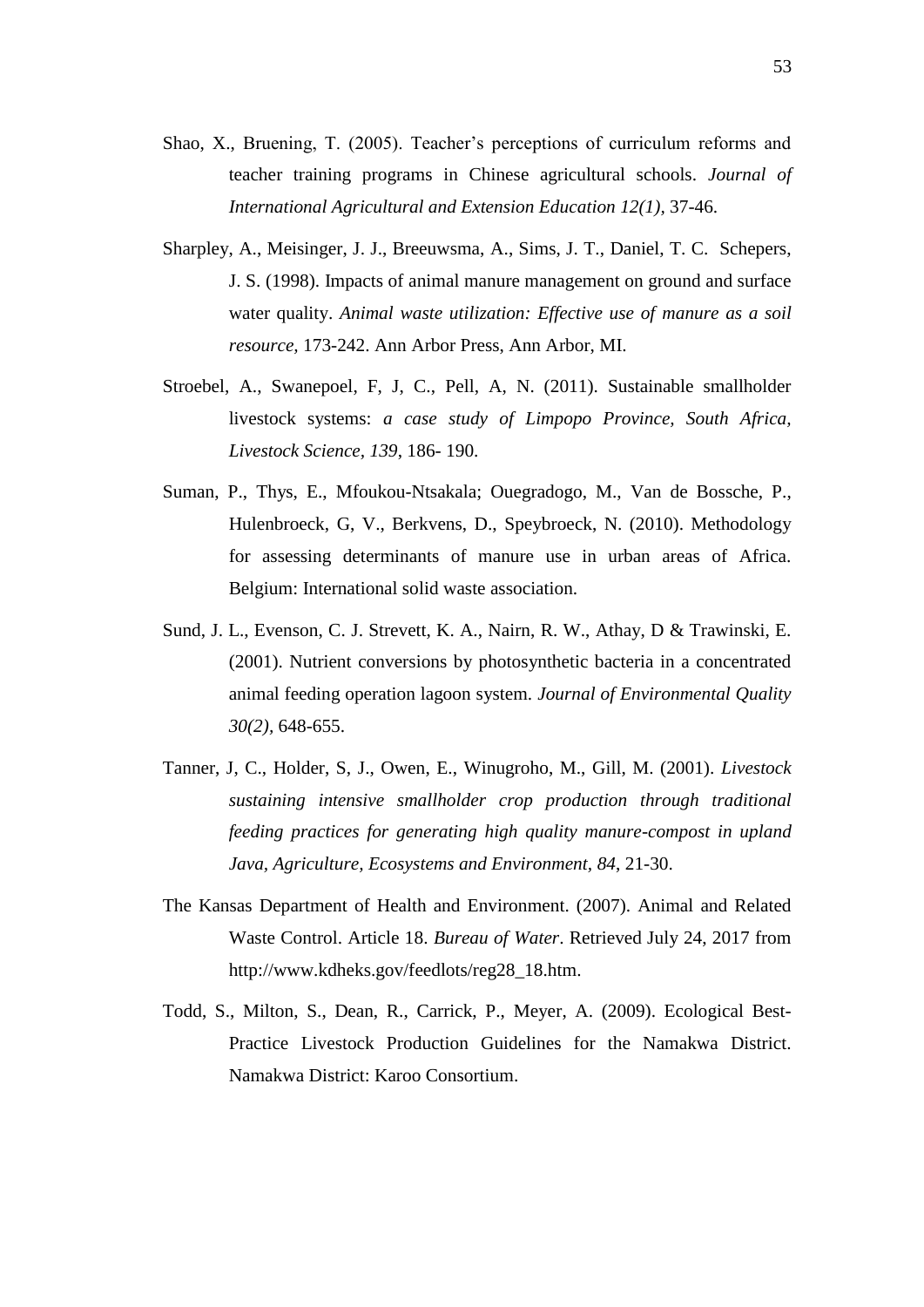- Trede, L. Russell, D. (1999). Perceptions of stakeholders towards linkages and curriculum in urban agricultural education. *Proceedings of the 26th Annual national Agricultural Education Research Conference,* 240-250.
- Turlington, H. (2014). Controlling potential contaminants to protect the food of livestock and pets. USA. Food quality and safety. http://www.foodquality.com/details/article/6275451/Contamination\_and\_A nimal\_Feed.html?tzcheck=1 [Accessed September 20, 2017].
- Tyson, T. W. (1995). Best management practices to handle dairy wastes. Alabama Cooperative Extension System Publication ANR-970.
- Udoto, M., Flowers, J. (2001). Perceptions of agricultural education teachers towards sustainable agricultural practices. *28th Annual National Agricultural Education Research Conference, December 12, 2001.* pp. 433-444.
- United States Department of Agriculture. (2014). Animal Product Manual. United States: United states Department of Agriculture.
- USDA. (2002). Census of agriculture state and county profiles. *National Agricultural Statistics Service 2002*. Retrieved November 25, 2017 from [http://www.nass.usda.gov/census02/profiles/index.htm.](http://www.nass.usda.gov/census02/profiles/index.htm)
- van den Ban, A.W., Hawkins, H. S. (1996). *Agricultural Extension* (2nd ed.), Malden: Blackwell Science.
- VSF Europa. (2012). Small scale livestock farming and food sovereignty. Belgium: VSF Europa.
- Warnick, B. K., Thompson, G. W., Gummer, E. S. (2004). Perceptions of science teachers regarding the integration of science into the agricultural education curriculum. *Journal of Agricultural Education 45(1),* 62-73.
- White, B. A., Brockett, R. G. (1987). Putting philosophy into practice: Developing a working philosophy. *Journal of Extension 25(2).* Retrieved November 21, 2017 from [http://www.joe.org/joe/1987summer/a3.html.](http://www.joe.org/joe/1987summer/a3.html)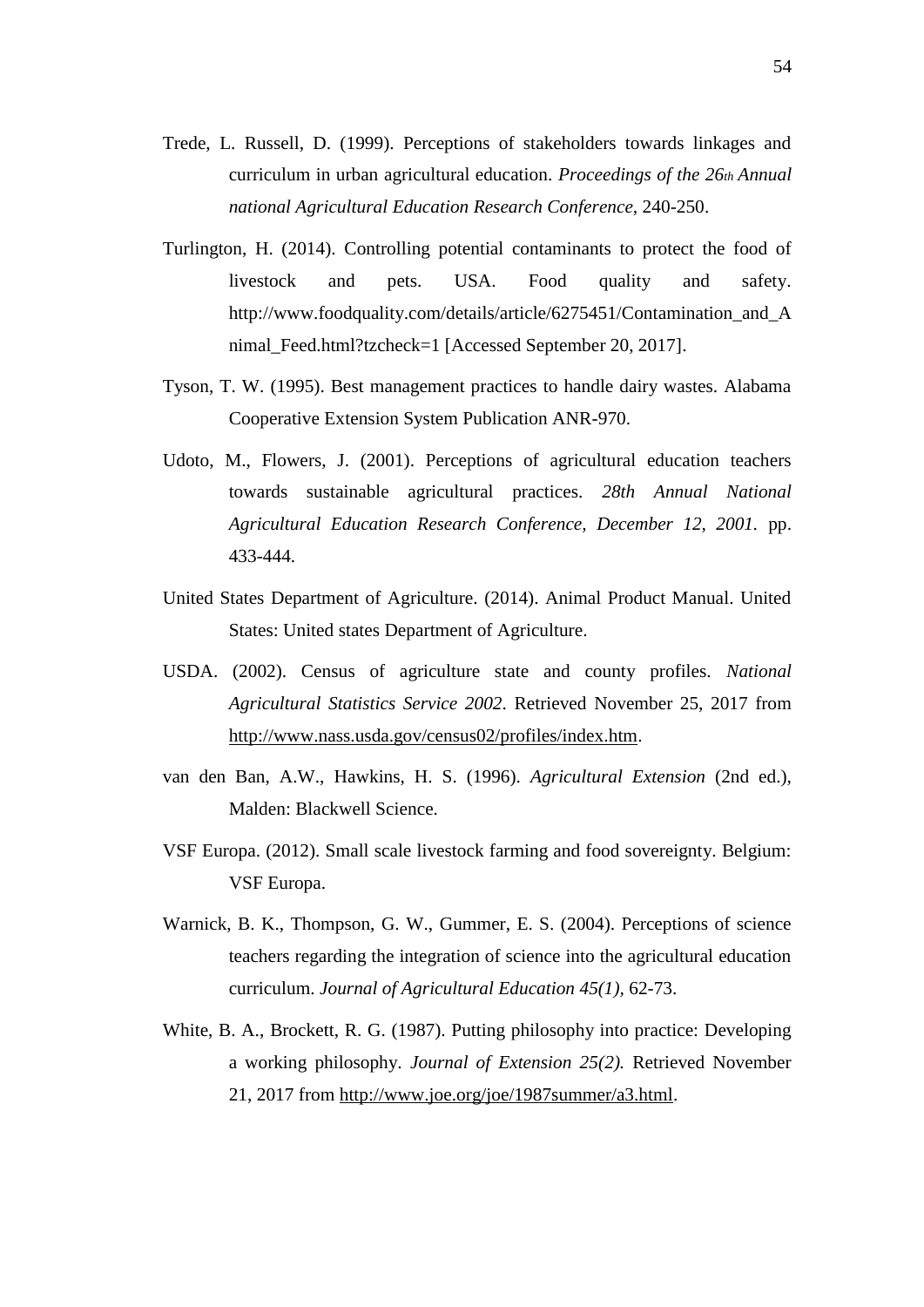- Wikepedia (2007). Agricultural Extension. *Wikipedia, the free encyclopedia.*  [http://en.wikipedia.org/wiki/Agricultural\\_extension.](http://en.wikipedia.org/wiki/Agricultural_extension)
- William, D. L., Wise, K. L. (1997). Perceptions of Iowa secondary school agriculture education teachers and students regarding sustainable agriculture. *Journal of Agricultural Education 38(2),* 15-20.
- Williams, A, P., Edward-Jones, G., Jones, D, L. (2009). *In-vessel bioreduction provides an effective storage and pre-treatment method for livestock carcasses prior to final disposal, Bioresource Technology, 100:*4032-4040
- Wlodkowski, R. J. (2004). Creating motivating learning environments. In Michael W. Galbraith. *Adult learning methods: A guide for effective instruction*  (3rd ed.), 141-164, Malabar: Krieger Publishing.
- Yuan, Q., Snow, D, D., Bartelt-Hunt, S, L. (2013). Potential water quality originating from land burial of cattle carcasses, *Science of the Total Environment, 57(4)*, 246-253.
- Zahn, J. A., Dispirito, A. A., Do, Y. S., Brooks, B. E., Cooper, E. E., Hatfield, J. (2001). Correlation of Human olfactory responses to airborne concentrations of malodorous volatile organic compounds emitted from swine effluent. *Journal of Environmental Quality 30(2),* 635-647.
- Zander, K, K., Mwacharo, J, M., Drucker, A, G., Garnett, S, T. (2013). Constraints to effective adoption of innovative livestock production technologies in the Rift Valley (Kenya), *Journal of Arid Environments, 96*, 9-18.
- Zilberman, D. Metcalfe, M., Ogishi, A. (2006). Creative solutions to the animal waste problem. In J. M. Rice, D. F. Caldwell, F. J. Humenik (Eds.), *Animal Agriculture and the Environment National Center for Manure and Animal Waste management*. White Paper, 161-180.
- Zilberman, D., Ogishi, A., Metcalfe, M. (2001). Innovative policies for addressing livestock waste problems. *National Center for Manure and Animal waste management*. White Paper Summaries. 1-3.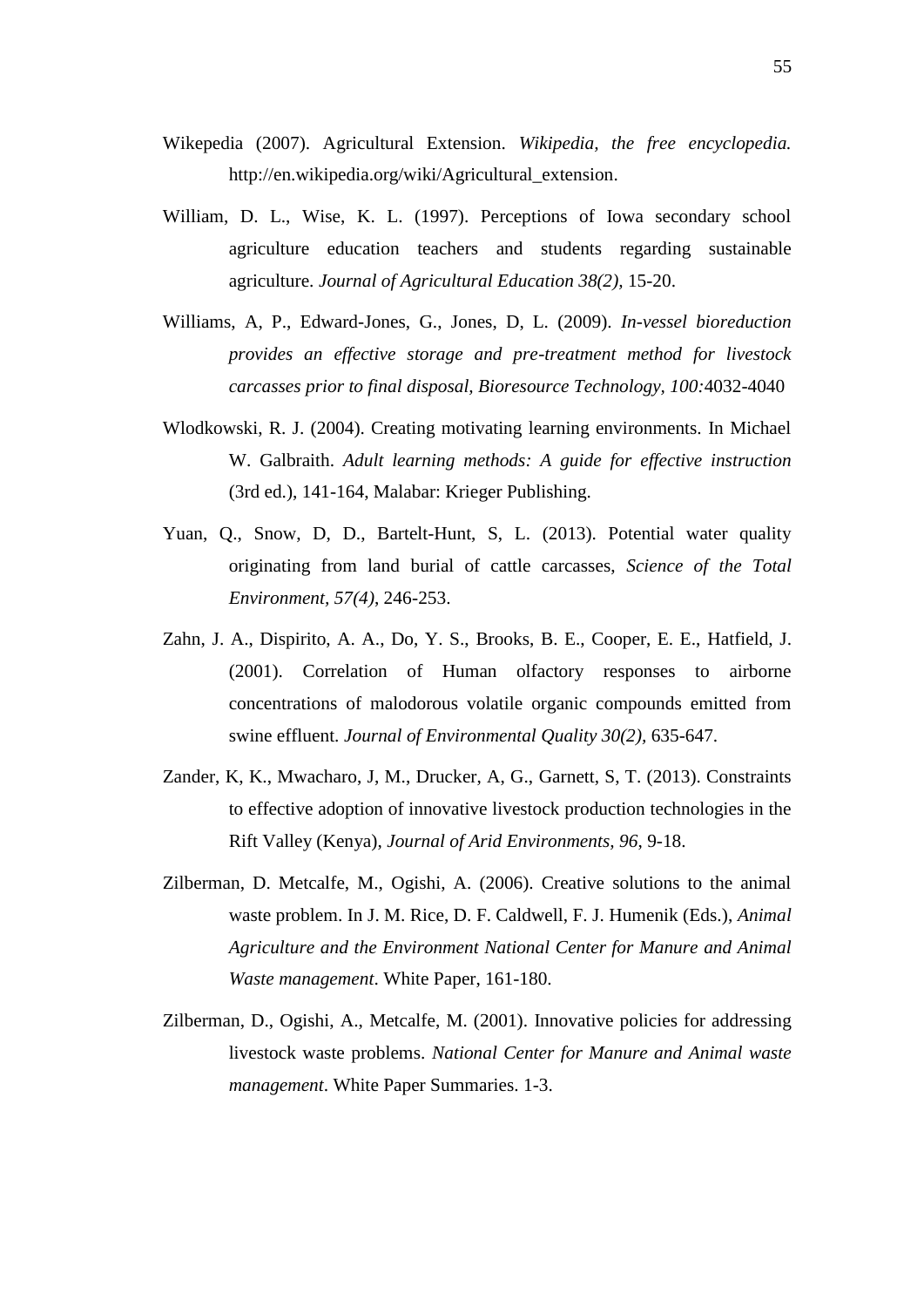#### **QUESTIONNAIRE**

#### **Dear respondents**

The objective of the questionnaire is to collect information about *Perceptions of agricultural Students towards livestock waste management education in Libya.* The information you provide will be valuable for academic purpose of Near East University, Turkish Republic of North Cyprus (TRNC). Therefore, your genuine, honest, and prompt response will be valuable input for the quality and successful completion of the research. The information you give will be used only for academic purpose and will be kept confidential.

#### **I. Demographic Data**

i. Sex: ( ) Male ( ) Female

ii. Age:  $< 20$  ( ) 21-30 ( ) 31-40 ( ) 41-50 ( ) 51-60 ( ) >60 ( )

iii. Educational level: None ( ) High School ( ) College ( ) Tertiary ( )

iv. What is your monthly income? (\$)



**PART I. The following statements are related to general perceptions regarding livestock waste management. Please indicate your level of agreement with each statement by ticking the appropriate box on the 5-likert-type scale provided. (1-Strongly Disagree, 2-Disagree, 3-Neutral, 4-Agree, 5-Stongly Agree).**

| <b>Statement</b>                           |  |  |  |
|--------------------------------------------|--|--|--|
| Livestock waste management means different |  |  |  |
| things to different people                 |  |  |  |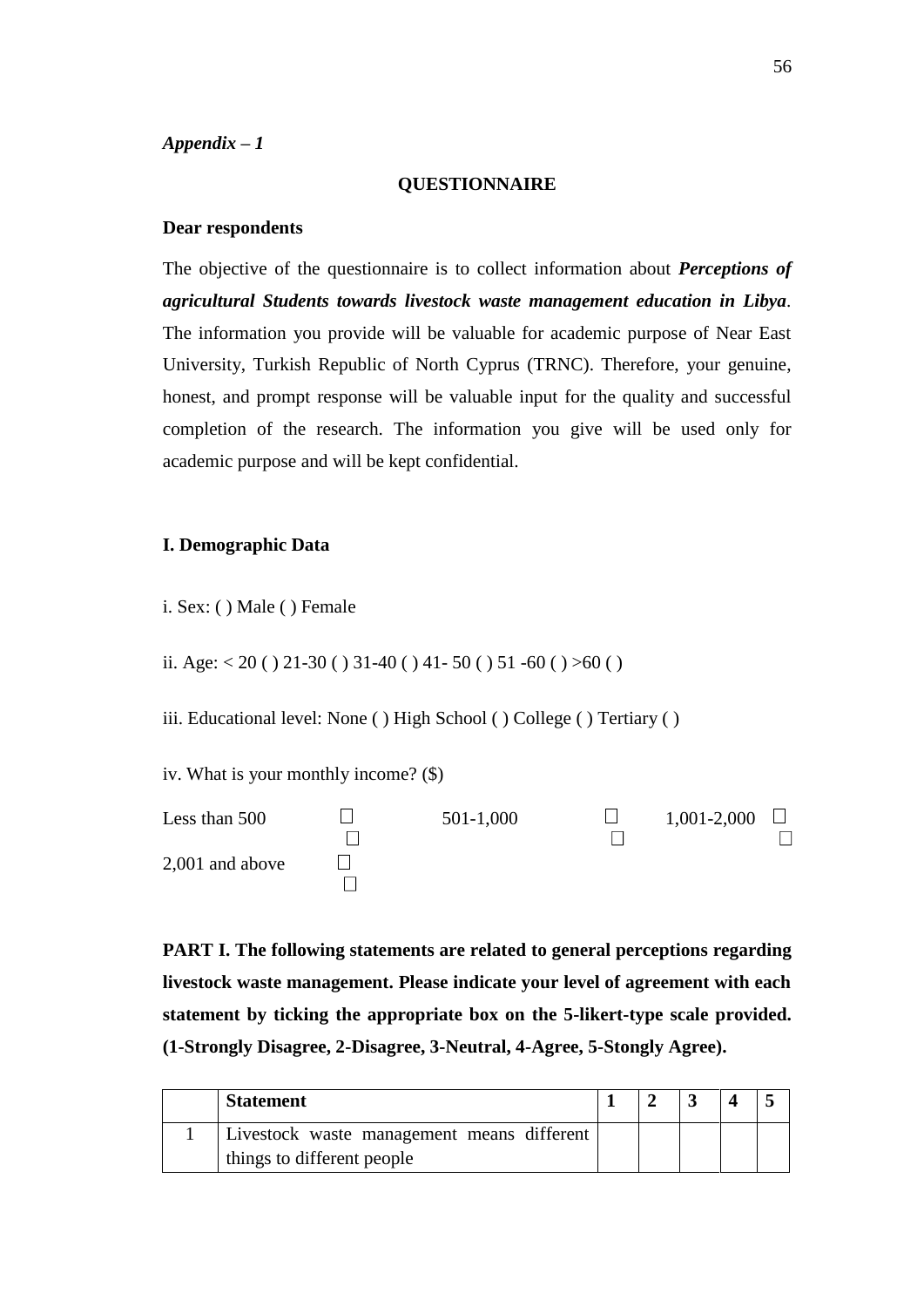| $\overline{2}$ | Livestock waste management is a controversial  |  |  |  |
|----------------|------------------------------------------------|--|--|--|
|                | issue                                          |  |  |  |
| 3              | Livestock waste management is a complex        |  |  |  |
|                | environmental issue                            |  |  |  |
| $\overline{4}$ | Livestock waste management is essential to     |  |  |  |
|                | human health                                   |  |  |  |
| 5              | Best management practices for Livestock waste  |  |  |  |
|                | management are easy to understand              |  |  |  |
| 6              | Best management practices for Livestock waste  |  |  |  |
|                | management include riparian buffers            |  |  |  |
| $\overline{7}$ | Best management practices for Livestock waste  |  |  |  |
|                | management do not improve the value of         |  |  |  |
|                | livestock waste as fertilizer.                 |  |  |  |
| 8              | Best management practices for Livestock waste  |  |  |  |
|                | management protects water quality              |  |  |  |
| 9              | Best management practices for Livestock waste  |  |  |  |
|                | management protects air quality                |  |  |  |
| 10             | Best management practices for Livestock waste  |  |  |  |
|                | management does not protect soil quality       |  |  |  |
| 11             | Not all best management practices are accepted |  |  |  |
|                | agricultural practices                         |  |  |  |
| 12             | Efficient Livestock waste management practices |  |  |  |
|                | require regular waste analysis                 |  |  |  |
| 13             | risk with livestock<br>highest<br>The<br>waste |  |  |  |
|                | management is not point source pollution.      |  |  |  |

# **PART II. Perceptions of education regarding livestock management.**

| 14 | Agricultural students should be experts in            |  |  |  |  |  |  |  |  |  |  |  |
|----|-------------------------------------------------------|--|--|--|--|--|--|--|--|--|--|--|
|    | livestock management                                  |  |  |  |  |  |  |  |  |  |  |  |
|    | 15   Agricultural students should have<br>some        |  |  |  |  |  |  |  |  |  |  |  |
|    | knowledge about how adults learn                      |  |  |  |  |  |  |  |  |  |  |  |
|    | 16   Agricultural students should involve learners in |  |  |  |  |  |  |  |  |  |  |  |
|    | planning of educational programs                      |  |  |  |  |  |  |  |  |  |  |  |
|    | 17   Agricultural students should involve learners in |  |  |  |  |  |  |  |  |  |  |  |
|    | the delivery of educational programs                  |  |  |  |  |  |  |  |  |  |  |  |
| 18 | Agricultural students should offer a variety of       |  |  |  |  |  |  |  |  |  |  |  |
|    | programs to meet the need of their clients            |  |  |  |  |  |  |  |  |  |  |  |
| 19 | Agricultural students should facilitate               |  |  |  |  |  |  |  |  |  |  |  |
|    | participants learning processes                       |  |  |  |  |  |  |  |  |  |  |  |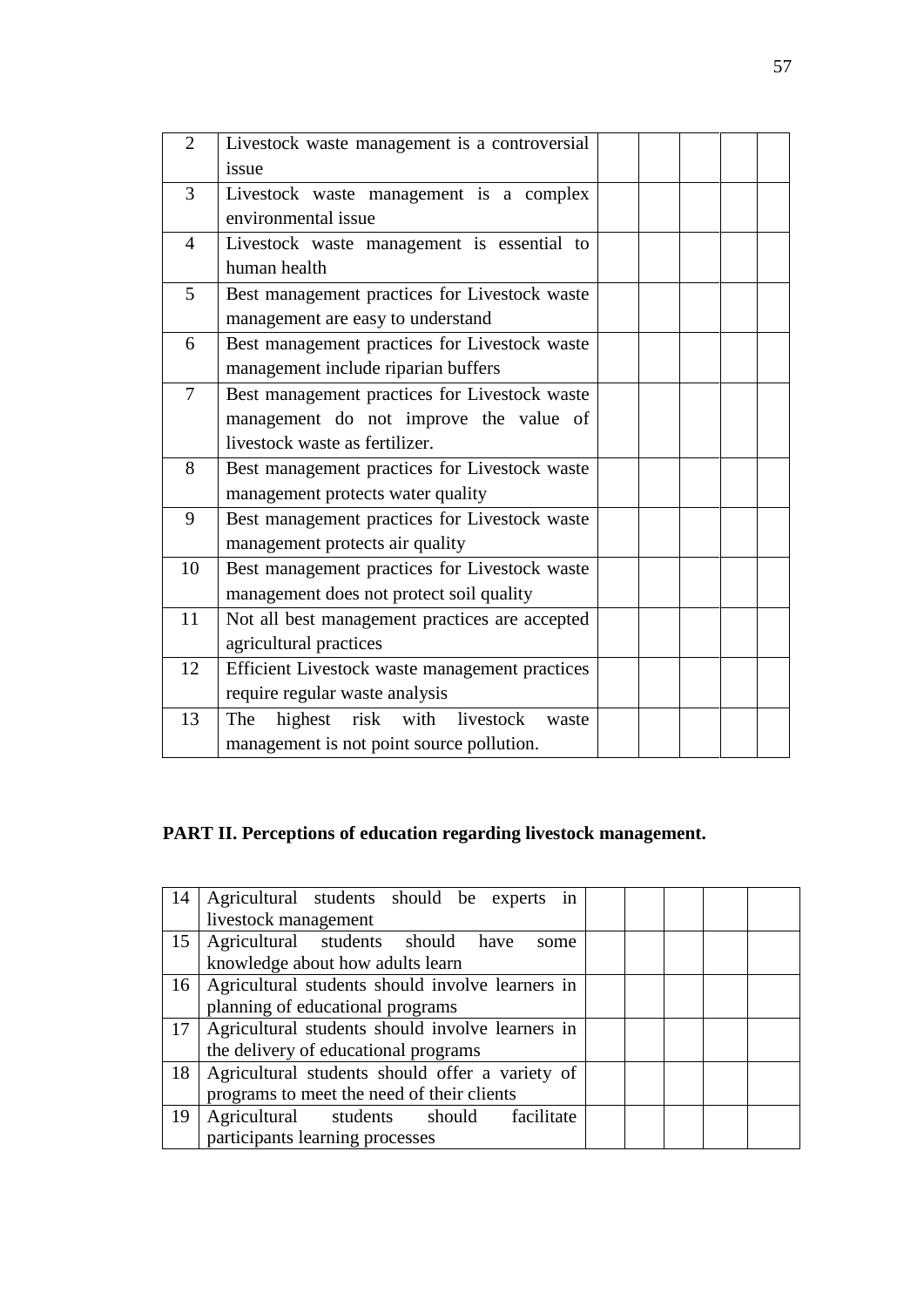#### **PART III: Teaching methods and tools**

The following is the list of teaching methods and tools. Please indicate the extent to which you use each method or tool and its effectiveness by circling the appropriate number on the 5-likert-ype scale.

**Column A represents the extent of current use (1-Not used, 2-Rarely used, 3- Sometimes used, 4-Frequently used, 5-Always used) and column B represents perceived effectiveness (1-Not effective, 2-Of little effectiveness, 3-Somewhat effectiveness, 4-Effective, 5-Very effective)**

| A.           |                              |   |                |   |                        | <b>B.</b>    |                                |   |                |   |  |  |
|--------------|------------------------------|---|----------------|---|------------------------|--------------|--------------------------------|---|----------------|---|--|--|
|              | <b>Extent of current use</b> |   |                |   | <b>Methods/Tools</b>   |              | <b>Perceived effectiveness</b> |   |                |   |  |  |
| $\mathbf{1}$ | $\overline{2}$               | 3 | $\overline{4}$ | 5 | Learning               | $\mathbf{1}$ | $\overline{2}$                 | 3 | $\overline{4}$ | 5 |  |  |
|              |                              |   | Discussion     |   |                        |              |                                |   |                |   |  |  |
|              |                              |   |                |   | Lecture-Discussion     |              |                                |   |                |   |  |  |
|              |                              |   |                |   | Case studies           |              |                                |   |                |   |  |  |
|              |                              |   |                |   | Demonstration          |              |                                |   |                |   |  |  |
|              |                              |   |                |   | Meetings               |              |                                |   |                |   |  |  |
|              |                              |   |                |   | Questioning            |              |                                |   |                |   |  |  |
|              |                              |   |                |   | Workshop               |              |                                |   |                |   |  |  |
|              |                              |   |                |   | Field days             |              |                                |   |                |   |  |  |
|              |                              |   |                |   | Quizzes                |              |                                |   |                |   |  |  |
|              |                              |   |                |   | Problem solving        |              |                                |   |                |   |  |  |
|              |                              |   |                |   | Distance learning      |              |                                |   |                |   |  |  |
|              |                              |   |                |   | Posters                |              |                                |   |                |   |  |  |
|              |                              |   |                |   | Video tapes            |              |                                |   |                |   |  |  |
|              |                              |   |                |   | Websites               |              |                                |   |                |   |  |  |
|              |                              |   |                |   | $\overline{Computers}$ |              |                                |   |                |   |  |  |
|              |                              |   |                |   | Internet               |              |                                |   |                |   |  |  |
|              |                              |   |                |   | Compact disc           |              |                                |   |                |   |  |  |
|              |                              |   |                |   | Pamphlets              |              |                                |   |                |   |  |  |
|              |                              |   |                |   | <b>Satelites</b>       |              |                                |   |                |   |  |  |
|              |                              |   |                |   | Newsletters            |              |                                |   |                |   |  |  |
|              |                              |   |                |   | <b>Textbooks</b>       |              |                                |   |                |   |  |  |
|              |                              |   |                |   | Research               |              |                                |   |                |   |  |  |
|              |                              |   |                |   | publications           |              |                                |   |                |   |  |  |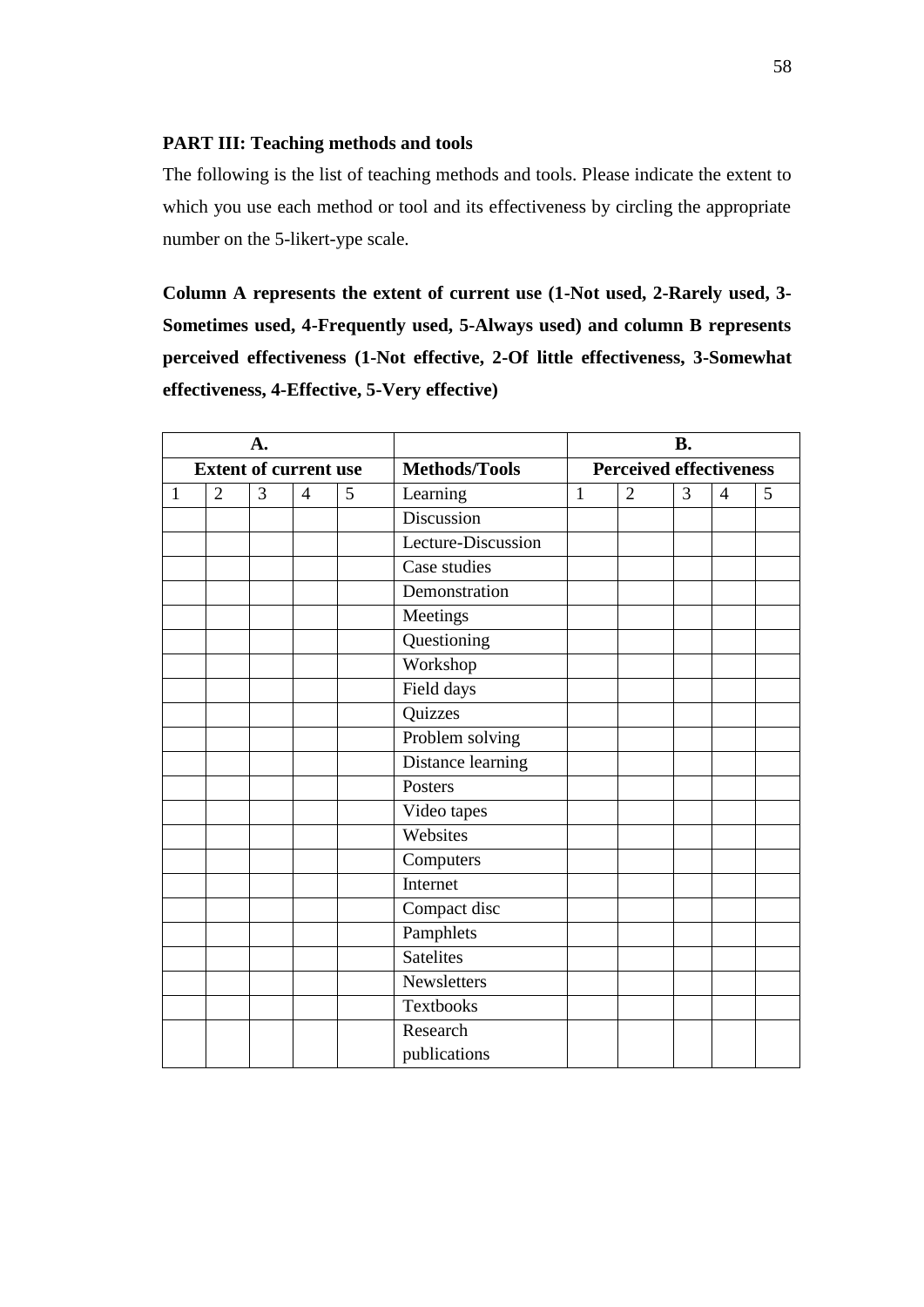### **Curriculum Vitae**

My name is Fadel Aali Agila . I was born in 4/5/1983 in Tripoli / Libya. In 2001, I started high school and completed in 2003, and began to study at the Higher and Intermediate Institute of Agricultural Technology of Ghiran /Tripoli. I have been awarded the Higher Diploma in the Agricultural Science Technology, Specializing in poultry Technology and Farm Animal . Poultry Technology Division with the general grade (BB very good) and an average (81.21%). For spring semester for the academic year 2007. I have appointed as a teaching assistant 2008.

I have been nominated to study abroad for a master's degree by the Admiration of the Higher and Intermediate of Agriculture Technology of Ghiran / Tripoli.

I studied the English language in the United Kingdom (UK) and afterword I had the opportunity to travel to the Republic of Northern Cyprus to get a good education in this country. My master began (2016) in the field of management science and environmental education.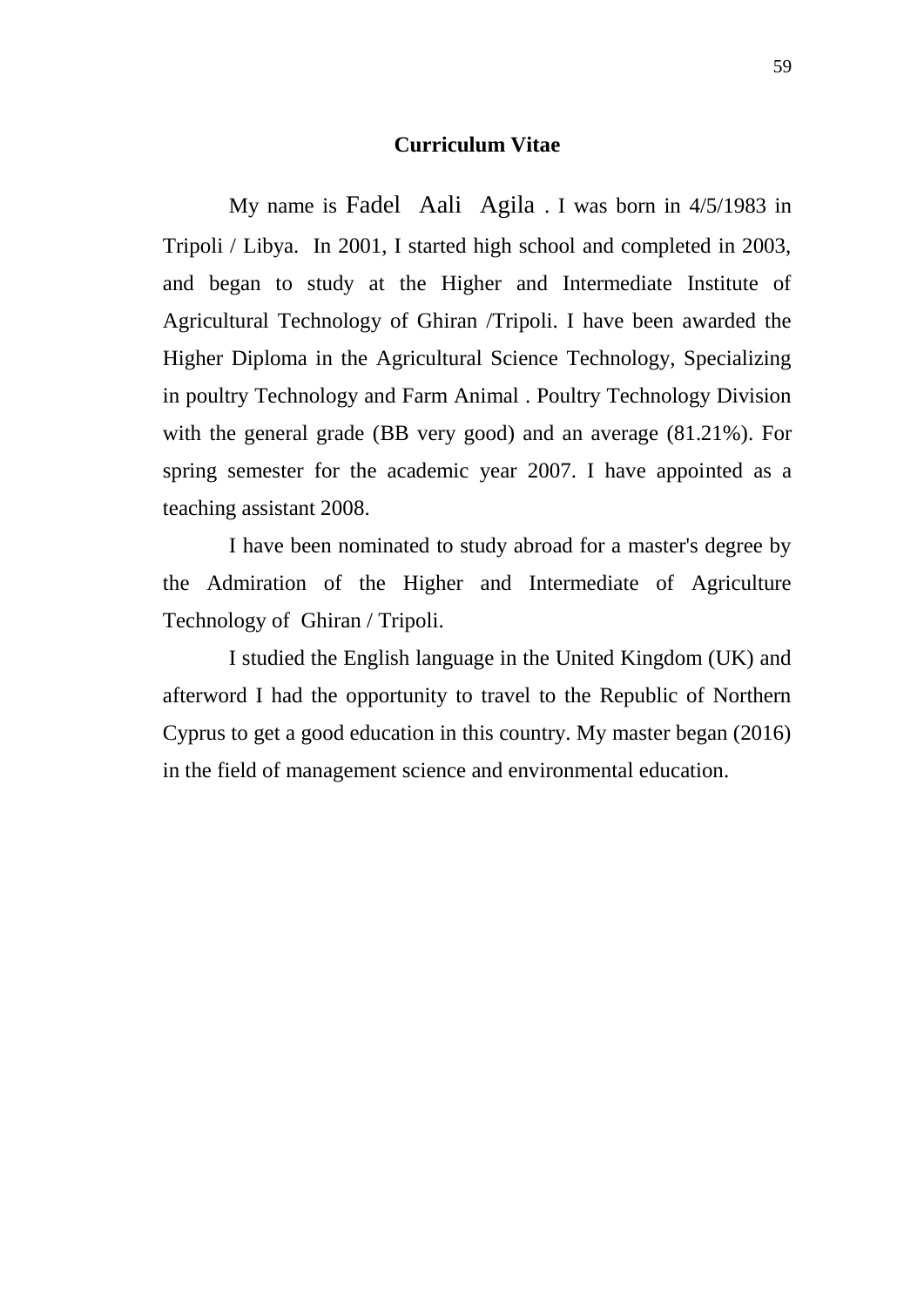| Thesis         |                                |                                            |                                                                                                                                                    |                                   |
|----------------|--------------------------------|--------------------------------------------|----------------------------------------------------------------------------------------------------------------------------------------------------|-----------------------------------|
|                | <b>ORIJINALLIK RAPORU</b>      |                                            |                                                                                                                                                    |                                   |
|                | <b>BENZERLIK ENDEKSI</b>       | %3<br><b>INTERNET</b><br><b>KAYNAKLARI</b> | $\frac{1}{2}$<br><b>YAYINLAR</b>                                                                                                                   | $\frac{0}{0}$<br>ÖĞRENCI ÖDEVLERI |
|                | <b>BIRINCIL KAYNAKLAR</b>      |                                            |                                                                                                                                                    |                                   |
| $\overline{1}$ | İnternet Kaynağı               | www.nou.edu.ng                             |                                                                                                                                                    | $<\!\omega_{0}$                   |
| $\overline{2}$ | İnternet Kaynağı               | scienceandnature.org                       |                                                                                                                                                    | $<\!\!\circ\!\!$                  |
| 3              | İnternet Kaynağı               | www.stellenbosch.gov.za                    |                                                                                                                                                    |                                   |
| <b>AT</b>      | İnternet Kaynağı               | repository.uinjkt.ac.id                    |                                                                                                                                                    |                                   |
| 5 <sup>1</sup> | www.ipe.ro<br>İnternet Kaynağı |                                            |                                                                                                                                                    | $<\,\%$                           |
| 6 <sup>°</sup> | Yayın                          | Sustainable Agriculture, 04/2009           | Mohamed Camara. "Water Quality Issues in the<br><b>North Central Region of the United States: A</b><br><b>Teaching-Learning Model", Journal of</b> | $<\!\!\circ\!\!_{\!o\!\!}/_{\!o}$ |



7 WWW.msinga.org<br>
litternet Kaynağı İnternet Kaynağı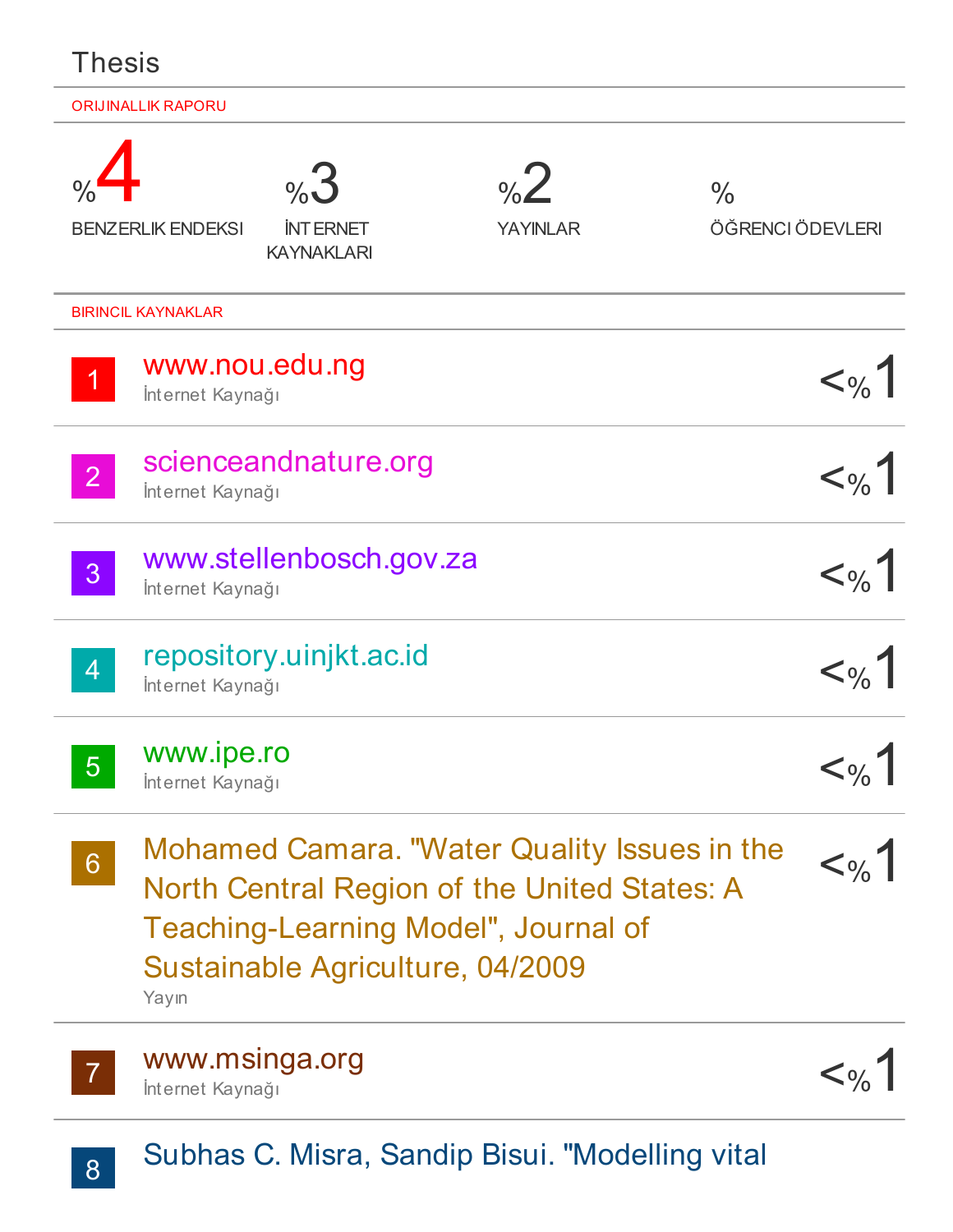$<\!\!\circ\!\!$ 9 WWW.eed.state.ak.us <% 10 WWW.ros.hw.ac.uk<br>
Internet Kaynağı 11 WWW.dfa.gov.za<br>
Internet Kaynağı 12 Yuichi Tagane, Naeko Naganuma, Patrick<br>Dougherty "Chanter 5 Xreading Versus Paper-13 ep3.uum.edu.my <%1 14 Shepherd, Robert L.. "Federally mandated  $\left\langle \gamma_{\ell} \right\rangle$   $\left\langle \gamma_{\ell} \right\rangle$ 15 R. F. Korte. "Training Implementation:<br>Variations Affecting Delivery" Advances in <%1 success factors in adopting personalized medicine system in healthcare technology and management" , Engineering Science and Technology, an International Journal, 2018 Yayın İnternet Kaynağı www.ros.hw.ac.uk İnternet Kaynağı İnternet Kaynağı Dougherty. "Chapter 5 Xreading Versus Paper-Based Extensive Reading: Perceptions of Students" , Springer Nature, 2018 Yayın İnternet Kaynağı furloughs: the effect on organizational commitment and organizational citizenship behavior." , Defense A R Journal Yayın Variations Affecting Delivery" , Advances in

Developing Human Resources, 11/01/2006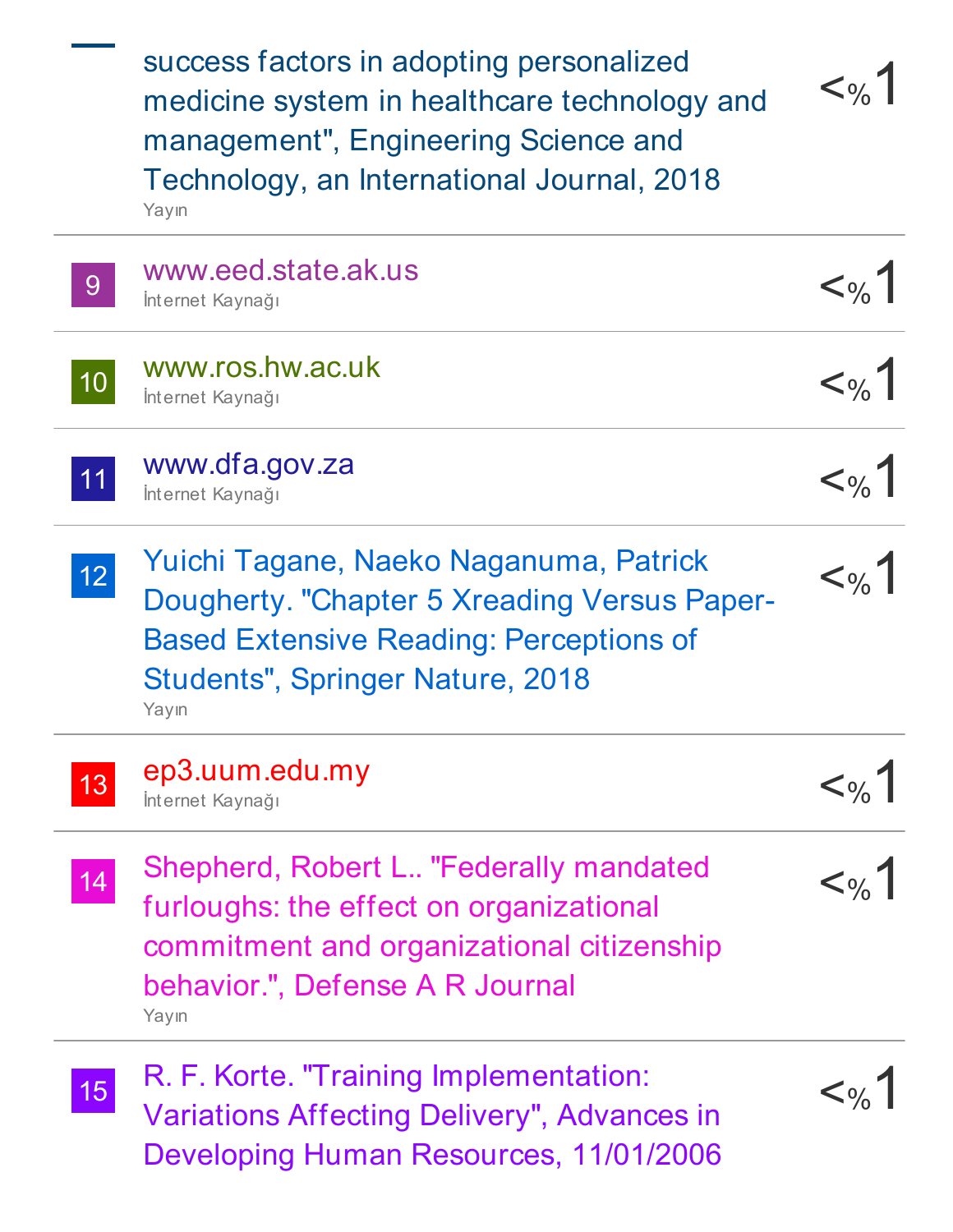| 16              | www.theseus.fi<br>İnternet Kaynağı                                                                                                                                                                                     | $<\frac{9}{6}$                           |
|-----------------|------------------------------------------------------------------------------------------------------------------------------------------------------------------------------------------------------------------------|------------------------------------------|
| 17 <sup>°</sup> | www.bbfarmstay.com.au<br>İnternet Kaynağı                                                                                                                                                                              | $<\!\!\circ\!\!_{\!o\!\!}/$              |
| 18              | www.balticuniv.uu.se<br>İnternet Kaynağı                                                                                                                                                                               | $<\!\!\circ\!\!_{\!o\!\!}/$              |
| 19              | Tiraieyari, Neda, Azimi Hamzah, and Bahaman<br>Abu Samah. "Extension Agents and<br>Sustainable Cocoa Farming: A Case Study of<br>Extension Agents in Sabah State, Malaysia",<br>Modern Applied Science, 2014.<br>Yayın | $<\!\!\circ\!\!_{\!o\!\!}/_{\!o}$        |
|                 |                                                                                                                                                                                                                        |                                          |
| 20              | www.tdx.cat<br>İnternet Kaynağı                                                                                                                                                                                        | $<\frac{9}{6}$                           |
| 21              | jechbeta.bmj.com<br>Internet Kaynağı                                                                                                                                                                                   | $<\!\!\circ_{\!\!\!~\!\!\circ}$          |
| 22              | www.tojned.net<br>İnternet Kaynağı                                                                                                                                                                                     | $<\!\omega_{\!\scriptscriptstyle\wedge}$ |